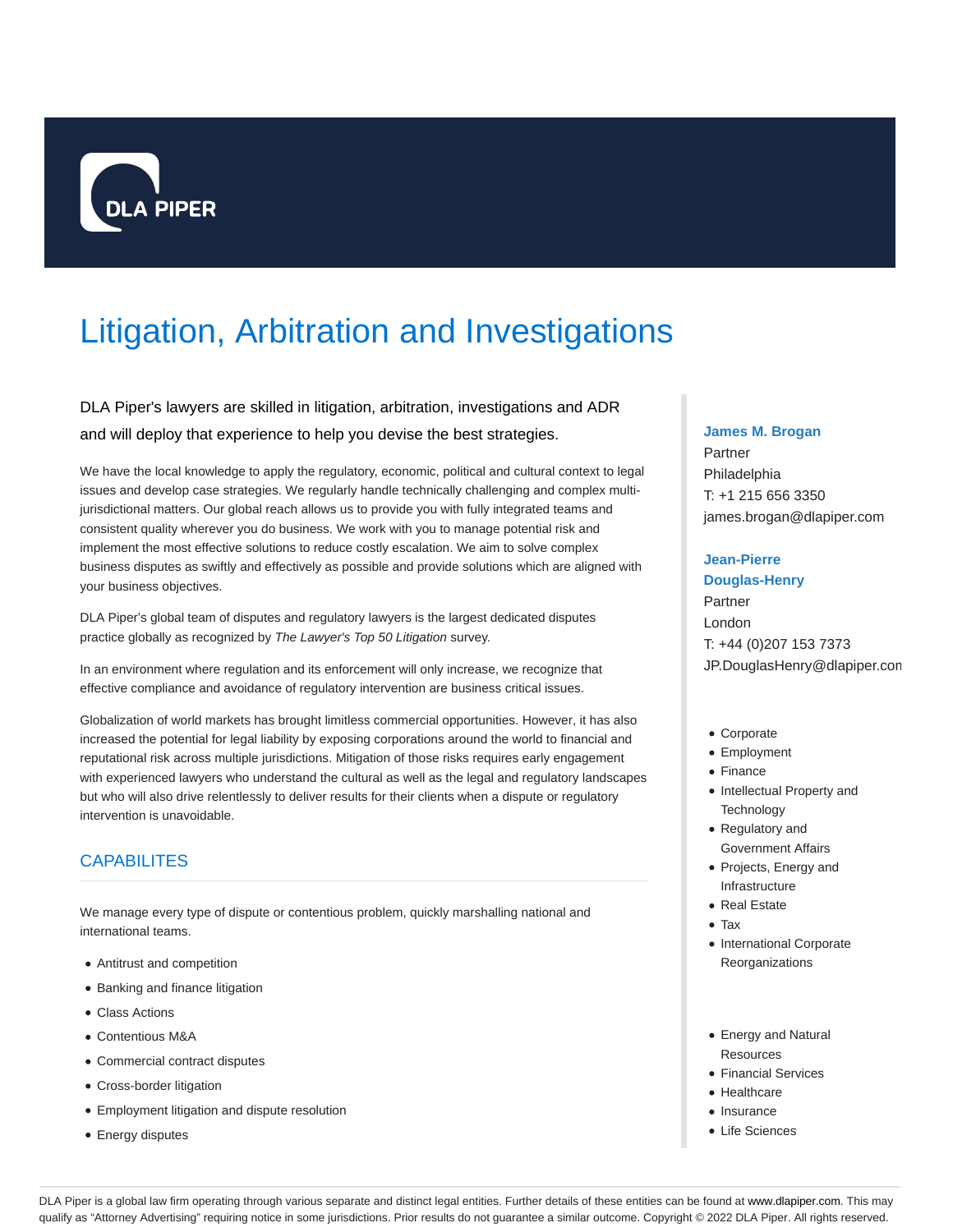- Environmental, health and safety disputes
- Infrastructure and construction disputes
- Insurance and reinsurance disputes
- International arbitration
- IT and telecoms disputes
- Marine and aviation disputes
- Patent and IP litigation
- Product Liability, Mass Torts and Product Stewardship
- Public international law
- Administrative law
- Real estate litigation and planning disputes
- Securities and enforcement litigation
- Tax disputes
- White collar and corporate crime

# INSIGHTS

# **Publications**

**Anti-money laundering: Global perspectives and updates**

30 June 2022

Governments around the world are more determined now than ever to curb illicit financing in all forms.

**France strengthens its whistleblowing regime: Focus on 3 key changes**

#### 30 June 2022

The law not only transposes the EU whistleblowing directive into French law, strengthening the country's previous regime, but actually goes beyond the directive's requirements.

**Germany: five key aspects multinationals should know about the Anti-Bribery and Anti-Corruption law**

30 June 2022

While Germany's Anti-Bribery and Corruption Law resembles its UK and US counterparts, it also poses unique risks.

**Morocco: 5 hot compliance topics**

30 June 2022

In Morocco, the sanitary crisis has shaped the actions of regulators, who are paying particular attention to economic actors' compliance in five key areas.

**RON technology does not replace notarial duties – the lesson from Fang vs. Nexus Development Holdings LLC**

• Industrials

- Technology
- Infrastructure, Construction and **Transport**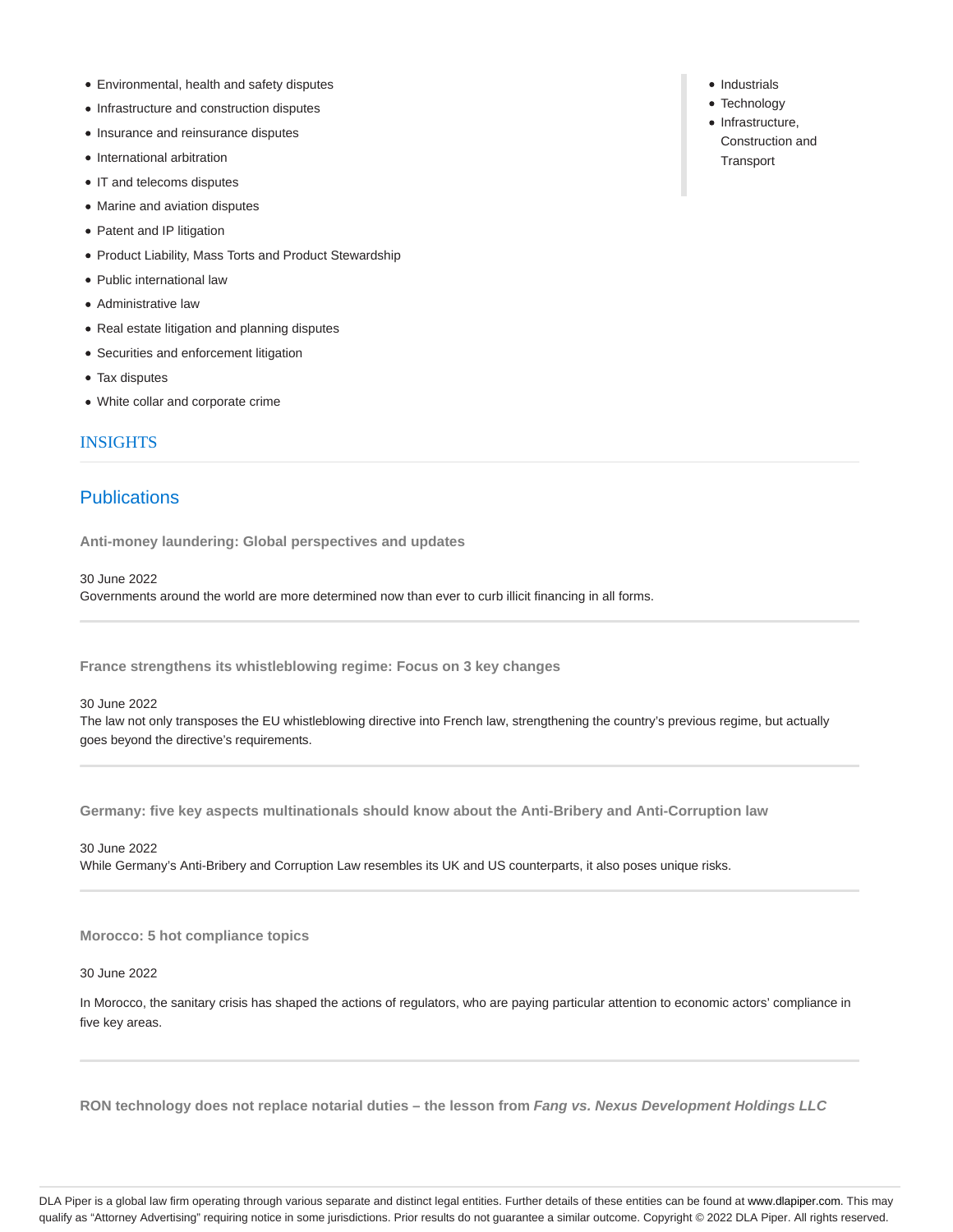**Real estate transactions are FinCEN targets: far-reaching impact of two proposed rules**

# 30 June 2022

The proposed rules are a reminder of this Administration's commitment to the fight against corruption and illicit finance in the US real estate market.

**Understanding how Thai law looks at bribery, gift-giving and appropriate controls**

# 30 June 2022

Thailand's National Anti-Corruption Commission has issued guidelines for companies on internal control measures appropriate to prevent bribery; the country also regulates the giving of gifts or benefits to public officials.

**eSignature and ePayment News and Trends**

# 30 June 2022 ESIGNATURE AND EPAYMENT NEWS AND TRENDS

Identity fraud is the basis of the first lawsuit filed in connection with a notarial act performed using remote online notarization.

**EPA's new ultralow PFAS health advisory levels portend regulatory and litigation risks – but do not overextend them**

# 29 June 2022

There is much more to come in PFAS regulation; in the context of liability risk, it is critical to analyze HALs for what they are – and what they are not.

**Supreme Court limits the use of 28 U.S.C. § 1782 discovery in international arbitration**

27 June 2022 This decision largely puts an end to a long-standing debate.

**Dobbs v. Jackson Women's Health : Implications for business of a post-Roe landscape**

23 June 2022

Dobbs raises a number of important questions for companies and entities.

**The tale of Zhongshan Fucheng v. Nigeria: how investment treaties help safeguard Chinese investments abroad**

#### 14 June 2022

Thanks to schemes such as the Belt and Road Initiative, Chinese investment across the world has grown exponentially in the last decade. Cross-border trade and investments however are prone to a wide range of risks including adverse actions from host states.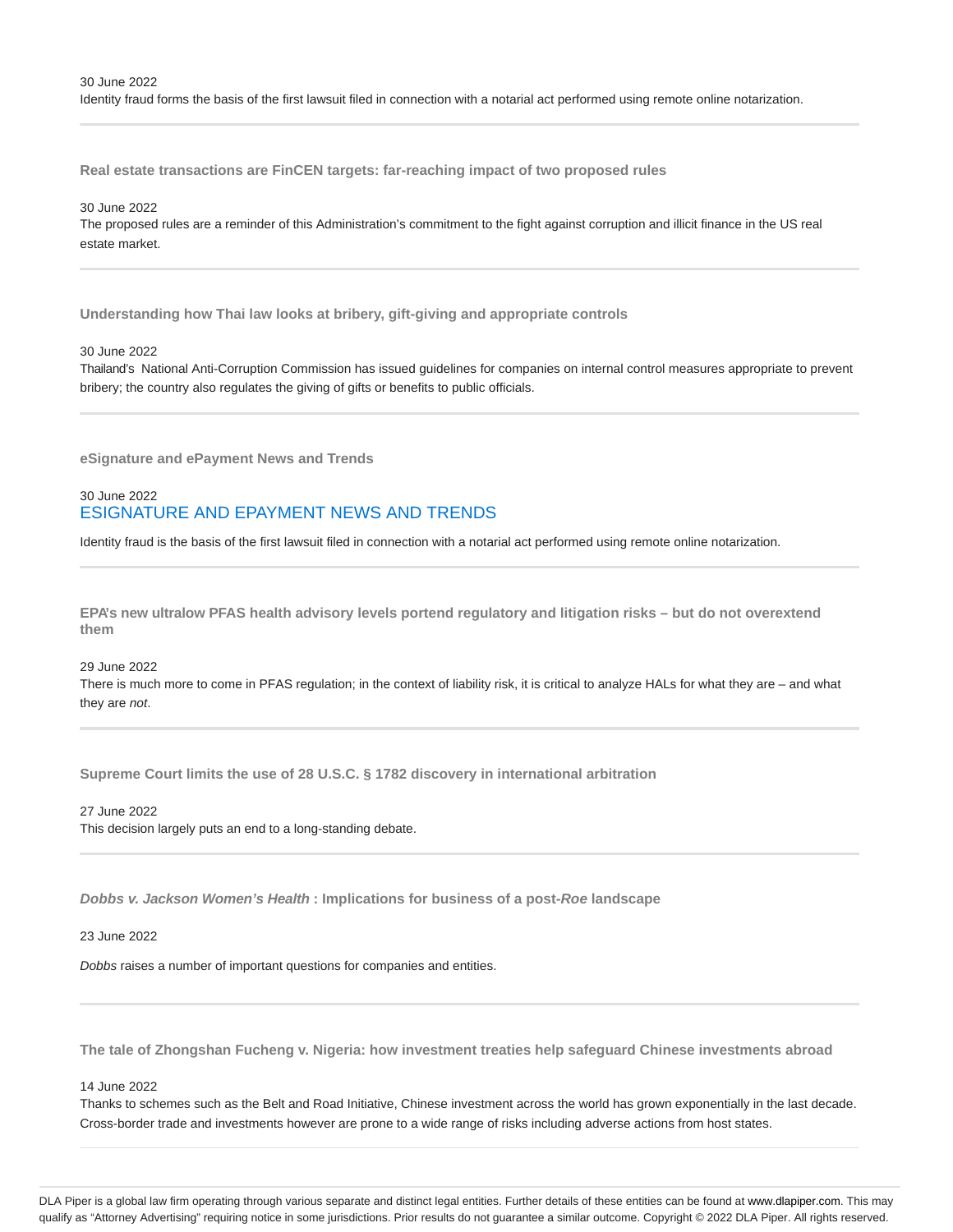**US Supreme Court: Federal Arbitration Act preempts California's Iskanian rule prohibiting individual arbitration of PAGA claims**

21 June 2022

The decision underscores the critical importance of severability clauses in preserving a party's right to compel arbitration.

**Blockchain and Digital Assets News and Trends**

# 16 June 2022 BLOCKCHAIN AND DIGITAL ASSETS NEWS AND TRENDS

Responsible Financial Innovation Act, the new proposed crypto regulation bill, provides some clarity on tax issues.

**The Global Crackdown on Money Laundering**

15 June 2022

Governments and corporations in the world's major financial centres have long talked tough on anti-money laundering (AML), but their actions have not always shared the force of their words.

**Javier v. Assurance IQ, LLC et al.: Ninth Circuit issues ruling in session-replay case**

14 June 2022

The ruling leaves open a host of questions about the viability of session-replay cases under state wiretapping statutes.

**Second Circuit roadmaps standing under the ADA**

14 June 2022

The decision is a reminder that plaintiffs seeking relief for an alleged ADA violation must establish the elements of standing at the pleading stage or risk dismissal of the claim.

**Episode 2: EU Whistleblowing Directive – the key issues to know**

25 May 2022 GLOBAL COMPLIANCE AND INVESTIGATIONS PODCAST

A podcast covering key global issues relating to compliance and investigations.

**Blockchain and Digital Assets News and Trends**

# 23 May 2022 BLOCKCHAIN AND DIGITAL ASSETS NEWS AND TRENDS

OECD releases public consultation document on crypto tax reporting in effort to increase transparency.

**Caught between a rock and a hard place: Dealing with blocking statutes when conducting investigations in Asia**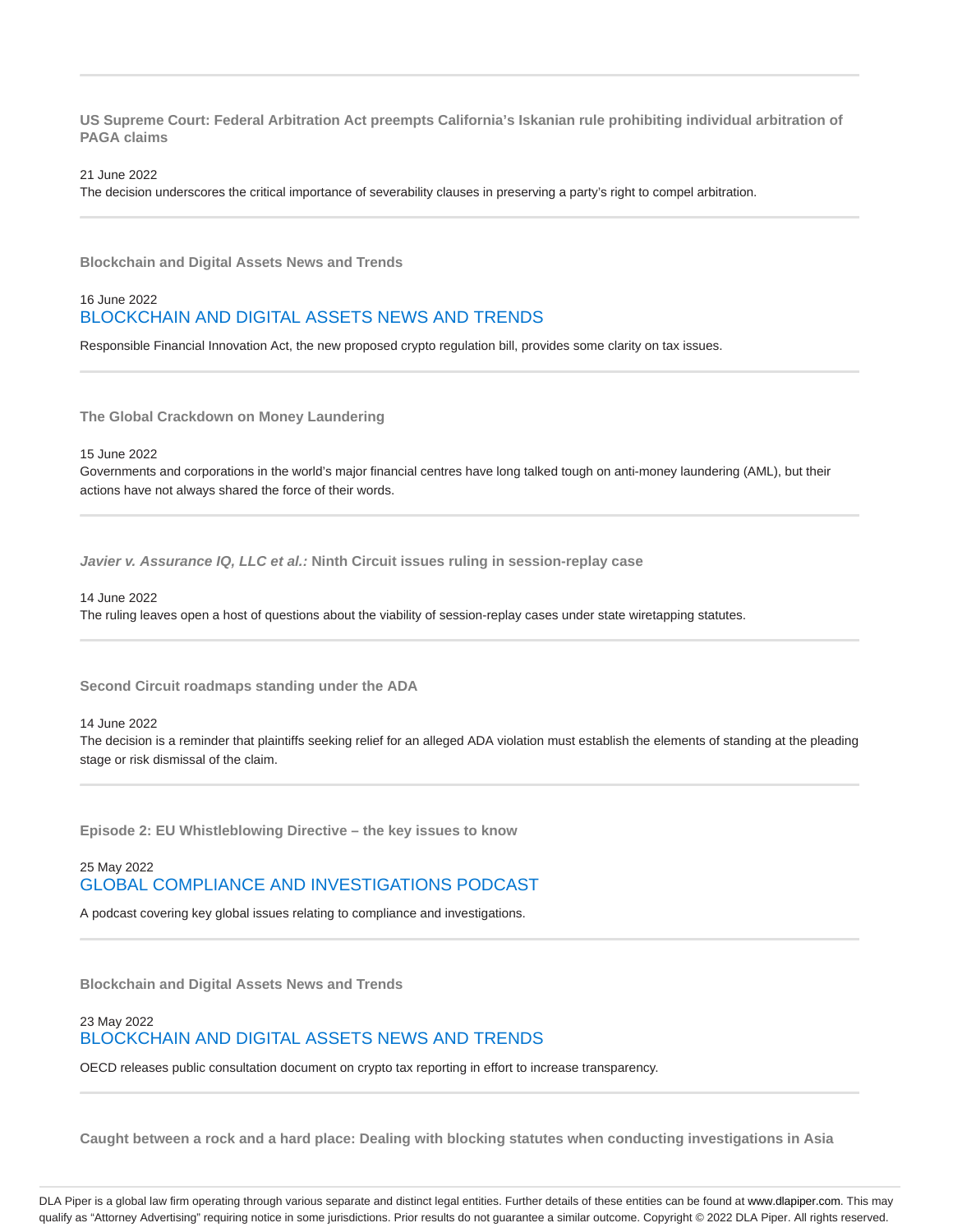#### 23 MAY 2022

Dealing with "blocking statutes" has become the harsh reality for multinational corporates when conducting cross-border investigations. These statutes may apply to a corporate by virtue of their "home" jurisdiction (ie where they are incorporated or have their principal place of business), where the investigation takes place, or even where pieces of evidence may be located.

**Defining 'cyber crisis': The new Thai guidelines on cyberthreat levels**

#### 23 MAY 2022

Following our last article on the rights and obligations of Organizations of Critical Information Infrastructure (OCII), at the end of 2021, the Thai government issued guidelines intended to assist these organizations in classifying cyber threats they face. In this piece, we examine what these guidelines mean for OCIIs, and how OCIIs may appropriately consider these guidelines when conducting cybersecurity reviews or when responding to regulators.

**In the hot seat: Climate change litigation risk in Australia**

#### 23 MAY 2022

This article takes a look at trends in Australia as it has the second largest number of climate cases globally. These trends are likely to emerge throughout Asia, and Asian companies investing in Australia also need to understand these trends.

**SEAChange Issue IV: May 2022**

### 23 MAY 2022 **SEACHANGE**

Our latest covers various developments in the disputes and cybersecurity space, touching on Australia, Singapore and Thailand.

We also examine how corporates can tackle the challenges posed by "blocking statutes" to the conduct of internal and regulatory investigations in Asian markets. This has become a hot issue given the trend of regulators and governments enforcing and enacting legislation to limit the sharing of evidence out of their respective jurisdictions.

**Watch where you seat: Singapore High Court clarifies that Law of Seat governs subject matter arbitrability at the pre‑award stage**

#### 23 MAY 2022

Subject matter arbitrability refers to the power of an arbitrator to hear certain categories of disputes as a matter of public policy. Naturally, national laws vary in the extent to which they limit arbitrable subject matter. Generally, disputes or claims relating to commercial or contractual matters are arbitrable, whereas criminal, family, bankruptcy, and insolvency matters are not.

**Texas social media law reinstated by Fifth Circuit**

#### 20 May 2022

The plaintiffs have appealed directly to the Supreme Court for an emergency stay.

**California court approves enforcement of federal forum selection provision for Securities Act claims: Practical implications of Wong v. Restoration Robotics**

12 May 2022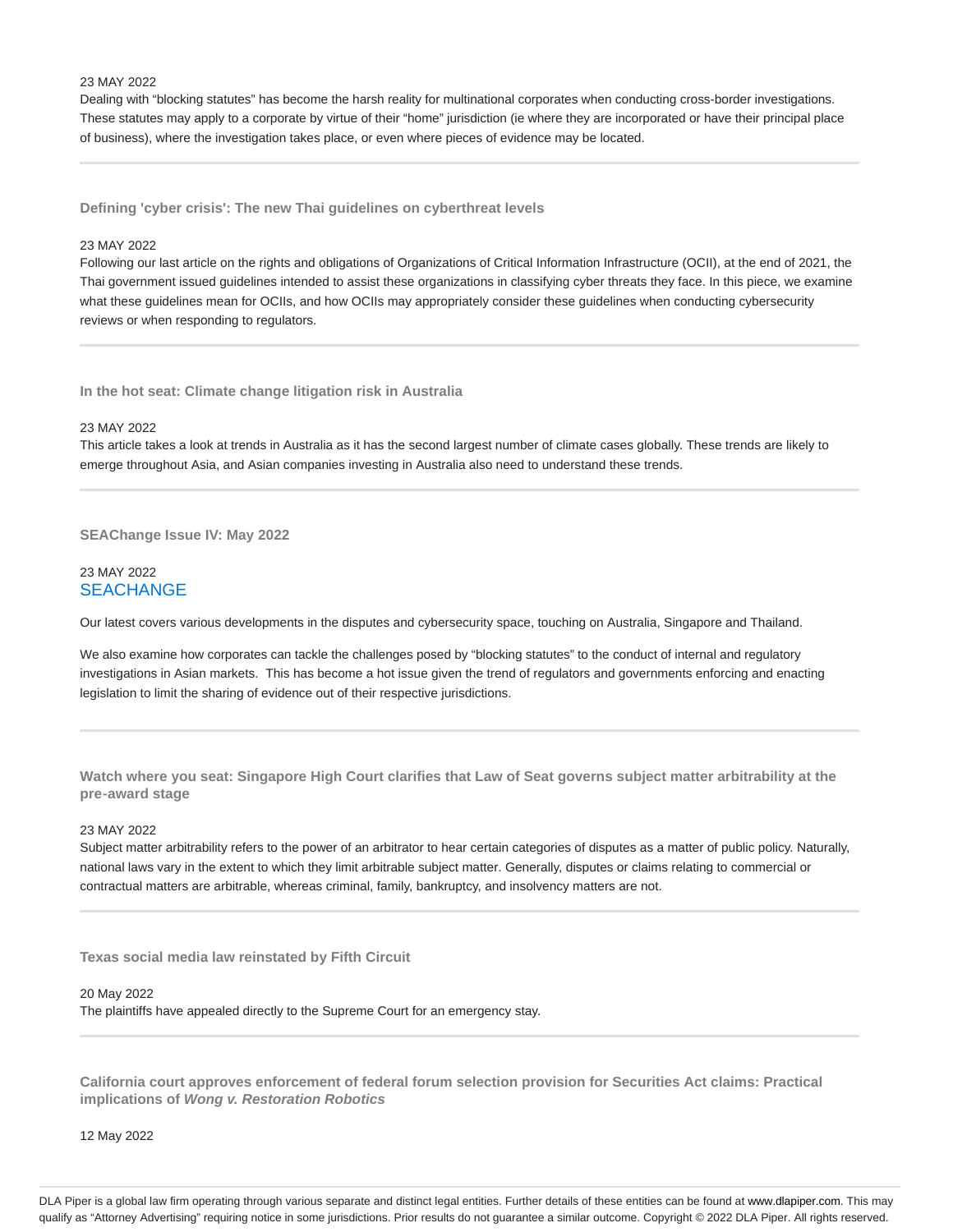Even if Delaware (or another state) allows its domestic corporations to adopt federal forum provisions, it will be up to courts in other states to enforce those provisions.

**Case Note - Tushita Technologies Ltd v MJ Protective Services Group Pty Ltd [2022] NSWSC 413**

#### 10 May 2022

DLA Piper's Insurance team in Sydney successfully defended an application by a plaintiff in the Supreme Court of New South Wales to join the insurer of a named defendant (which was in liquidation) to the proceedings under the Civil Liability (Third Party Claims Against Insurers) Act 2017.

**Africa, In The Vanguard: Africa's Role In Shaping The Future Of Investor-State Arbitration**

#### 12 April 2022

DLA Piper is delighted to have collaborated with Nairobi Centre for International Arbitration to produce an article regarding "Africa, In The Vanguard: Africa's Role In Shaping The Future Of Investor-State Arbitration" in its Alternative Dispute Resolution Journal. The journal provides a platform for scholarly dialogue on pertinent issues relating to the reform of the investor-state dispute settlement regime.

**Fast fraud facts: News from Occupational Fraud 2022: A Report to the Nations**

#### 7 April 2022

Did you know that organizations worldwide lose five percent of their revenue each year, for an estimated total of \$4.7 trillion dollars, to occupational fraud on an annual basis? In the recently published 2022 version of the Occupational Fraud Report, the most comprehensive global study by The Association of Certified Fraud Examiners to date, the true cost of fraudulent schemes for organizations is addressed.

**DOJ Antitrust Division updates Leniency Program**

#### 6 April 2022

The DOJ considers the Leniency Program central to its criminal antitrust enforcement efforts.

**Episode 1: Key trends across the globe in compliance and investigations**

# 5 April 2022 GLOBAL COMPLIANCE AND INVESTIGATIONS PODCAST

A podcast covering key global issues relating to compliance and investigations.

**Berroteran v. Superior Court is good news for corporate defendants in California**

#### 29 March 2022

The Court, recognizes the practical reality that, absent an agreement, a defendant may strategically choose not to examine its own witness at deposition.

**Bott & Co v Ryanair: The Impact on Direct Compensation Payments in High Volume Low Fee Claims**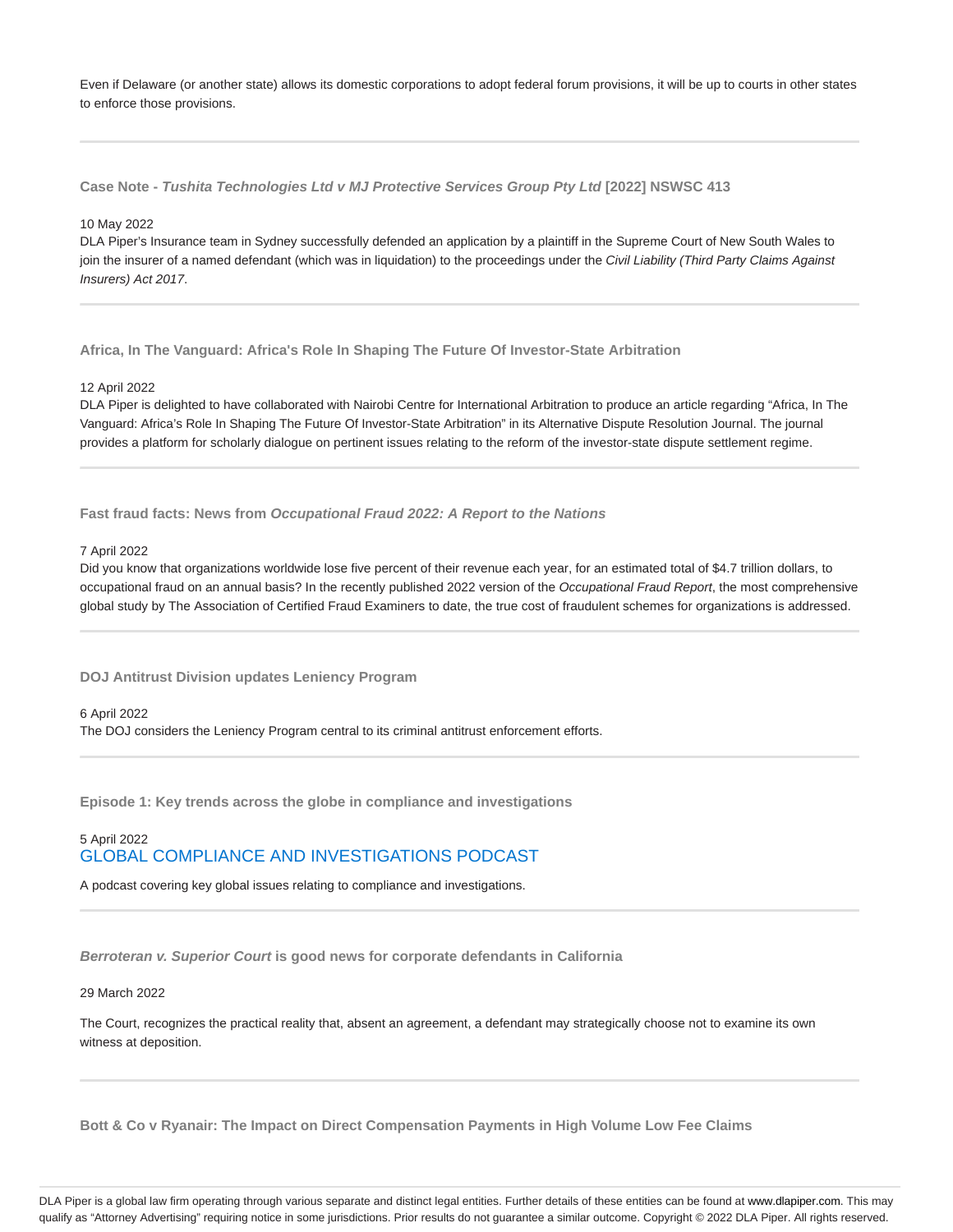#### 24 March 2022

This article sets out in further detail key aspects of the Supreme Court's judgment and provides insight into its potential future implications, especially in the management of high volume- low cost litigation by SRA regulated claimant law firms and claims management companies.

**Six ways the construction industry is innovating to deliver ESG demands**

#### 21 March 2022

Following COP26, national governments are enacting legislation to combat the effect of the climate crisis. The world's industries, construction among them, are reflecting and assessing how they can adapt to deliver the environmental, sustainability and governance (ESG) demands of the marketplace.

**Amendments to Comprehensive Insurance Disclosure Act are in effect: What New York defendants need to know**

#### 15 March 2022

The amendments alleviate some of the act's more onerous disclosure obligations.

**Aiscension: an AI tool to ensure effective risk management by detecting anti-competitive practice**

#### 24 February 2022

Anti-competitive activity has been rife in companies for centuries and there are many who like to take the ostrich approach and bury their head in the sand. However, it is known that this approach to risk management is ineffective should the regulators come looking, and with fines of up to 10% of global turnover, it is a big risk to take.

**A Corporate Governance "Boost" – The MAS Revises Guidelines for Financial Institutions and Insurers\***

#### 22 February 2022

On 9 November 2021, the Monetary Authority of Singapore issued revised Guidelines on Corporate Governance for Designated Financial Holding Companies, Banks, Direct Insurers, Reinsurers and Captive Insurers which are Incorporated in Singapore. The revised Guidelines will take effect throughout 2022 and are designed to provide Singapore with a further improved business environment, coupling high governance standards and greater corporate management flexibility.

**Getting Real "Bite" in the Year of the Tiger: The New Singapore Workplace Discrimination Guidelines\***

#### 22 February 2022

During 2022, the Singapore Government looks set to enshrine into law some or all of the principles currently contained in the Tripartite Guidelines on Fair Employment Practices in relation to workplace discrimination. With the introduction of Singapore's first workplace discrimination legislation and a newly formed discrimination tribunal, the TGFEP will finally receive their missing teeth – find out what it means for your business operations in Singapore.

**No Win, No Fee: Singapore Embraces Conditional Fee Arrangements\***

22 February 2022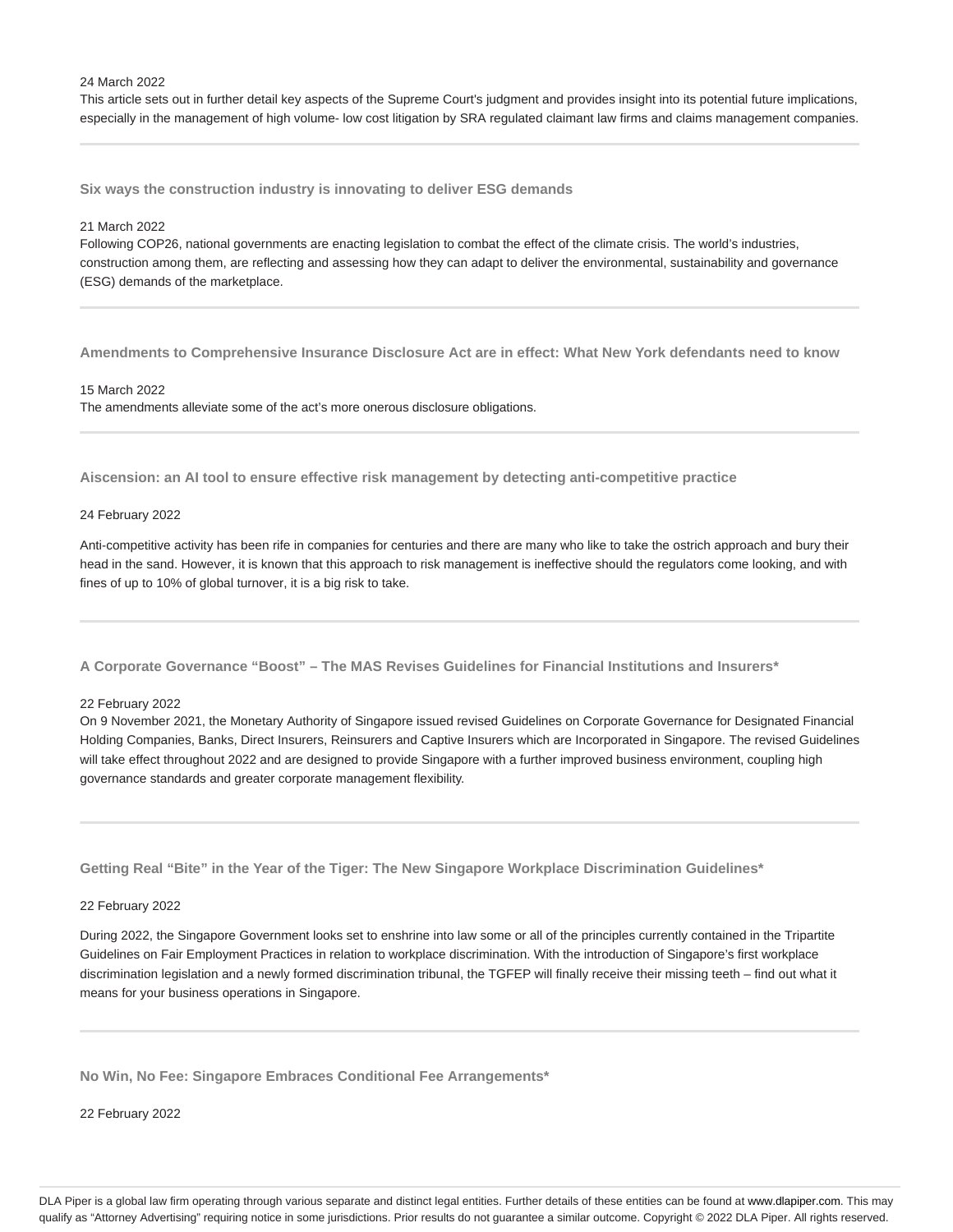Boosting its popularity as a global arbitration seat, Singapore has passed a law that allows conditional fee arrangements (CFA) in international and domestic arbitration proceedings, certain proceedings of the Singapore International Commercial Court and related court and mediation proceedings. A CFA is an agreement between the client and legal counsel which provides for the whole or part of the lawyer's fees and costs in dispute resolution proceedings to be payable only in specified circumstances, such as where the client succeeds in the claim, or where certain agreed outcomes are achieved. The introduction

of the CFA framework aligns Singapore with other jurisdictions, such as England & Wales, Australia, and Canada, each of which have allowed CFAs in various forms for some time.

**Raising the Bar on Blowing the Whistle: China's New Whistleblower Rewards Measures Provide Additional Incentives (and Controls) for Whistleblowing**

#### 22 February 2022

China's new Whistleblower Rewards Measures provides up to RMB1 million (approx. USD157,000) in rewards for the reporting of major violations of China's various market conduct regulations. The regulations aim to provide greater incentives to whistleblowers and deter illegal activities in the market more effectively, particularly in light of the increased importance of whistleblowing across different industries in China in recent years. In light of these new measures, companies with operations in China should implement or strengthen their internal controls and reporting mechanisms.

**Congress passes law banning mandatory arbitration of sexual assault and sexual harassment claims**

17 February 2022 The Act is expected to be signed by President Joe Biden in the near future and will take effect immediately.

**Are COVID-19 business interruption claims covered under property policies?**

16 February 2022

A claim that the presence of COVID-19 on company property caused "direct physical loss or damage" to the property.

**SEC's "shadow trading" theory defeats motion to dismiss insider trading complaint**

1 February 2022

A significant expansion of the potential scope of insider trading enforcement under federal securities laws.

**Tortious claims and climate change: Where are we now?**

31 January 2022

What should be the response of tort law to climate change? That starkly put is the key issue raised by this appeal.

**Attorney General Insights podcast with Iowa Attorney General Tom Miller**

27 January 2022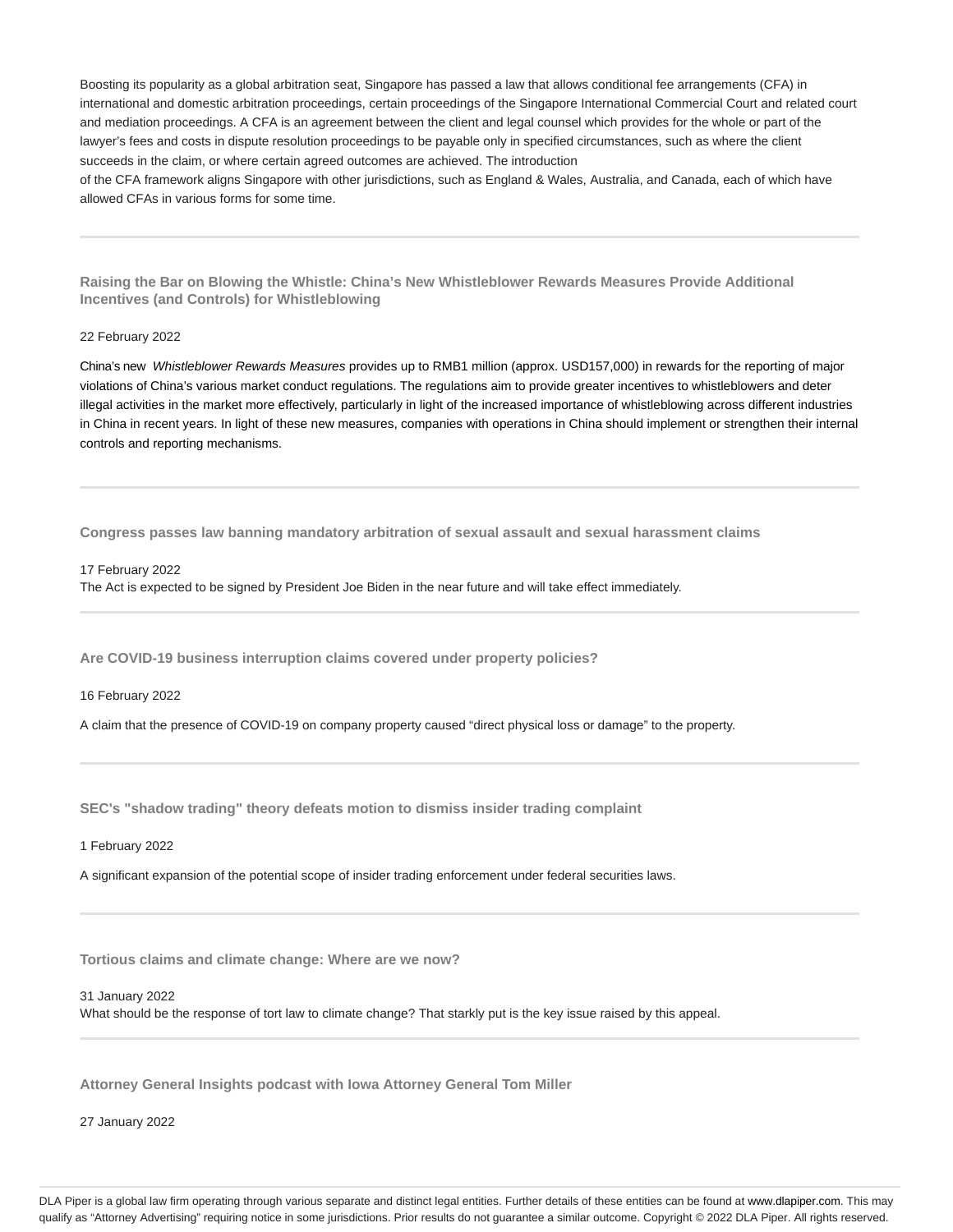# ATTORNEY GENERAL INSIGHTS PODCAST

DLA Piper partner and former Delaware Attorney General Matt Denn interviews Iowa Attorney General Tom Miller.

DLA Piper · Attorney General Insights: Tom Miller

**Why I Lawyer: Q&A with Richard Hans**

# 19 January 2022 WHY I LAWYER

The beauty of the law is that it always reminds us that issues and problems that arise in life are rarely simple, and that finding an answer or a solution often requires one to consider all angles. In that sense, being a lawyer has helped me be more reflective and balanced.

**New York implements new insurance coverage disclosure rules for defendants**

18 January 2022

The act requires defendants in civil litigation to disclose extensive information regarding their insurance coverage within 60 days of filing an answer.

**Mauritius - Global bribery offenses guide**

11 January 2022

**Angola - Global bribery offenses guide**

11 January 2022

**Argentina - Global bribery offenses guide**

11 January 2022

**Australia - Global bribery offenses guide**

11 January 2022

**Austria - Global bribery offenses guide**

11 January 2022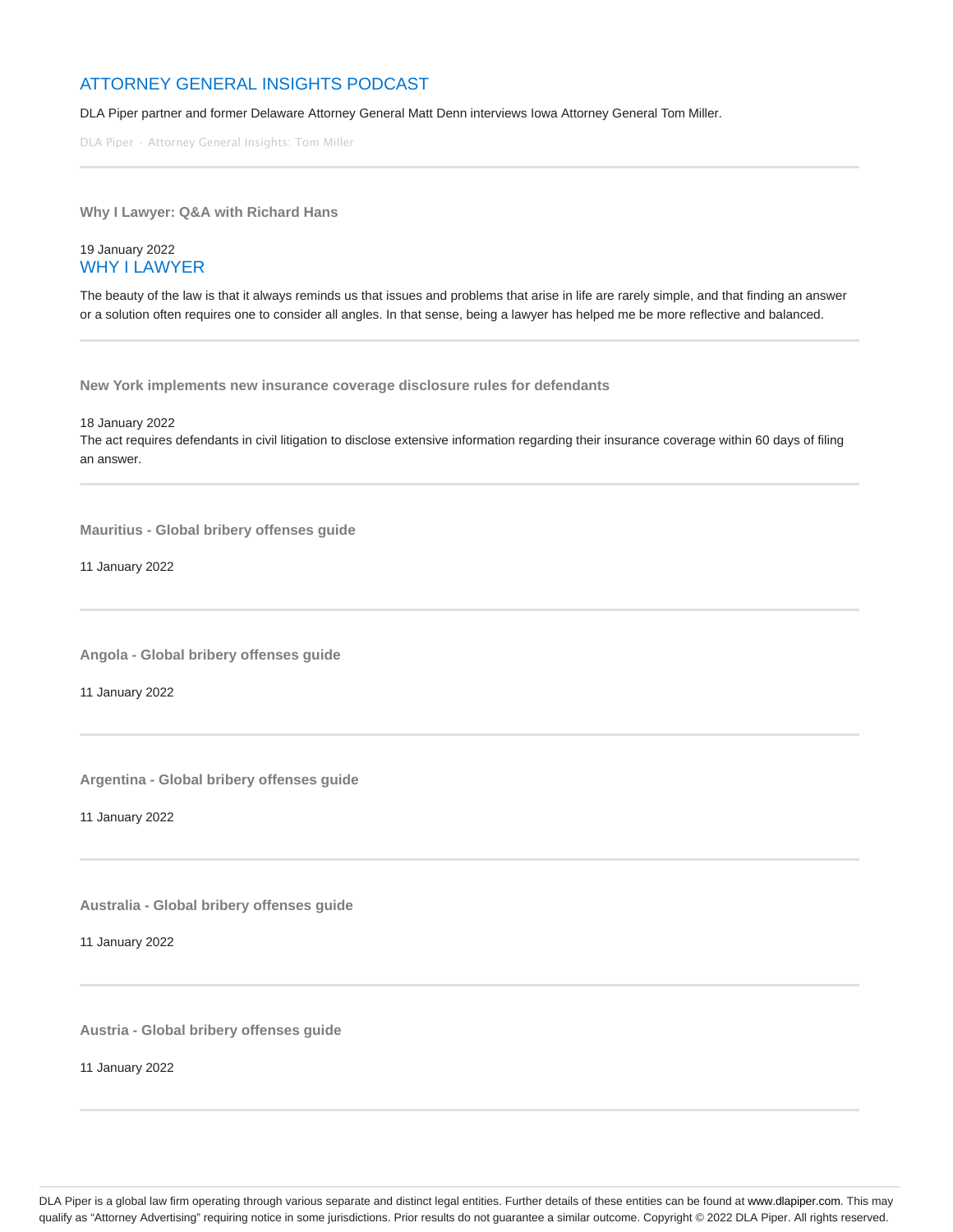**Bahrain - Global bribery offenses guide**

11 January 2022

**Belgium - Global bribery offenses guide**

11 January 2022

**Brazil - Global bribery offenses guide**

11 January 2022

**Burundi - Global bribery offenses guide**

11 January 2022

**Canada - Global bribery offenses guide**

11 January 2022

**Chile - Global bribery offenses guide**

11 January 2022

**China - Global bribery offenses guide**

11 January 2022

**Colombia - Global bribery offenses guide**

11 January 2022

**Czech Republic - Global bribery offenses guide**

11 January 2022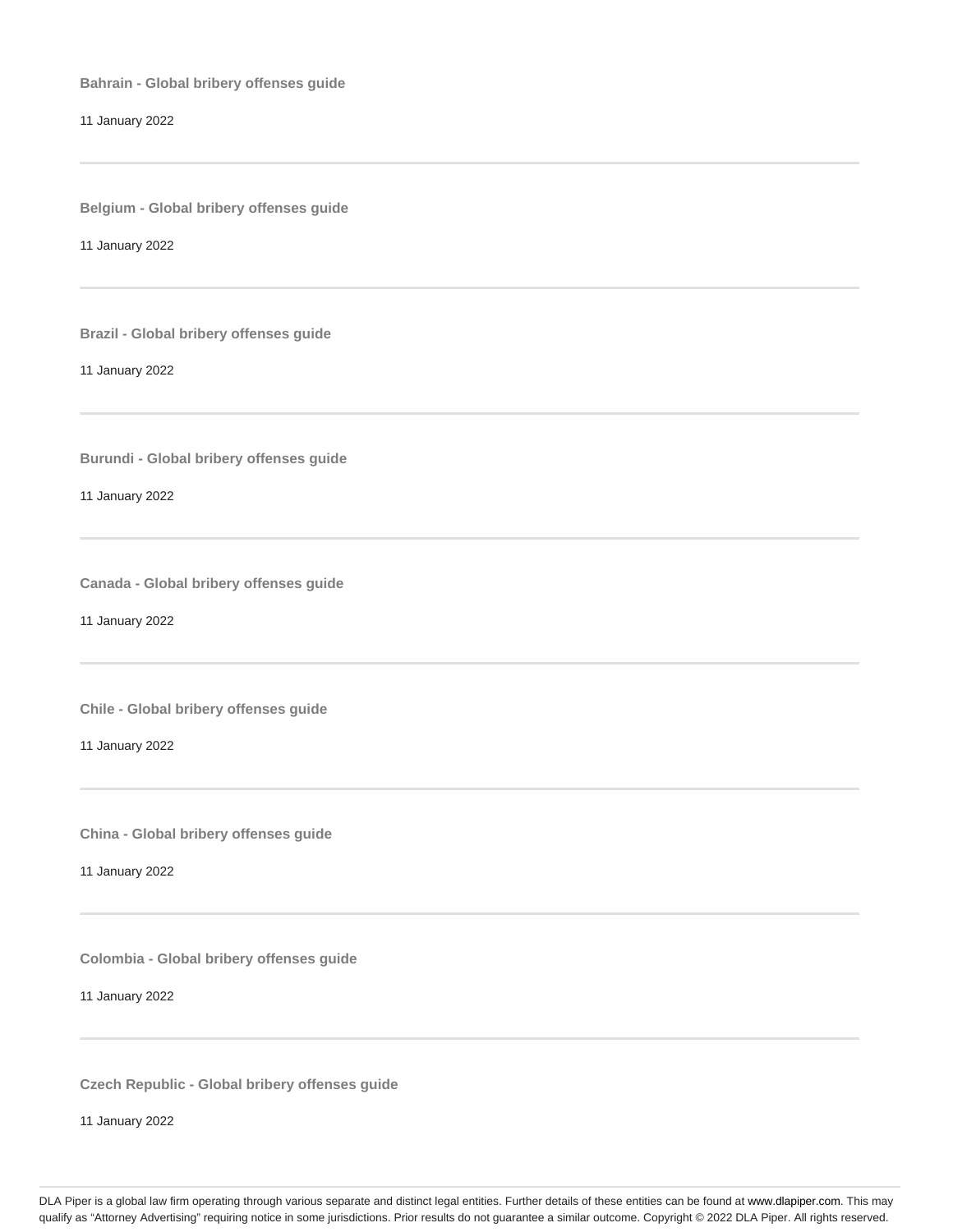**Denmark - Global bribery offenses guide**

11 January 2022

**Ethiopia - Global bribery offenses guide**

11 January 2022

**Finland - Global bribery offenses guide**

11 January 2022

**France - Global bribery offenses guide**

11 January 2022

**Germany - Global bribery offenses guide**

11 January 2022

**Global bribery offenses guide**

11 January 2022

In recent decades, improved standards in the identification and enforcement of international bribery offenses have provided the backdrop to a growing appreciation and management of bribery risk within the business community.

**Hong Kong - Global bribery offenses guide**

11 January 2022

**Hungary - Global bribery offenses guide**

11 January 2022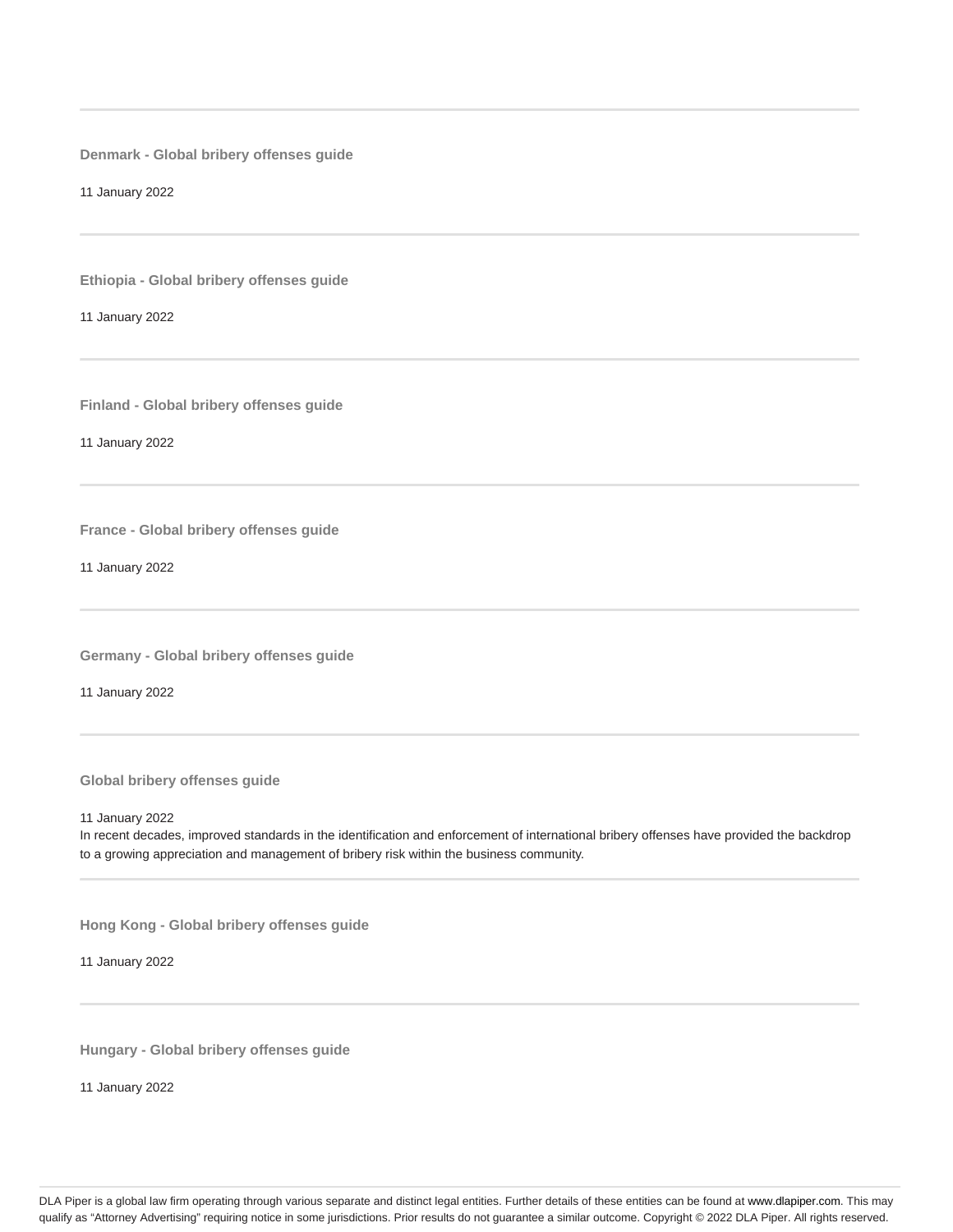**Ireland - Global bribery offenses guide**

11 January 2022

**Italy - Global bribery offenses guide**

11 January 2022

**Japan - Global bribery offenses guide**

11 January 2022

**Kenya - Global bribery offenses guide**

11 January 2022

**Kuwait - Global bribery offenses guide**

11 January 2022

**Luxembourg - Global bribery offenses guide**

11 January 2022

**Mexico - Global bribery offenses guide**

11 January 2022

**Morocco - Global bribery offenses guide**

11 January 2022

**New Zealand - Global bribery offenses guide**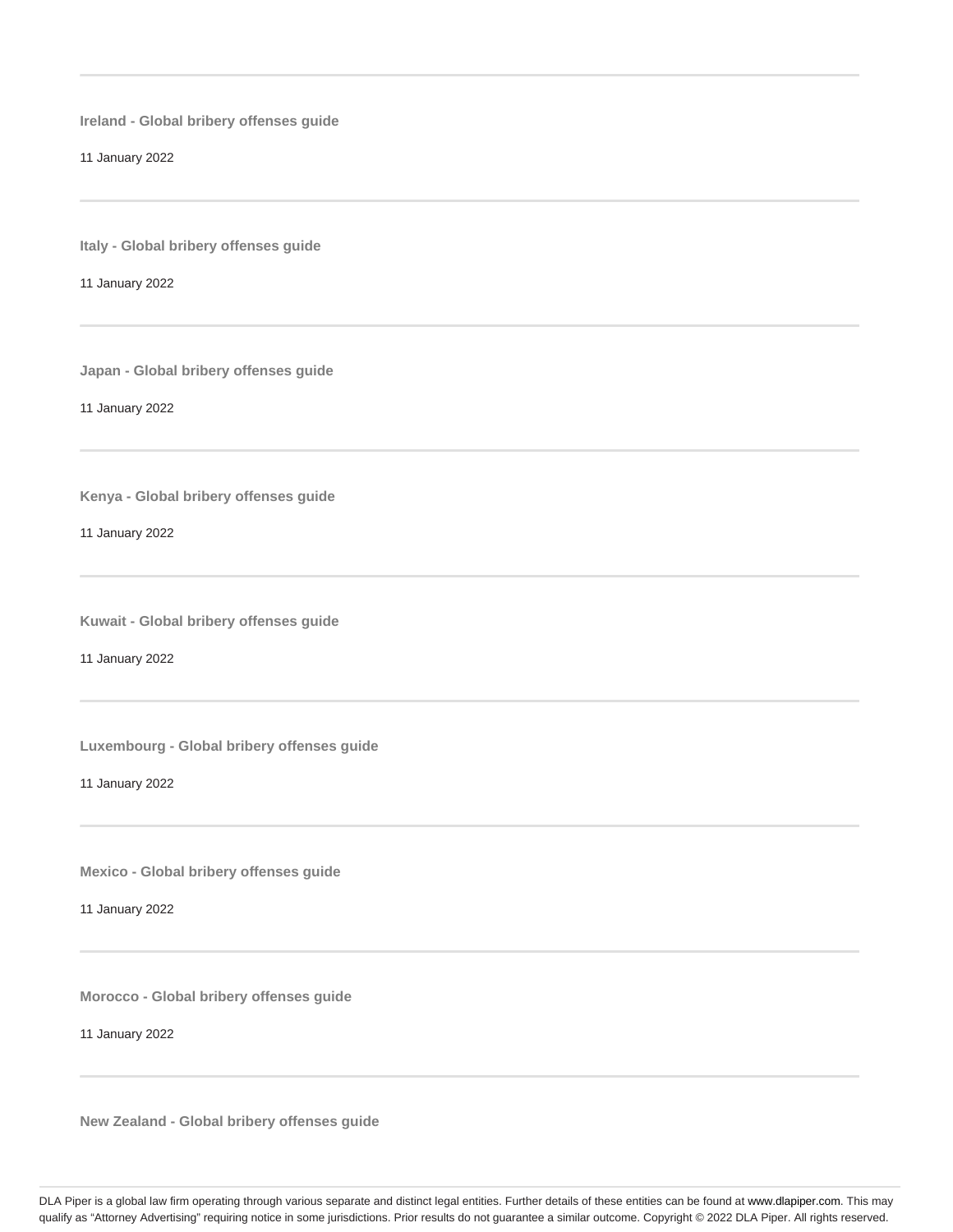**Norway - Global bribery offenses guide**

11 January 2022

**Oman - Global bribery offenses guide**

11 January 2022

**Peru - Global bribery offenses guide**

11 January 2022

**Poland - Global bribery offenses guide**

11 January 2022

**Portugal - Global bribery offenses guide**

11 January 2022

**Qatar - Global bribery offenses guide**

11 January 2022

**Romania - Global bribery offenses guide**

11 January 2022

**Russia - Global bribery offenses guide**

11 January 2022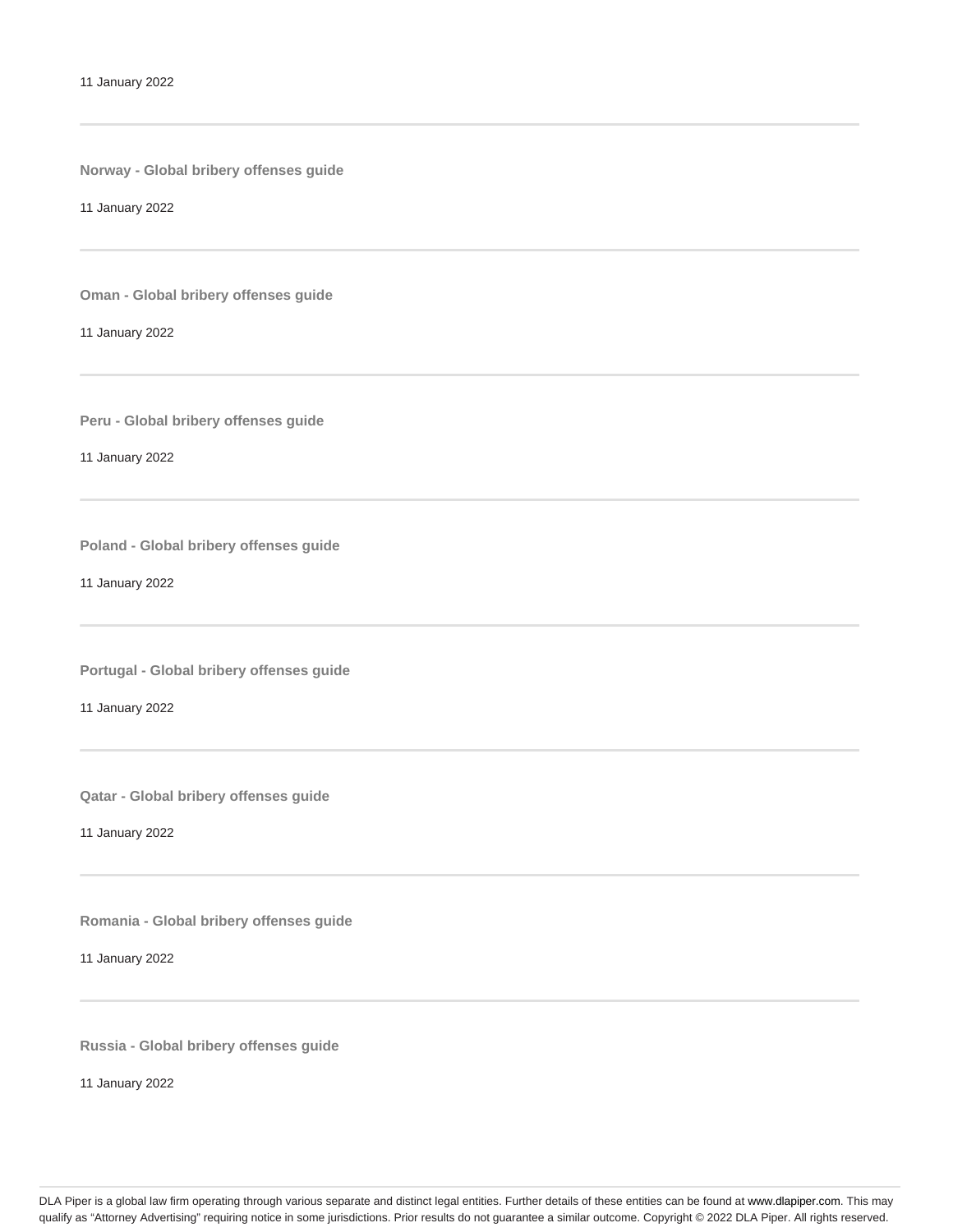**Saudi Arabia - Global bribery offenses guide**

11 January 2022

**Singapore - Global bribery offenses guide**

11 January 2022

**Slovakia - Global bribery offenses guide**

11 January 2022

**Spain - Global bribery offenses guide**

11 January 2022

**Sweden - Global bribery offenses guide**

11 January 2022

**Tanzania - Global bribery offenses guide**

11 January 2022

**Thailand - Global bribery offenses guide**

11 January 2022

**Tunisia - Global bribery offenses guide**

11 January 2022

**Ukraine - Global bribery offenses guide**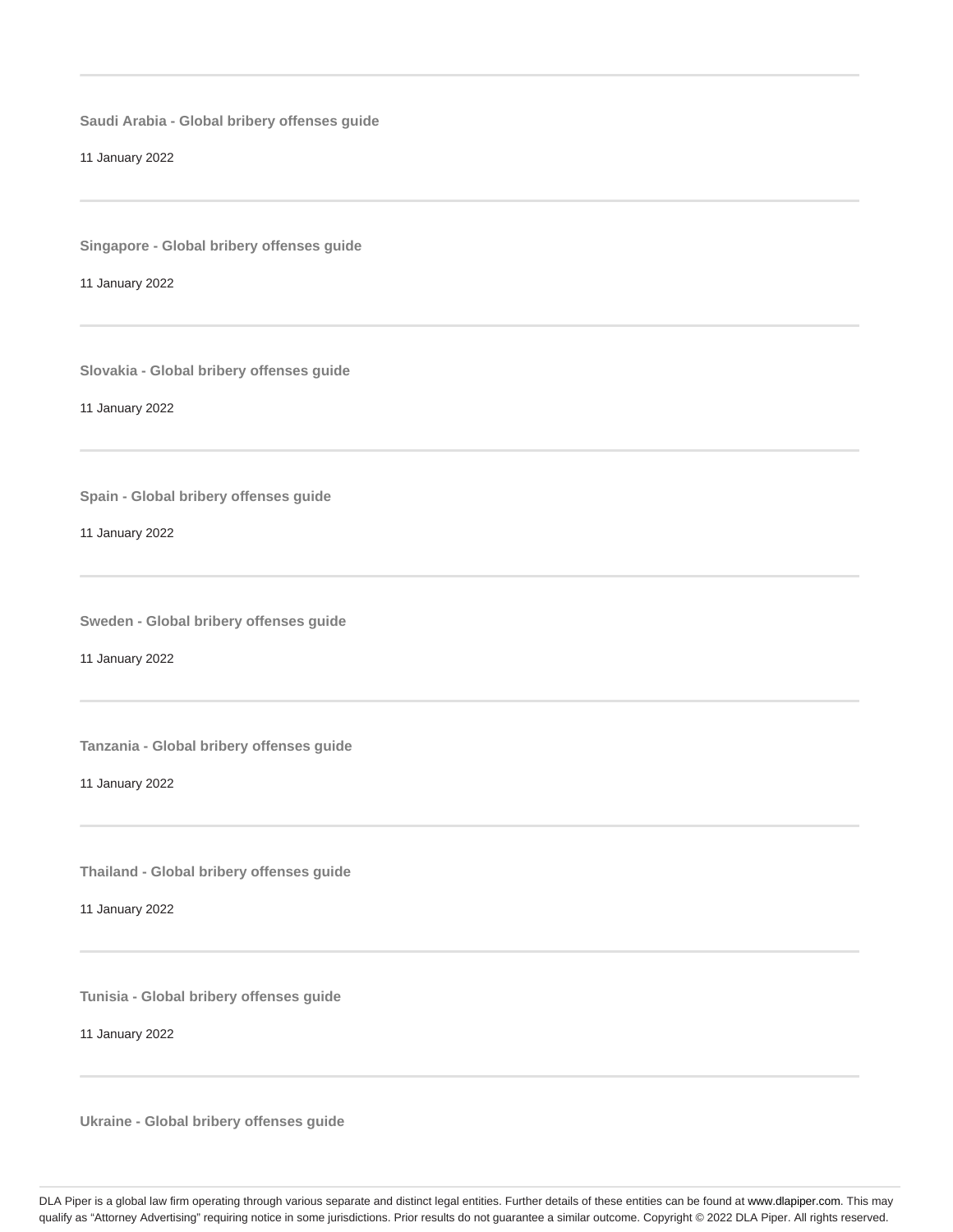**United Arab Emirates- Global bribery offenses guide**

11 January 2022

**United Kingdom - Global bribery offenses guide**

11 January 2022

**United States - Global bribery offenses guide**

11 January 2022

**Zambia - Global bribery offenses guide**

11 January 2022

**Zimbabwe - Global bribery offenses guide**

11 January 2022

**Why I Lawyer: Q&A with Scott Wilson**

# 6 January 2022 WHY I LAWYER

I love being in the trenches with a client who is facing a crisis on multiple fronts—in litigation, with government investigators, and in the media—and charting a path through all the uncertainty.

**Supporting the health of your health system: 2022**

3 January 2022 Helping you tend to healthcare system wellness throughout the business life cycle.

**Tenth Circuit ruling is victory for FISA Section 702 surveillance authority**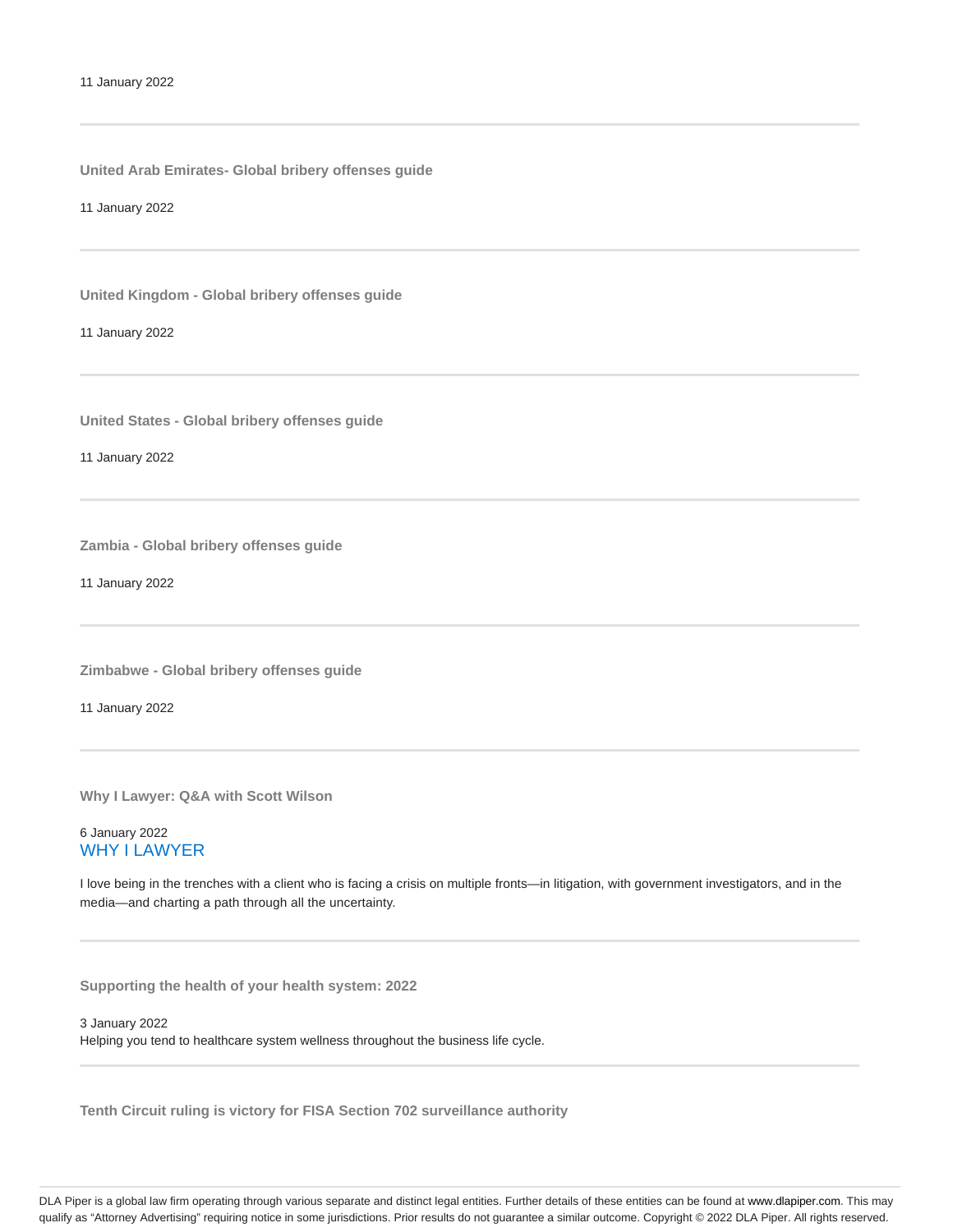3 January 2022

The Tenth Circuit now joins the Ninth and Second Circuits in holding that warrantless 702 surveillance of communications involving a person in the US does not violate the Fourth Amendment.

**The crossroad of science and law**

# 16 December 2021 AT THE INTERSECTION OF SCIENCE AND LAW PODCAST SERIES

Lucas Przymusinski and Raymond Williams are joined by Michael King, Vice President and Associate General Counsel at Jazz Pharmaceuticals, to discuss the benefits of medical and science backgrounds when litigating matters for pharmaceutical and medical device companies.

**ABN Amro v RSA (and others): Courts give important guidance on policy interpretation, misrepresentation / non-disclosure and non-avoidance clauses, and sue and labour clauses**

#### 13 December 2021

The ABN Amro v RSA (and others) judgments at first instance and appeal level provide useful direction on key topics for all those operating in the insurance sector including underwriters, claims managers, policyholders and brokers.

**With Civil Cyber-Fraud Initiative, government sharpens focus on cybersecurity obligations for government contractors**

13 December 2021 Deploying the False Claims Act to pursue cybersecurity-related fraud.

**Google files groundbreaking civil suit to disrupt massive botnet with blockchain backup system**

10 December 2021

Civil actions to take down botnets have been around for years, but the blockchain aspect adds a new twist.

**eSignature and ePayment News and Trends**

# 7 December 2021 ESIGNATURE AND EPAYMENT NEWS AND TRENDS

Crypto broker rules become law; federal agencies release "policy sprint" on crypto-assets

**Canada: Federal court denies motion to certify proposed antitrust class action alleging conspiracy to suppress supply of DRAM**

#### 3 December 2021

In a recent decision of the Federal Court of Canada, Justice Gascon refused certification, without leave to amend, of a proposed competition law class action alleging that three leading manufacturers (Samsung, SK Hynix and Micron) of Dynamic Random Access Memory Chips (DRAM), a semiconductor memory chip used in most computer products, conspired to limit the global supply and raise the price of DRAM.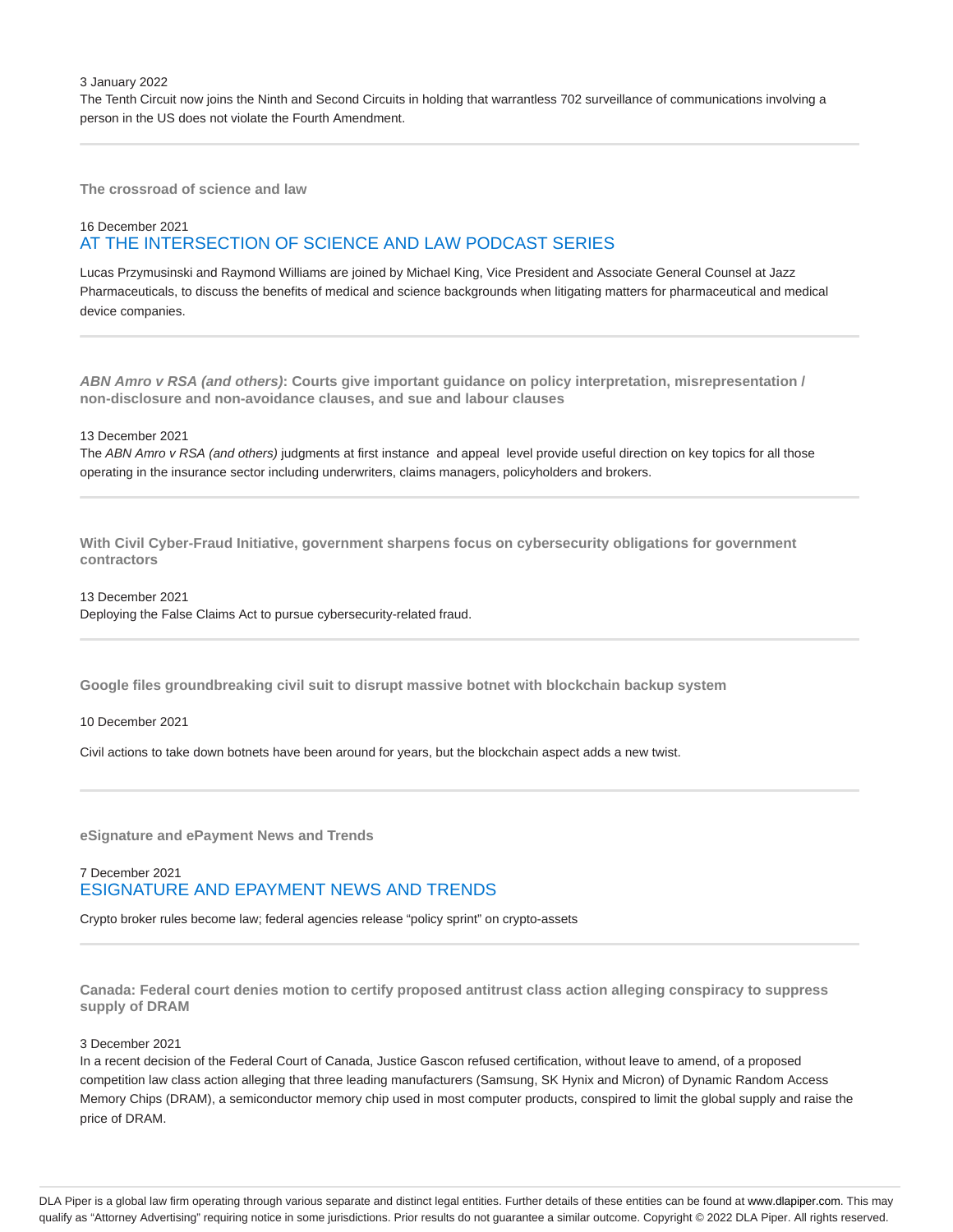**Food and Beverage News and Trends**

# 2 December 2021 FOOD AND BEVERAGE NEWS AND TRENDS

Suspend imports of fresh beef from Brazil, US cattle group says; plant-based producers take new approach in suit over Oklahoma labeling law; plus salt, soda, and news from Hawaii

**New developments in the Mexican energy sector generate uncertainty**

17 November 2021 A discussion of relevant measures, criticisms and comments.

**Successful asset preservation application in Mainland China prior to the recognition of Hong Kong arbitral award**

17 November 2021

Following a victory in an arbitration at the HK International Arbitration Centre lead by DLA Piper Hong Kong, we have recently succeeded in assisting the Israeli client in obtaining an order from the Ningbo Intermediate People's Court for asset preservation prior to the recognition and enforcement of the HKIAC arbitral award in Ningbo, China.

**Food and Beverage News and Trends**

# 12 November 2021 FOOD AND BEVERAGE NEWS AND TRENDS

Avoid foods with glittery garnishes, CDC says; USDA considers whether Salmonella should be declared an adulterant; soaring energy costs this year may mean widespread food shortages next year.

**Third Circuit deepens circuit split on government's ability to dismiss qui tam complaints over relator's objection**

11 November 2021 When is the government entitled to dismiss a relator's complaint over the relator's objection? The split among the circuits deepens.

**With Civil Cyber-Fraud Initiative, government sharpens focus on cybersecurity obligations for government contractors**

1 November 2021

Acting Assistant Attorney General Brian Boynton recently discussed how the Civil Cyber-Fraud Initiative would use the False Claims Act to pursue cybersecurity-related fraud.

**eSignature and ePayment News and Trends**

1 November 2021 ESIGNATURE AND EPAYMENT NEWS AND TRENDS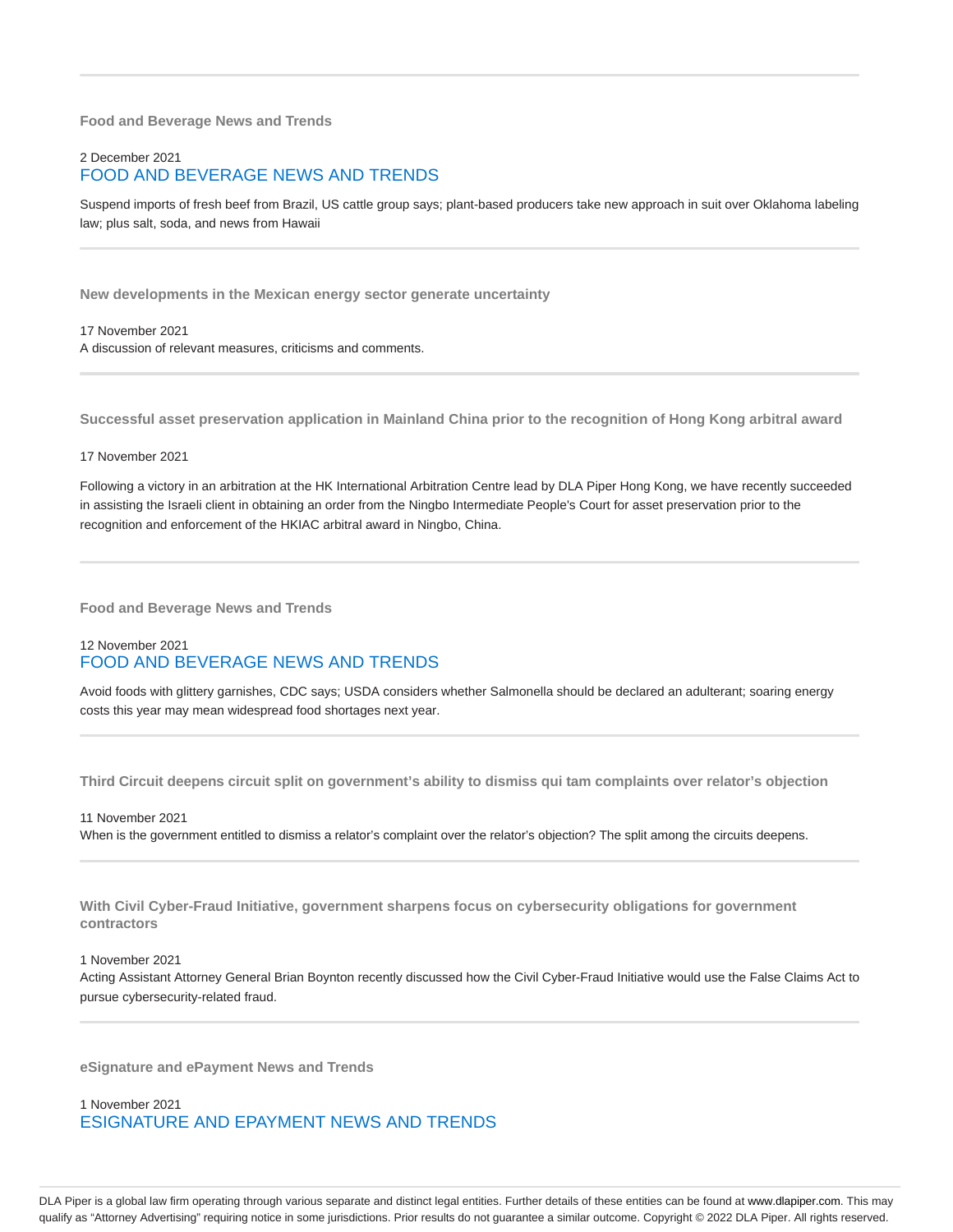**Aybar v. Aybar: New York Court of Appeals finds registering to do business in the state does not mean consent to general jurisdiction**

12 October 2021 Consent by registration was the sole issue before the New York Court of Appeals in this case.

**An interview with Aldersgate Funding**

11 October 2021

In this podcast, DLA Piper partner Henry Quinlan interviews Jim Holding and Matthew Lo at Aldersgate Funding Limited, who shed some light on the advantages of litigation and arbitration funding; the types of claims eligible for funding; the process of funding a case; and the jurisdictional constraints on this type of financing.

DLA Piper · Aldersgate Funding on how litigation funding can help your business

**New California law threatens to dramatically increase pain-and-suffering damages in survival actions**

7 October 2021

Considerations in approaching case valuations and risk assessments in survival actions brought in California.

**President of Mexico files constitutional reform bill on electricity**

7 October 2021

The result may include serious consequences for private investors in the energy sector in Mexico.

**Georgia Supreme Court: Consent by registration a valid way to exercise personal jurisdiction over out-of-state corporations**

5 October 2021

The court deduced that a corporation authorized to do business in Georgia must be subject to general personal jurisdiction in the state.

**Food and Beverage News and Trends**

# 1 October 2021 FOOD AND BEVERAGE NEWS AND TRENDS

FDA announces winners of food traceability challenge; Pennsylvania rations sale of some popular liquors; not enough vegetables?

**Cybersecurity obligations for government contractors – focus on them before the government focuses on you**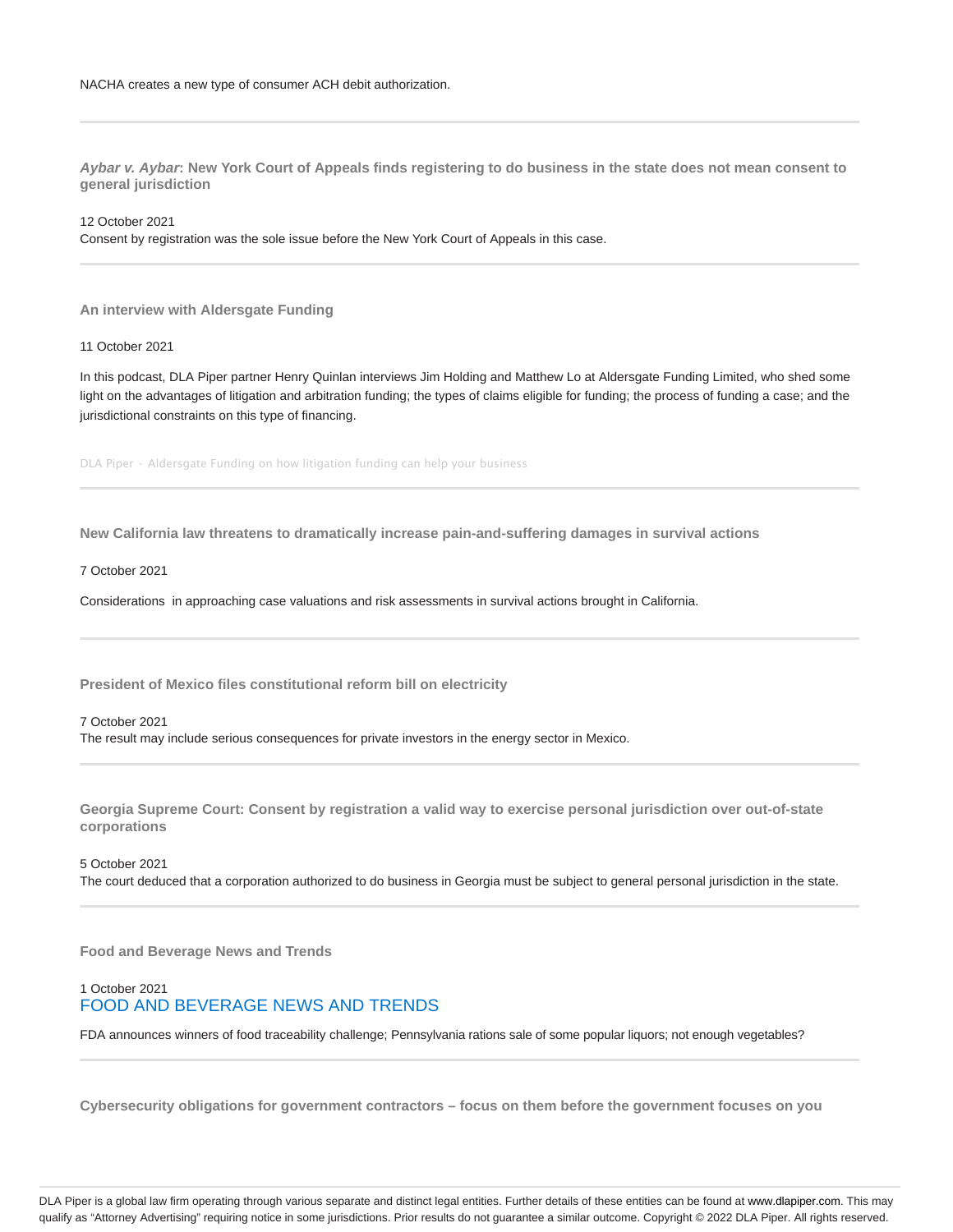**The ICC's 2020 Dispute Resolution Statistics**

22 September 2021 The International Chamber of Commerce has recently published its annual Dispute Resolution Statistics for 2020. This article offers a summary of the key takeaways despite challenges posed by COVID-19.

**Trial court rejects claim that 7-Eleven misclassified franchisees as independent contractors**

### 21 September 2021 **FRANCAST**

Findings may help guide other franchisors attempting to rebut future misclassification claims by their franchisees.

**Virtual Hearings 2021**

# 21 September 2021 VIRTUAL HEARINGS

In this latest report in the Virtual Hearings series we set out a summary of data-driven conclusions and personal observations from clients and litigators from around the globe.

**Food and Beverage News and Trends**

# 17 September 2021 FOOD AND BEVERAGE NEWS AND TRENDS

FDA approves a new blue; senators seek COOL labels; pet food, Pop Tarts, Parnells.

**Chambers International Arbitration 2021 Global Practice Guide – Trends and Development in China**

15 September 2021

China encompasses a number of arbitral jurisdictions, the most popular of which are in Hong Kong and China. In the past year, we continued to see a significant rise in the number of arbitration cases seated in Mainland China and Hong Kong and strong development of the arbitration market despite the pandemic.

**Split Seventh Circuit lowers the bar for pleading a False Claims Act violation**

14 September 2021

Defendants are again at risk for False Claims Act liability for what appear to be mere breaches of contract or technical regulatory violations.

**Seventh Circuit adopts objective reasonableness standard for False Claims Act liability**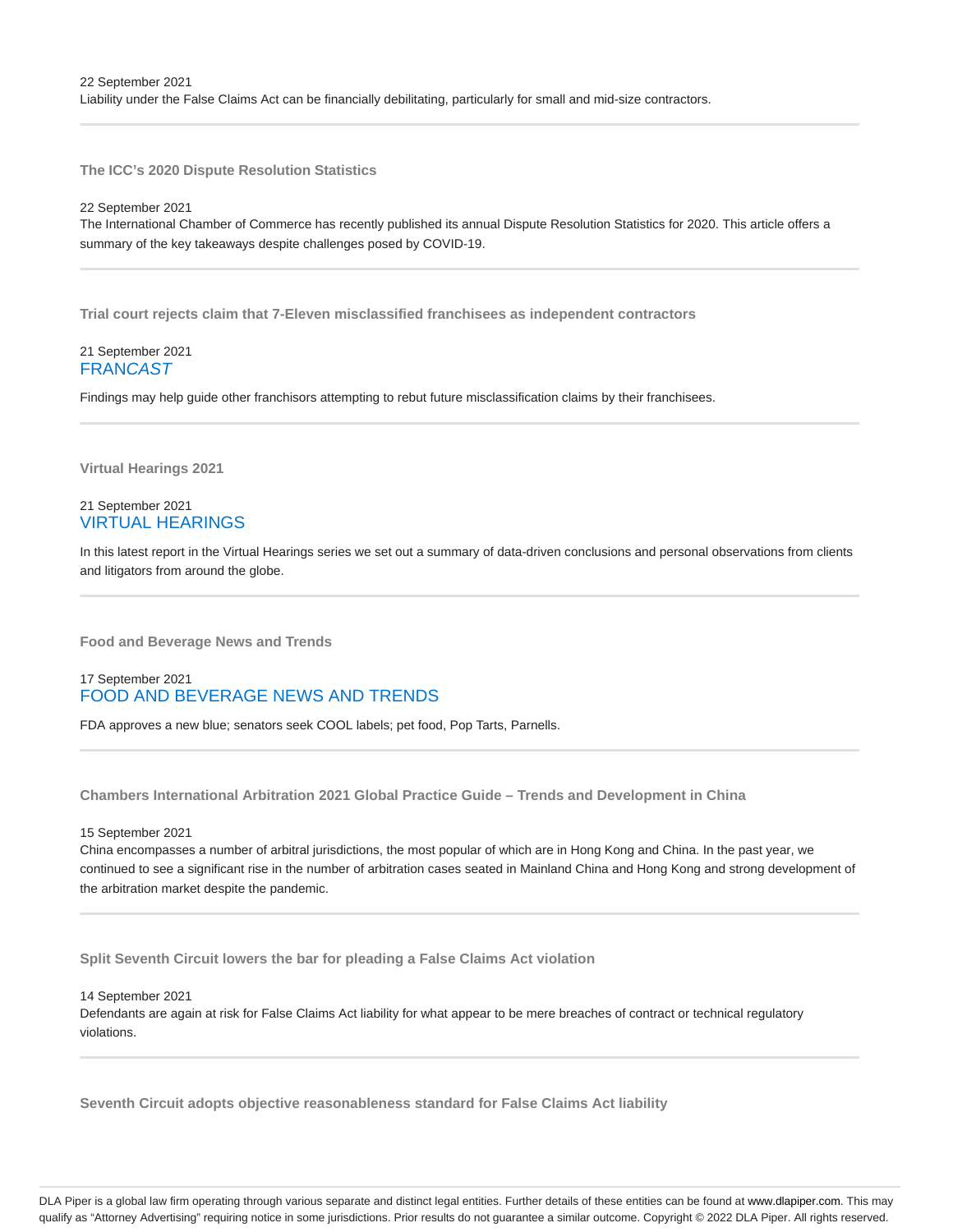**Food and Beverage News and Trends**

# 26 August 2021 FOOD AND BEVERAGE NEWS AND TRENDS

Vegan butter company prevails; California olive oil producers reach agreement on labeling; key part of Kansas ag-gag bill struck down.

**Insights from the US: will knowledge, recklessness or negligence in Australian securities class actions actually change anything?**

#### 16 August 2021

Last week the Federal Government introduced permanent reforms to the continuous disclosure regime and misleading and deceptive conduct provisions in the Corporations Act 2001 and ASIC Act 2001 which provide that companies and their officers will not be exposed to civil liability unless they had a requisite mental element, being knowledge, recklessness or negligence. This change is in line with the recommendations of the Parliamentary Joint Committee for Corporations and Financial Services and also extends the temporary measures originally introduced at the height of the COVID-19 pandemic.

This change brings Australia's continuous disclosure regime closer to that of its counterparts in the United States and the United Kingdom, and there is much we can learn from our international colleagues.

**Green -v- Betfred – online gaming platform unable to rely on exclusion of liability clauses to avoid pay-out to winning customer**

#### 2 August 2021

The growth of online gaming in England means that gamblers are now more likely to be found at computer screens than casino tables. This was illustrated by the case of Andrew Green v Petfre (Gibraltar) Limited t/a Betfred [2021] EWHC 842 (QB).

**Litigation Leaders: DLA Piper's Loren Brown Explains the Firm's 'Growth Mindset' and Focus on Client Relationships**

#### 2 August 2021

"Those attracted to our firm often see a bigger vision for the expansion of their client relationships," Brown says. "They want to be able to collaborate with others and to work in teams that utilize a broad range of skill sets and that draw from multiple jurisdictions where their clients do business."

**Personal liability of a director and liability of an agent – the cautionary tale of Tattersalls Limited v McMahon**

#### 21 July 2021

Bloodstock auction sales are a common means of selling thoroughbred horses. It was such an auction that gave rise to proceedings in Tattersalls Limited v McMahon [2021] EWHC 1629 (QB). The case is an important one for any agent in the sports arena and beyond read our full analysis of the case and recommendations.

**Third time lucky: Triple Point in the Supreme Court**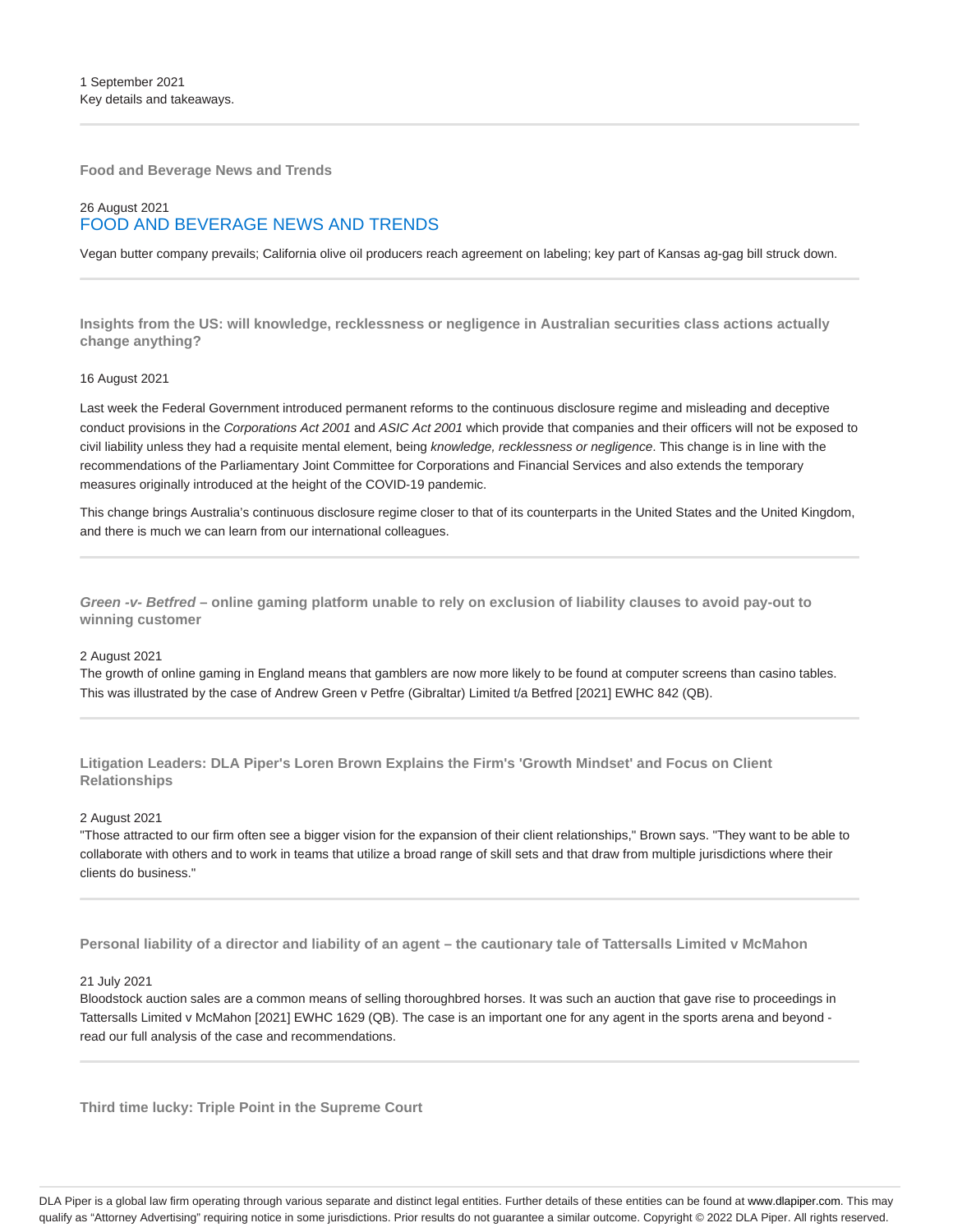20 July 2021

The Supreme Court has handed down its long awaited decision on the question of whether delay liquidated damages (LD) provisions survive termination. The case related to a dispute between the parties as to how delay LD provisions apply where an English law contract is terminated prior to its completion, and the interpretation of contractual wording seeking to limit liability.

**The DLA Piper Project Simulator – one year on**

2 July 2021

Over the past year, we have delivered The DLA Piper Project Simulator to many of our construction, engineering and infrastructure clients, over a virtual platform, and client feedback has been overwhelmingly positive.

**"No concrete harm, no standing": Supreme Court issues major Article III standing opinion in TransUnion v. Ramirez**

29 June 2021

Given the proliferation of class-actions alleging purely procedural statutory violations, the ruling is likely to have far-reaching consequences.

**In Goldman Sachs decision, Supreme Court expands methods for challenging class certification in securities fraud cases**

23 June 2021

The decision is a significant holding for securities fraud defendants.

**The Post-Pandemic Jury**

23 June 2021

What will a post-pandemic trial look like? DLA Piper partners Lyn Pruitt, Buffy Mims and Adria Conklin discuss.

DLA Piper · The Post-Pandemic Jury

**The LCIA 2020 Annual Casework Report**

21 June 2021

The LCIA published its annual casework report for 2020, the report showed that during the COVID-19 pandemic the LCIA has continued to thrive, with more disputes being referred to the LCIA in 2020 than in any previous year. We have summarised below some of the key trends which emerge from the Report.

**GAR guide to challenging and enforcing arbitration awards – Second edition**

15 June 2021

The Global Arbitration Review's Guide to Challenging and Enforcing Arbitration Awards addresses the applicable standards for challenging and enforcing awards globally. We have authored a chapter outlining the challenges that may arise when trying to secure the awards.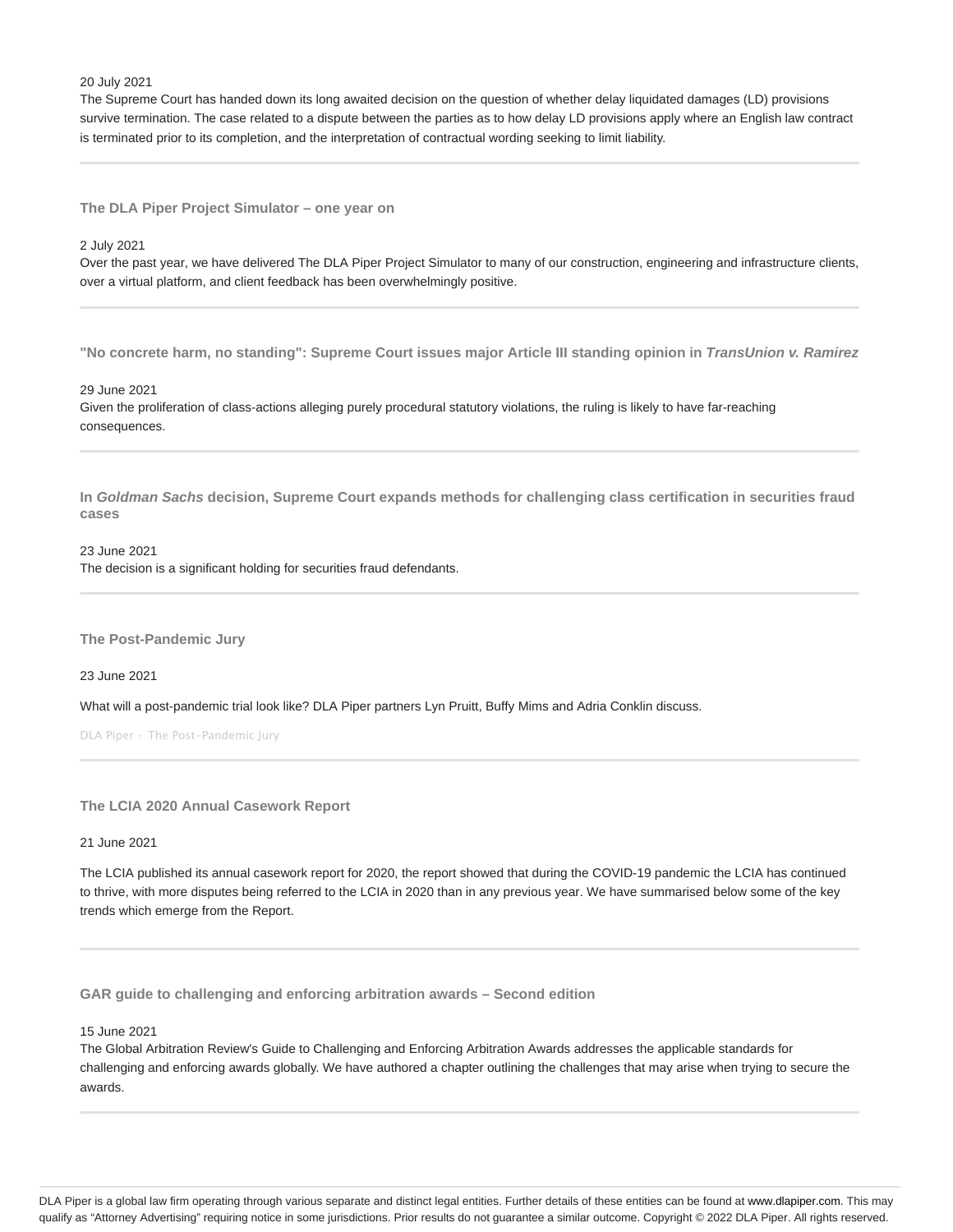# **Investment Arbitration in Africa**

#### 15 June 2021

Working with the Global Arbitration Review, we have published a new chapter on Investment Arbitration in Africa. Providing an overview of recent trends and developments in investment arbitration, the rise of investment disputes and and the various initiatives to reform the ISDS system.

**Reforms in the energy legal framework in Mexico and challenge mechanisms**

4 June 2021 The Energy Counter-Reform includes variations which aim to restore the monopoly power of CFE and Pemex.

**Supreme Court significantly limits the scope of the Computer Fraud and Abuse Act**

4 June 2021 The decision will largely gut the CFAA as a tool for addressing insider data theft.

**eSignature and ePayment News and Trends**

# 4 June 2021 ESIGNATURE AND EPAYMENT NEWS AND TRENDS

A Texas Supreme Court decision reaffirms a long line of cases enforcing electronic signatures where a secure, reliable system, in compliance with UETA and the federal ESIGN Act, is used.

**FDA solicits public comment on adding list of device materials to certain medical device labels**

# 26 May 2021

The proposed change would apply to all medical devices that may be in contact with a patient long term.

**Cayman Islands Court of Appeal confirms availability of Norwich Pharmacal relief in foreign proceedings in Arcelormittal USA LLC v Essar Global Fund Limited & ors**

18 May 2021

The Cayman Islands Court of Appeal has confirmed that the Norwich Pharmacal relief is available in the Cayman Islands in aid of foreign proceedings, a matter on which there was some doubt in light of recent English High Court decisions .

**Human rights and environmental due diligence legislation in Europe – Implications for global supply chains**

17 May 2021

This article highlights how companies with global supply chains can maintain/achieve compliance with human rights and environmental standards and safely navigate this new hard law regulatory landscape in the EU Member States France, the Netherlands, Germany and at EU level.

**Second Circuit sets standing threshold for data-breach class actions**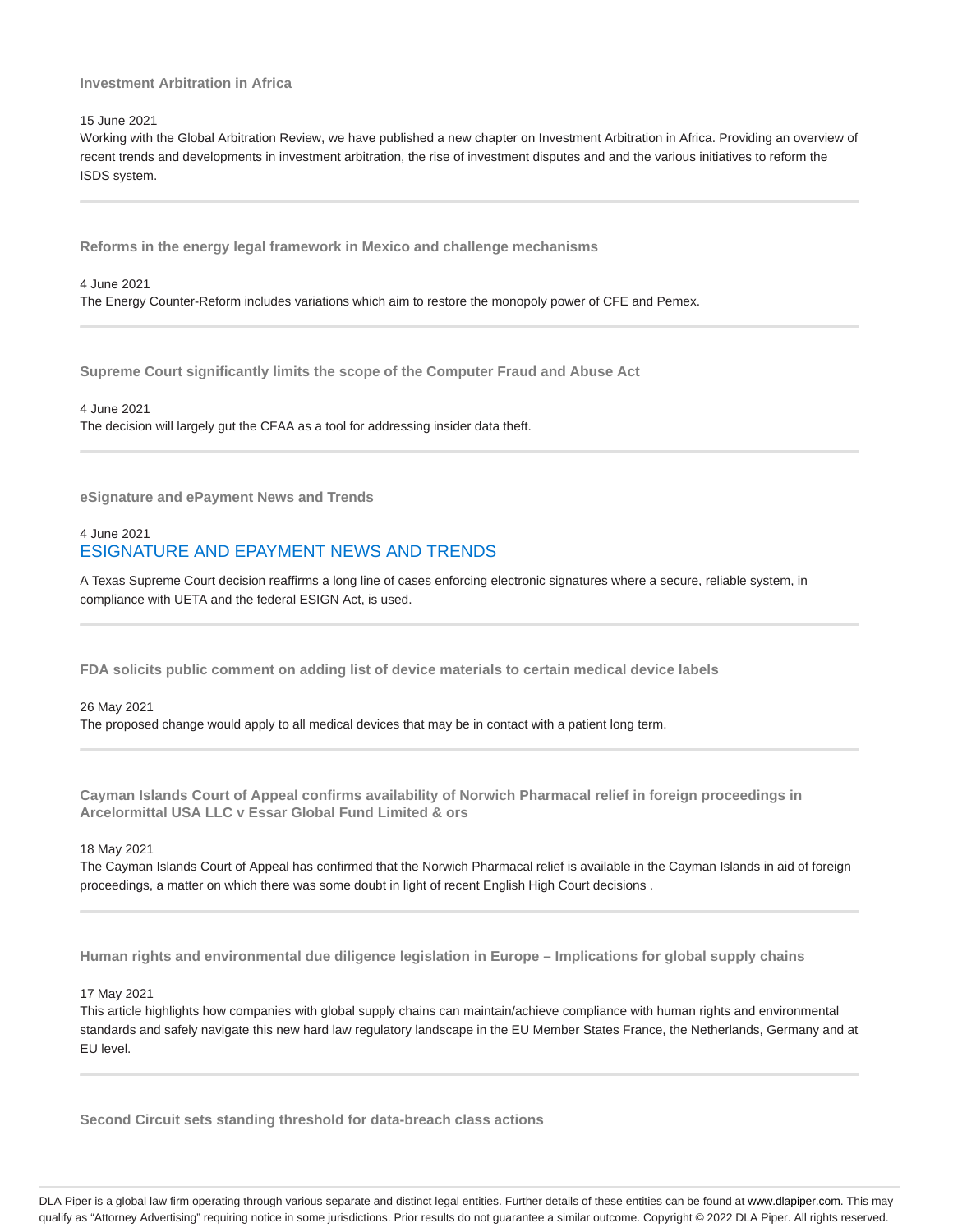**eSignature and ePayment News and Trends**

# 30 April 2021 ESIGNATURE AND EPAYMENT NEWS AND TRENDS

In a key ruling on the TCPA, the Supreme Court narrows the definition of ATDS.

**New antidumping duty petition: Raw honey from Argentina, Brazil, India, Ukraine and Vietnam – consequences for exporters and US importers**

26 April 2021 Key details and considerations.

**Food and Beverage News and Trends**

22 April 2021 FOOD AND BEVERAGE NEWS AND TRENDS

USDA extends universal free school lunch program; FDA updates leafy-greens action plan; should gluten be disclosed in drugs?

**Winter Storm Uri: Using the doctrine of impracticability or impossibility for breach of contract claims**

14 April 2021

Because some potentially impacted contracts are governed by New York law, we examine these defenses in light of both New York and Texas law.

**10 tips for safeguarding privileged communications in a remote work world**

13 April 2021 Many of these technologies are so new that they are not yet the subject of case law.

**US Supreme Court clarifies scope of specific personal jurisdiction over corporations: Ford Motor Co. v. Montana Eighth Judicial District**

12 April 2021 The decision resolves confusion in the lower courts.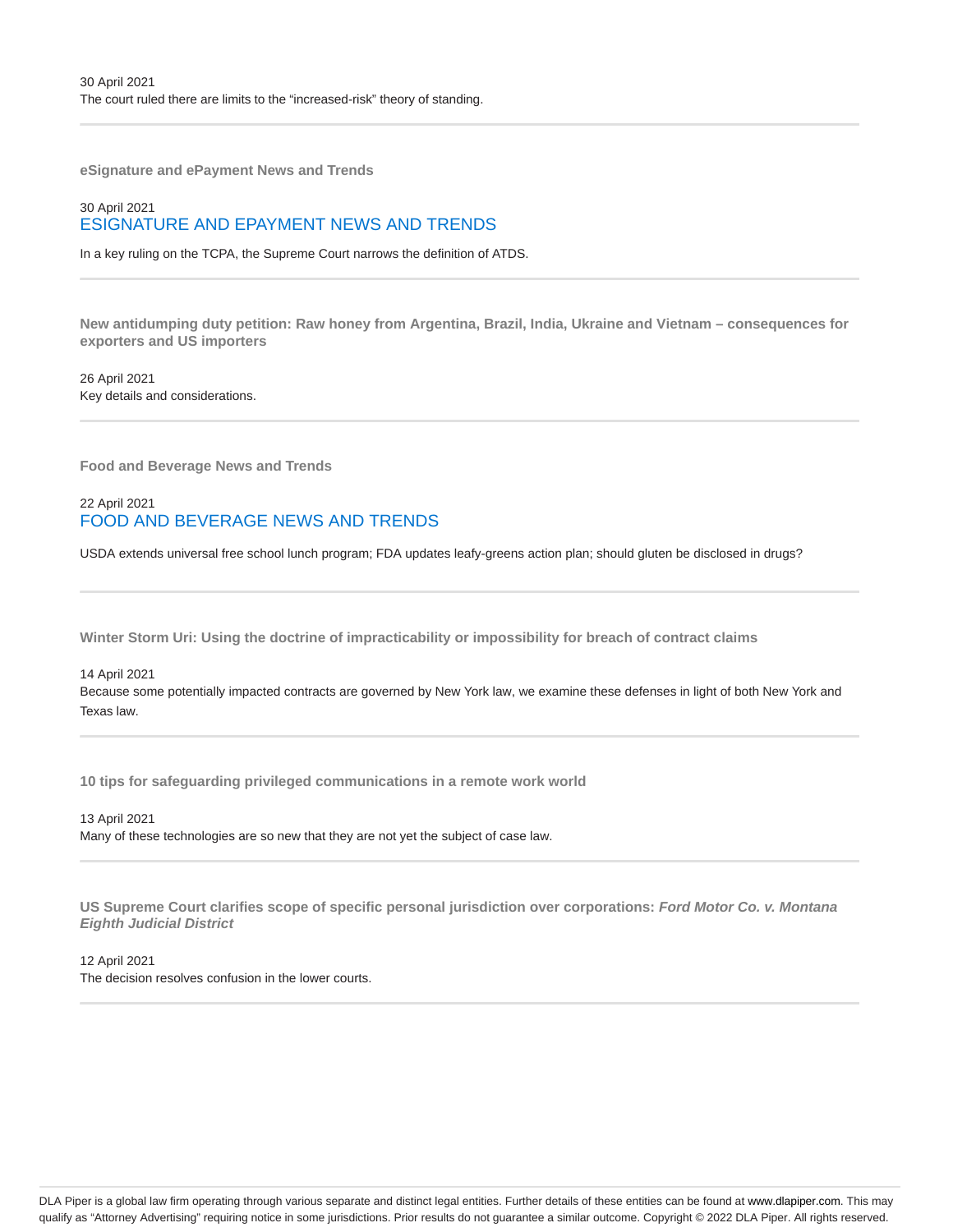**Food and Beverage News and Trends**

# 9 April 2021 FOOD AND BEVERAGE NEWS AND TRENDS

Bill aims to change regulatory and tax treatment of kombucha, plus what are "processed" foods anyway?

**Paris Court of Appeal finds PCA lacked power to intervene in OIC investor-state arbitration**

#### 6 April 2021

The decision of the Paris Court of Appeal casts uncertainty on arbitrations under the OIC Agreement for which the PCA Secretary-General has agreed to act as appointing authority.

**Understanding securities enforcement**

7 April 2021

# Addressing the basics that matter in the course of a securities investigation.

**eSignature and ePayment News and Trends**

# 2 April 2021 ESIGNATURE AND EPAYMENT NEWS AND TRENDS

Continuing the digital transformation into 2021.

**Preliminary injunction granted in Cal Chamber lawsuit concerning acrylamide Prop 65 warning**

#### 1 April 2021

California's Eastern District federal court found that Prop 65's acrylamide warning requirement was likely unconstitutional and preliminarily enjoined new lawsuits alleging failure to warn for acrylamide exposure in food and beverages.

**China's Expanding Economic Sanctions Regime**

31 March 2021

On March 22, 2021, the European Union (EU) and the governments of the US, Canada, and the UK concurrently imposed sanctions on individual Chinese officials and a Chinese entity based on findings of human rights violations in Xinjiang.

**Representing individuals in interviews – the US perspective**

30 March 2021 Determining whether to consent to an interview, and any interview itself, can be pivotal.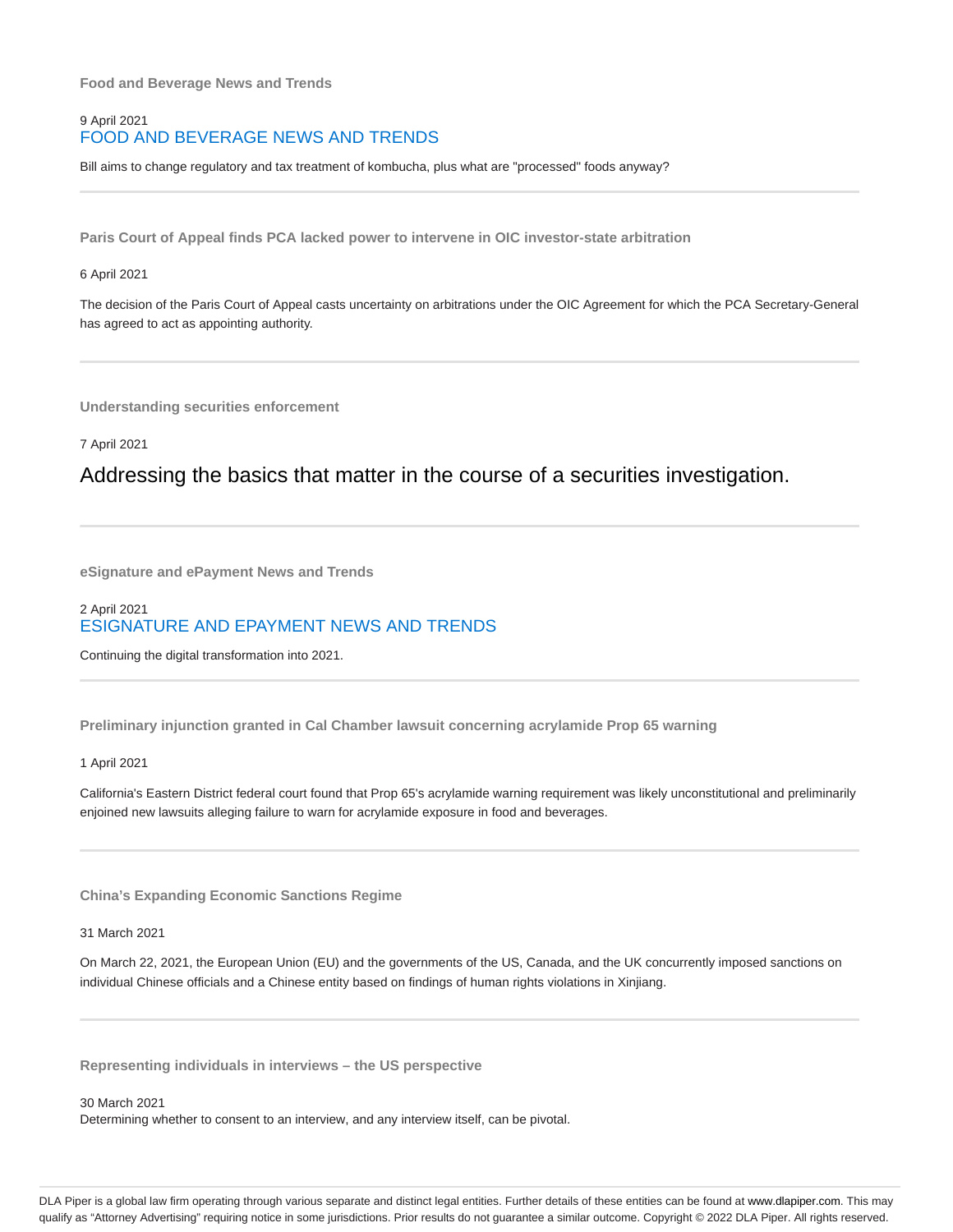**Human Rights Due Diligence Legislation in Europe – Implications for Supply Chains to India and South Asia**

#### 26 March 2021

For several decades, there have been increasing demands that multinational corporations should strive to increase the positive effects of their activities and minimize their negative impact in India and South Asia.

**US Supreme Court to decide whether 28 U.S.C. § 1782 includes international arbitration**

# 24 March 2021

The intervention is likely to provide much-needed clarity.

**Court dismisses class action against cryptocurrency exchange: A review of the holding in Holsworth v. BProtocol Foundation**

#### 22 March 2021

The court issued a terse three-page opinion dismissing the case on multiple grounds.

**Revised IBA Rules on the Taking of Evidence in International Arbitration**

#### 17 March 2021

The International Bar Association has released its revised Rules on the Taking of Evidence in International Arbitration (**2020 IBA Rules**). The 2020 IBA Rules were formally adopted on 17 December 2020 and mark the first update to the rules since the 2010 edition (**2010 IBA Rules**). The revisions to the rules reflect developments in global arbitration practice, including the emergence of remote hearings and the growing need for data protection and confidentiality.

**Away with anonymous shell companies for good?**

#### 12 March 2021

On 24 February 2021, Transparency International submitted a global petition to the UN General Assembly preparing for the United Nation's first ever Special Session against Corruption, UNGASS 2021, which will take place in June 2021.

**Reform to the Electric Industry Law: a new risk for energy projects in Mexico**

#### 10 March 2021

Foreign investors involved in energy projects in Mexico may wish to consider their rights and potential remedies under applicable investment treaties.

**California Prop 65: OEHHA proposes changing popular short-form warning**

#### 3 February 2021

Businesses selling products in California that utilize short-form Proposition 65 warnings may have to be re-label yet again or risk enforcement actions.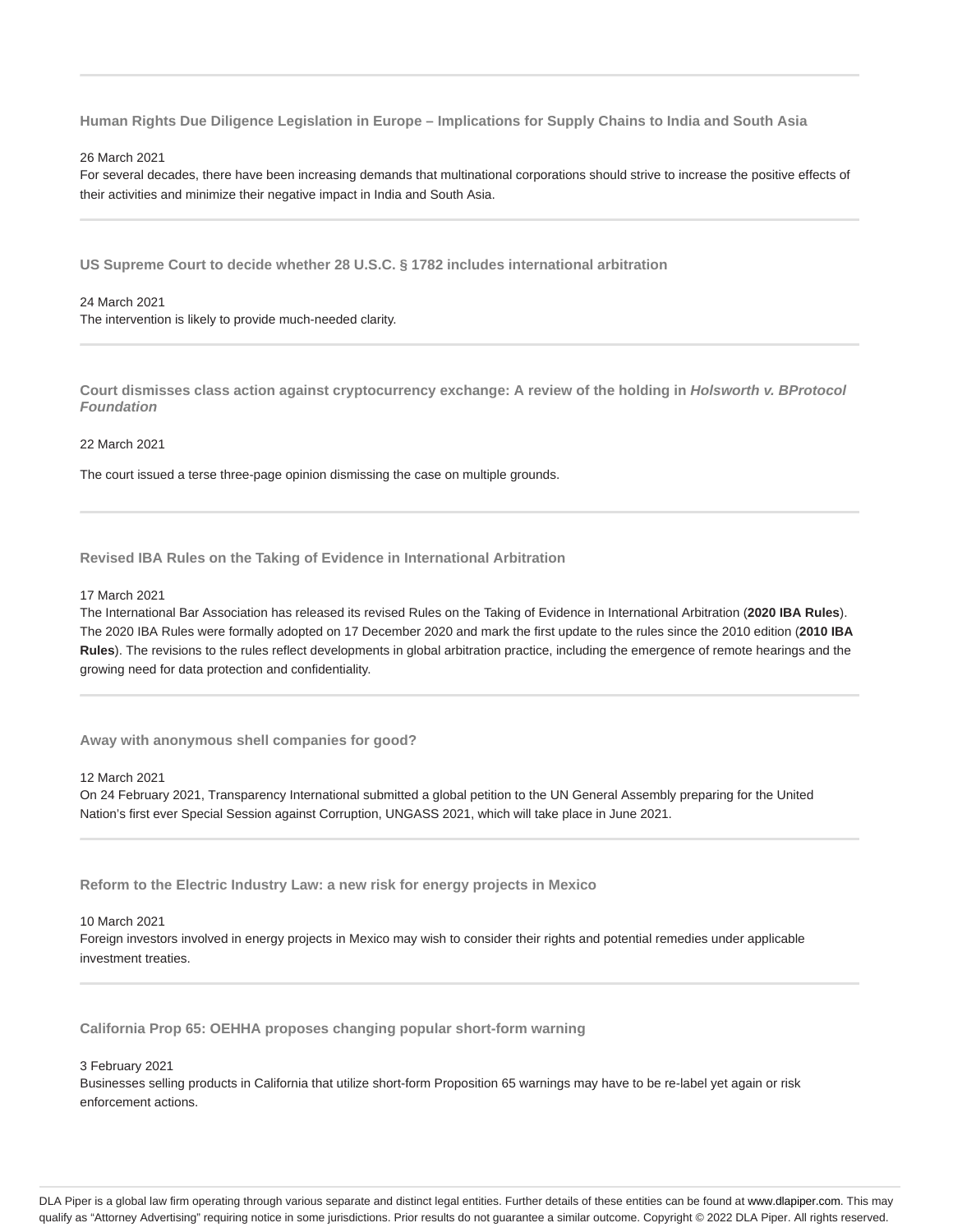**eSignature and ePayment News and Trends**

# 26 February 2021 ESIGNATURE AND EPAYMENT NEWS AND TRENDS

How legislatures and regulators endorse the movement towards digital transformation.

**Attorney General Insights podcast with Pennsylvania Attorney General Josh Shapiro**

# 24 February 2021 ATTORNEY GENERAL INSIGHTS PODCAST

DLA Piper partner and former Delaware Attorney General Matt Denn interviews Pennsylvania Attorney General Josh Shapiro.

DLA Piper · Attorney General Insights: Tim Fox

**Selling the company: A practical guide for directors and officers**

23 February 2021 Announcing our new publication.

**Expectations for white collar enforcement under the Biden Administration**

18 February 2021 Six key areas where the Biden Administration may focus its enforcement efforts.

**Building and Construction security of payment regime**

#### 15 February 2021

In the recent decision of Civil Contractors (Aust) Pty Ltd v Galaxy Developments Pty Ltd, the Queensland Court of Appeal has provided important guidance to principals, contractors and adjudicators on the strict requirements of the security of payment regime, including the strict time limit that applies to the delivery of adjudicators' decisions. The decision may have serious practical consequences for adjudicators where decisions given late can be void on the basis of being out of time and therefore without jurisdiction, and in those instances adjudicators will not be entitled to their fees. The decision also serves as a useful reminder to contractors to be appropriately licenced and to understand the potential payment implications for licencing issues.

**Protection provided for bona fide purchaser for value without notice in transaction involving First Nation lands**

#### 12 February 2021

Courts have long protected the interests of bona fide purchasers for value without notice in land transactions. However, seeking this protection can become far more complicated in land transactions where First Nations communities assert an interest and where such lands are held in trust. Despite these complexities, a recent decision from the Alberta Court of Queen's Bench has confirmed that the interests of a bona fide purchaser for value without notice of a breach of trust should be protected.

**Corruption Perceptions Index 2020 - a regional perspective**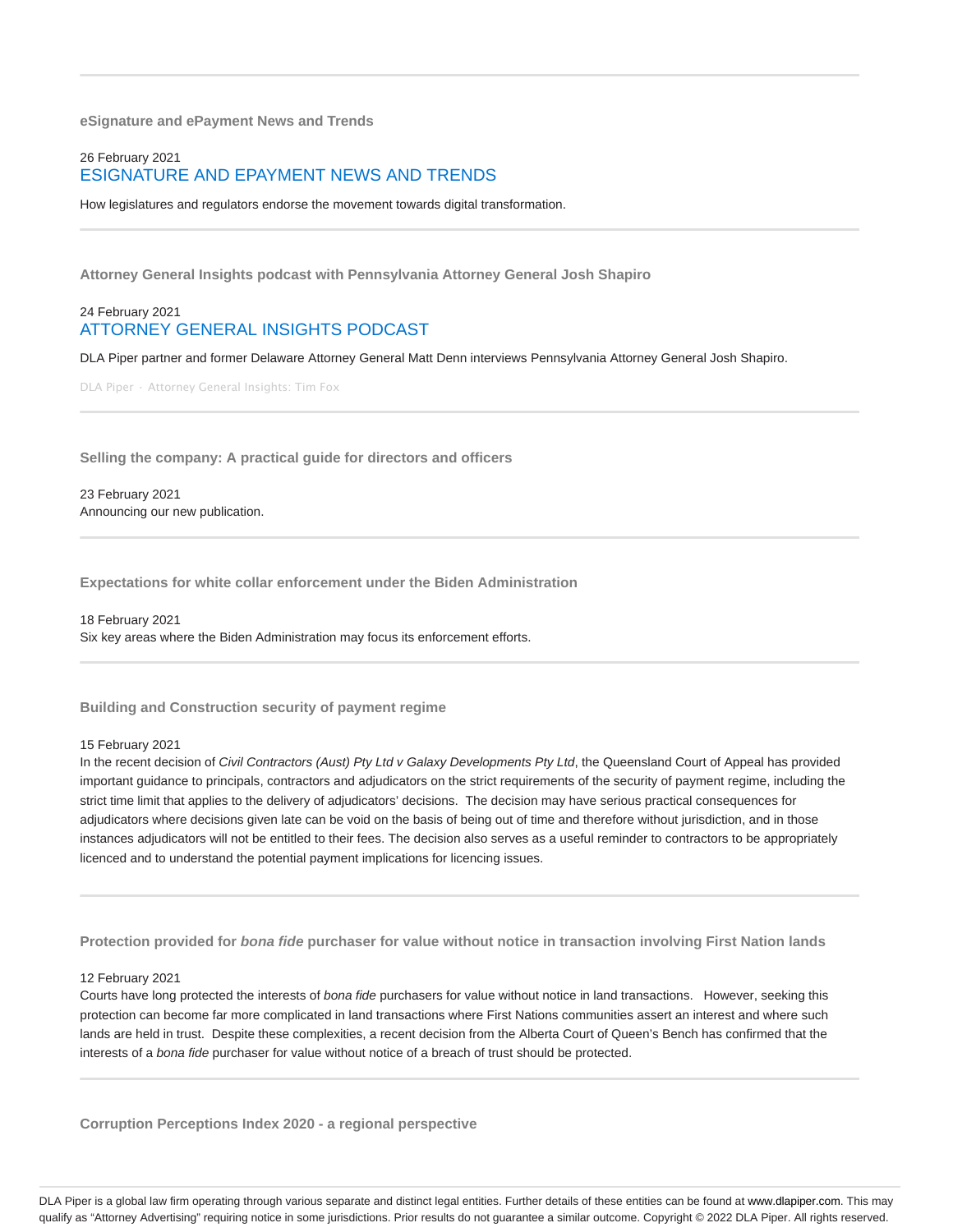#### 11 February 2021

Last week Transparency International launched the 2020 edition of its Corruption Perceptions Index (CPI), which ranks 180 countries and territories by their perceived levels of public sector corruption, according to experts and business people, using a scale of zero to 100 (100 being very clean and zero being highly corrupt).

**Defensible deletion: The proof is in the planning**

5 February 2021 A framework for making defensible deletion an attainable goal.

**Disputes, Issue 2**

28 January 2021 **DISPUTES** 

In this issue, we look at the split among the federal circuits over what it means to "exceed authorized access" in violation of the Computer Fraud and Abuse Act; the ways in which the federal courts apply the Supreme Court's recent limitations on equitable disgorgement; ways to mitigate liability risk in unauthorized financial transfers; considerations for employers as they develop policies regarding use of cannabis in their workforce; and the critical importance of escalation protocols in corporate whistleblower programs.

**No firing for lighting up? Cannabis in the workplace**

28 January 2021 Appropriately addressing cannabis usage in the workplace while navigating anti-discrimination protections for workers.

**Six months after Liu: The SEC and disgorgement**

28 January 2021 In the wake of Liu, several open questions are only now starting to work their way through the courts.

**Supreme Court dives into circuit split over the Computer Fraud and Abuse Act**

28 January 2021

What does it mean to "exceed authorized access" to an Internet-connected device?

**The missing link in whistleblower programs – the escalation protocols**

#### 28 January 2021

A fixed set of escalation protocols helps ensure that a whistleblower program functions efficiently.

**Trial attorney Buffy Mims joins DLA Piper in Washington, DC**

28 January 2021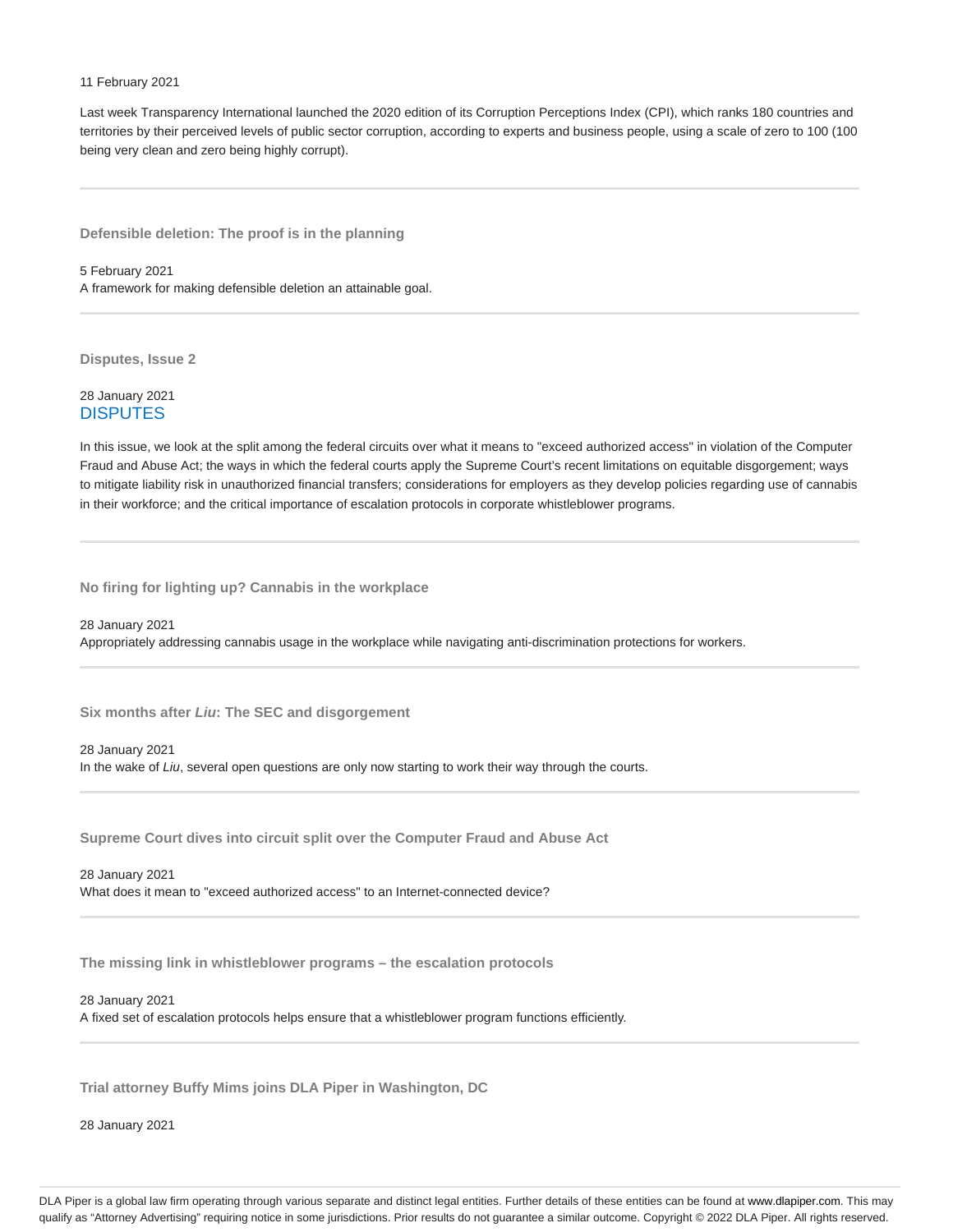**Unauthorized financial transaction fraud: Mitigating liability risks**

28 January 2021 Prudent financial institutions are seeking to protect themselves against liability for third-party fraud and accountholder carelessness.

**Germany Foreign Direct Investment (FDI) Control: Massive Extension of Scope**

25 January 2021 For the forth time within one year, Germany will broaden the reach of its foreign direct investment control system.

**SCOTUS suggests expansive reach of "Bridgegate" ruling in directing Second Circuit to reconsider insider trading convictions**

14 January 2021

Yet another example of the Supreme Court's continuing effort to trim the government's overly expansive theories of criminal liability in certain cases under the federal fraud statutes.

**Supporting the health of your health system**

4 January 2021 Helping you tend to healthcare system wellness throughout the business life cycle.

**Boardroom Brexit: What the deal means for dispute resolution**

# 31 December 2020 BOARDROOM BREXIT

This was one of the most contentious areas in the negotiations as both sides wanted assurances that the other party would honour the commitments contained in the TCA in the future.

**Boardroom Brexit: What the deal means for dispute resolution**

# 31 December 2020 BOARDROOM BREXIT

This was one of the most contentious areas in the negotiations as both sides wanted assurances that the other party would honour the commitments contained in the TCA in the future.

**Boardroom Brexit: What the deal means for state aid and competition**

# 31 December 2020 BOARDROOM BREXIT

EU state aid law applies to assistance from state resources that is selective in its application and that has a potential effect on trade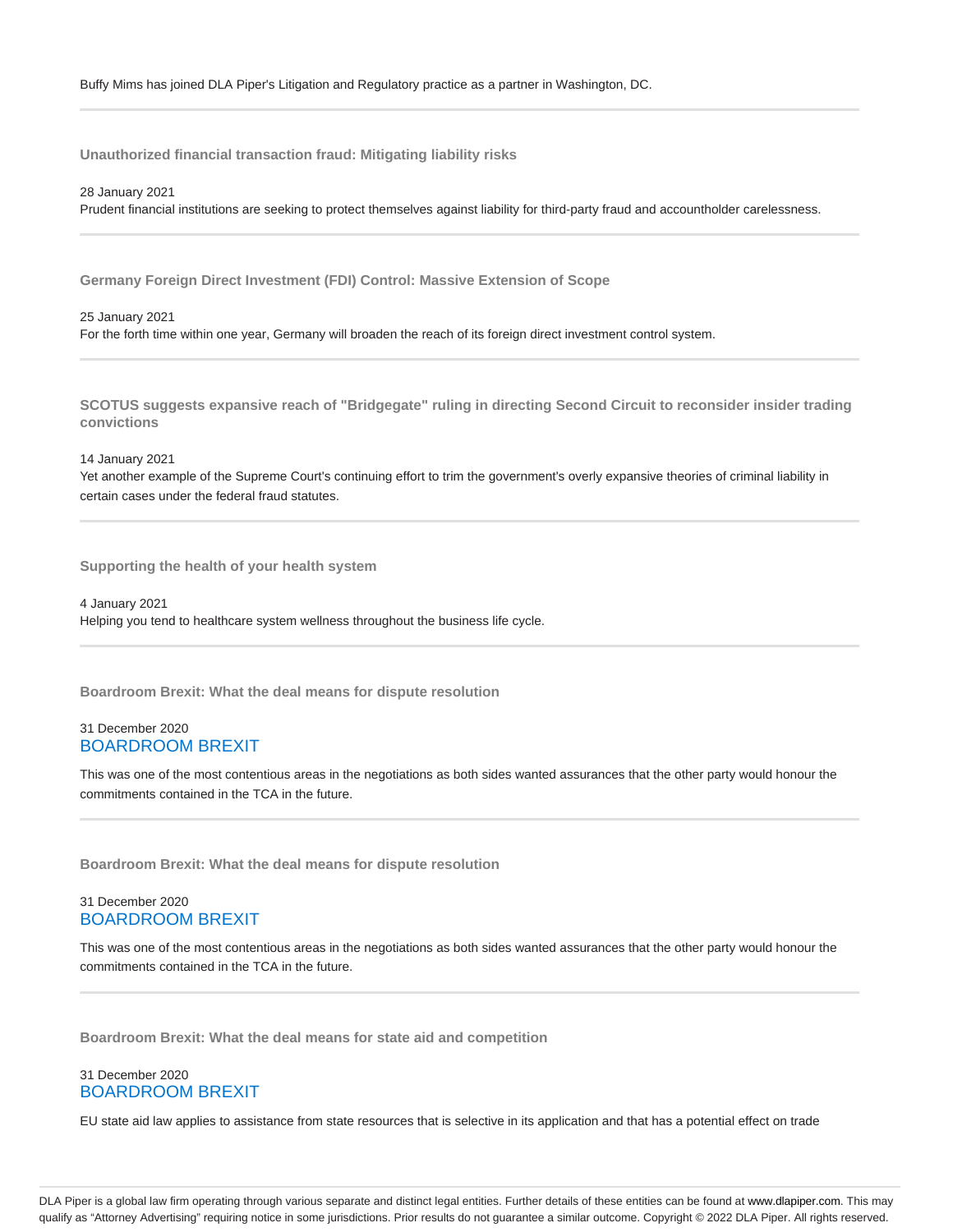**The Pharmaceutical Corner**

22 December 2020

A precedential decision with potentially far-reaching impacts for future Hatch-Waxman litigation and generic-product launches.

**Cyberfrauds and Cyberattacks: Remote Working Posing Increased Risks and How to Stay Protected**

14 December 2020

Cybercriminals are becoming more sophisticated in the ways they facilitate cyberfrauds, with the increasing use of personalised messages on instant messaging platforms such as WeChat or WhatsApp and socially engineered phishing emails to deceive recipients to transfer funds, disclose sensitive information or click on malicious links.

**Navigating risk and compliance in government contracts M&A**

14 December 2020 Webinar now available: government contracts and pre-closing diligence.

**REACH 2.0 – New EU Chemicals Strategy for Sustainability**

#### 10 December 2020

Chemicals are omnipresent in our everyday life and play a fundamental role as building blocks in technologies, materials and products. However, chemicals with hazardous components can also cause damage to human and animal health and the environment.

**Practical Compliance**

8 December 2020 PRACTICAL COMPLIANCE

Q4 2020: Spotlight on real estate COVID-19 compliance.

**China's First Measures Under New Export Control Law Target Encryption Products**

7 December 2020

China's new Export Control Law took effect on December 1, 2020. The next day, the Ministry of Commerce, together with the State Cryptography Administration and the General Administration of Customs, released a circular that includes the first list of products and technologies focusing on commercial encryption products and technologies.

**Applying two principles of Islamic finance to create meaningful ESG initiatives**

2 December 2020

Environmental, social and governance matters are a burgeoning issue on the agenda for businesses, governments and individuals alike. Companies are under increasing pressure to shift their focus from maximising profits and shareholder value to maximising value for all stakeholders.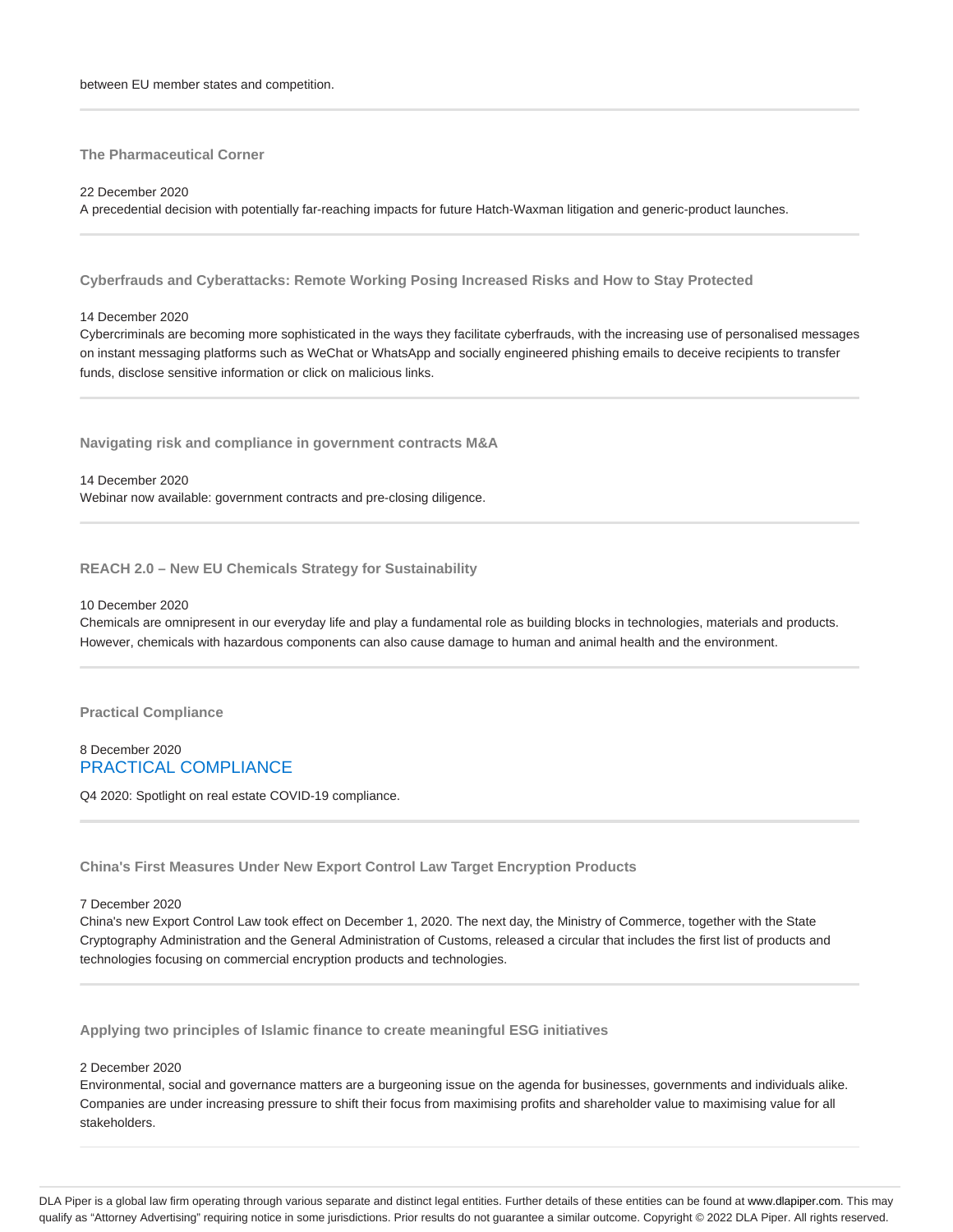#### **CMS, OIG finalize Stark and AKS overhaul – paving the way for value-based care**

#### 25 November 2020

We highlight some of the most important ways in which HHS followed through on its ideas from 2019, as well as the instances where they pivoted in reaction to public comments.

**Minimum standards along the supply chain - Effects of the supply chain law on German companies**

#### 12 November 2020

For internationally operating companies, new demands on their international supply chains are coming into focus. In Germany, the political debate concerning a so-called supply chain law is taking shape. A first draft is expected within the next few months. At the same time, the introduction of a similar set of rules and regulations at EU level is being discussed; a decision on this matter is expected in 2021. Other European countries such as the Netherlands and the United Kingdom have already introduced corresponding legislation.

**Current trends in investor state disputes in the telecommunications sector**

#### 9 November 2020

The telecommunications sector is one of the fastest growing sectors globally, and has played a critical role during the on-going Covid-19 pandemic in keeping the world interconnected. The high levels of activity in this sector have given rise to a corresponding increase in telecoms-related #disputes, including under investment treaties.

**The Law Commission's review of the law on digital assets and smart contracts:**

#### 9 November 2020

On 21 September 2020, the Law Commission announced that it had begun work on two projects aimed at ensuring that "English law can accommodate two emerging technologies that could revolutionise commerce: smart contracts and digital assets."

**A timely intervention: A drafter's perspective on the Protocol on Virtual Hearings in Africa**

# 4 November 2020 AFRICA CONNECTED

# VIRTUAL HEARINGS

Concerned about the effects if the COVID-19 pandemic on Africa's dispute resolution landscape, the Association of Young Arbitrators (AYA), bringing together arbitration practitioners in Africa under 40 years of age, launched its Protocol on Virtual Hearings in Africa (the Protocol) in April 2020.

**Africa Connected: COVID-19 and the evolution of dispute resolution**

# 4 November 2020 AFRICA CONNECTED

# ISSUE 5

COVID-19 and the evolution of dispute resolution in Africa is the theme of this edition of Africa Connected. We have articles on issues ranging from third party funding and its implications in African disputes, to the use of virtual hearing platforms across the continent.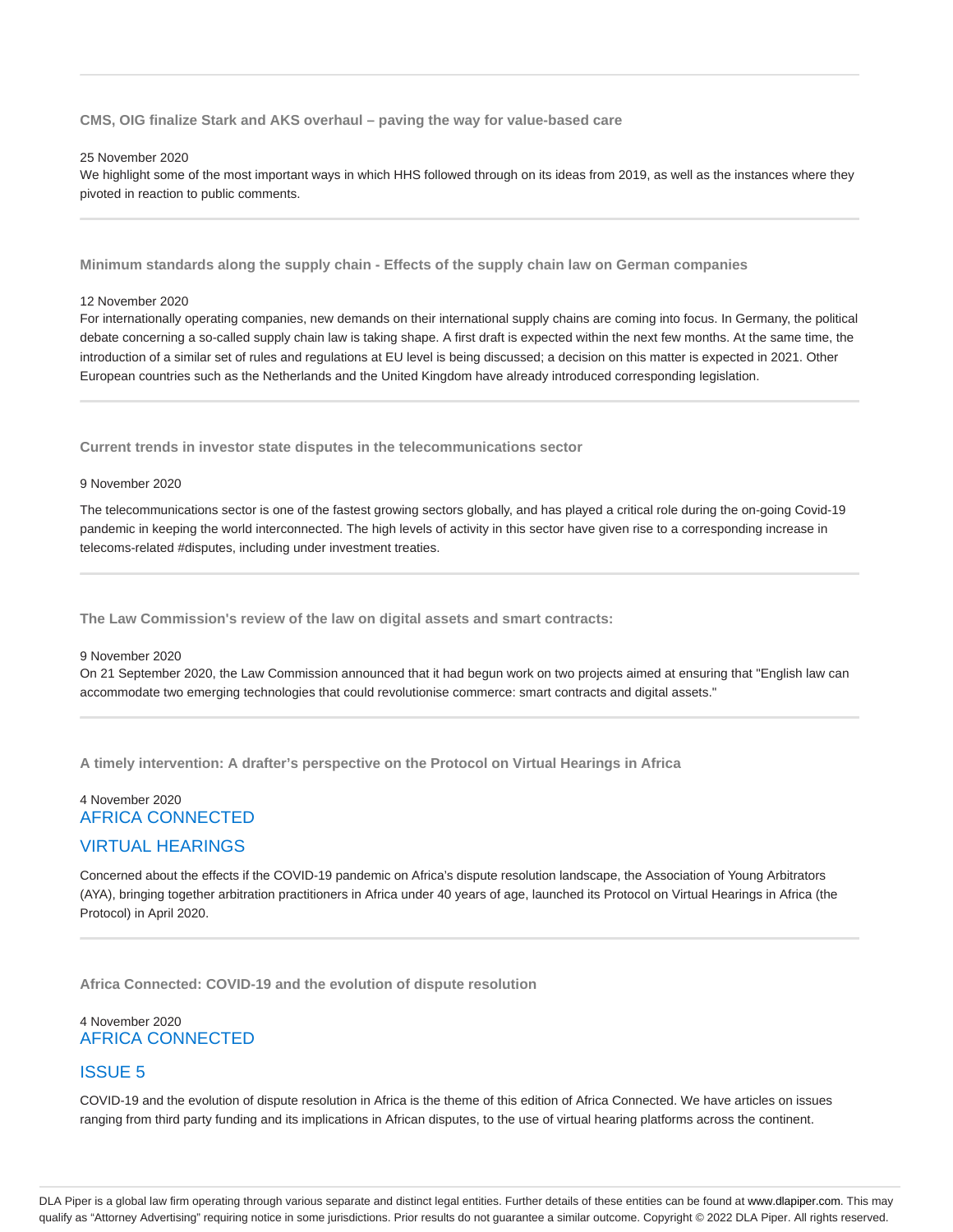Jurisdiction-specific articles cover how the pandemic has affected legal practitioners - and the court system - in Burundi, Kenya, Nigeria and Tanzania.

**Africa rising: Virtual hearings in international arbitration**

# 4 November 2020 AFRICA CONNECTED

Before the COVID-19 pandemic, the legal community was dabbling in the use of virtual hearings in certain parts of the world. However, the imposition of national lockdowns, strict social distancing measures and travel restrictions has forced lawyers to move away from the comfort of traditional, in-person hearings, towards new-age virtual hearings held on electronic platforms.

**COVID-19: The effects on dispute resolution in Nigeria**

# 4 November 2020 AFRICA CONNECTED

Limited hearings, long adjournments, and restricted access to the courtrooms are some of the major effects of the COVID-19 pandemic on the delivery of justice in Nigeria. These issues have changed judges' and lawyers' attitudes towards the use of technology.

**Civil lawsuits in Burundi during COVID-19**

# 4 November 2020 AFRICA CONNECTED

The outbreak of the COVID-19 pandemic is unprecedented. COVID-19 has spread worldwide, and the Republic of Burundi has adopted preventive measures that have affected institutions' activities in different ways.

**Embracing electronic court case management systems: Lessons from the Kenyan experience during COVID-19**

#### 4 November 2020 AFRICA CONNECTED

The Kenyan court system is anchored in common law, which is characterized by paper-based procedures and physical court appearances. The disruptions caused by the COVID-19 pandemic have shaken the very foundation of the system, forcing the judiciary to come up with measures to mitigate the effects and assure litigants of their right to a fair trial and access to courts.

**Litigation funding in Africa: Maximizing opportunities**

# 4 November 2020 AFRICA CONNECTED

The measures implemented by governments in response to COVID-19, coupled with the rapid economic downturn and ongoing uncertainty arising from the pandemic, have created the perfect storm. The outlook may seem bleak, but third-party funding offers a ray of hope for beleaguered boardrooms looking to maximize cashflow in this unpredictable period.

**Opportunities of big data in law**

4 November 2020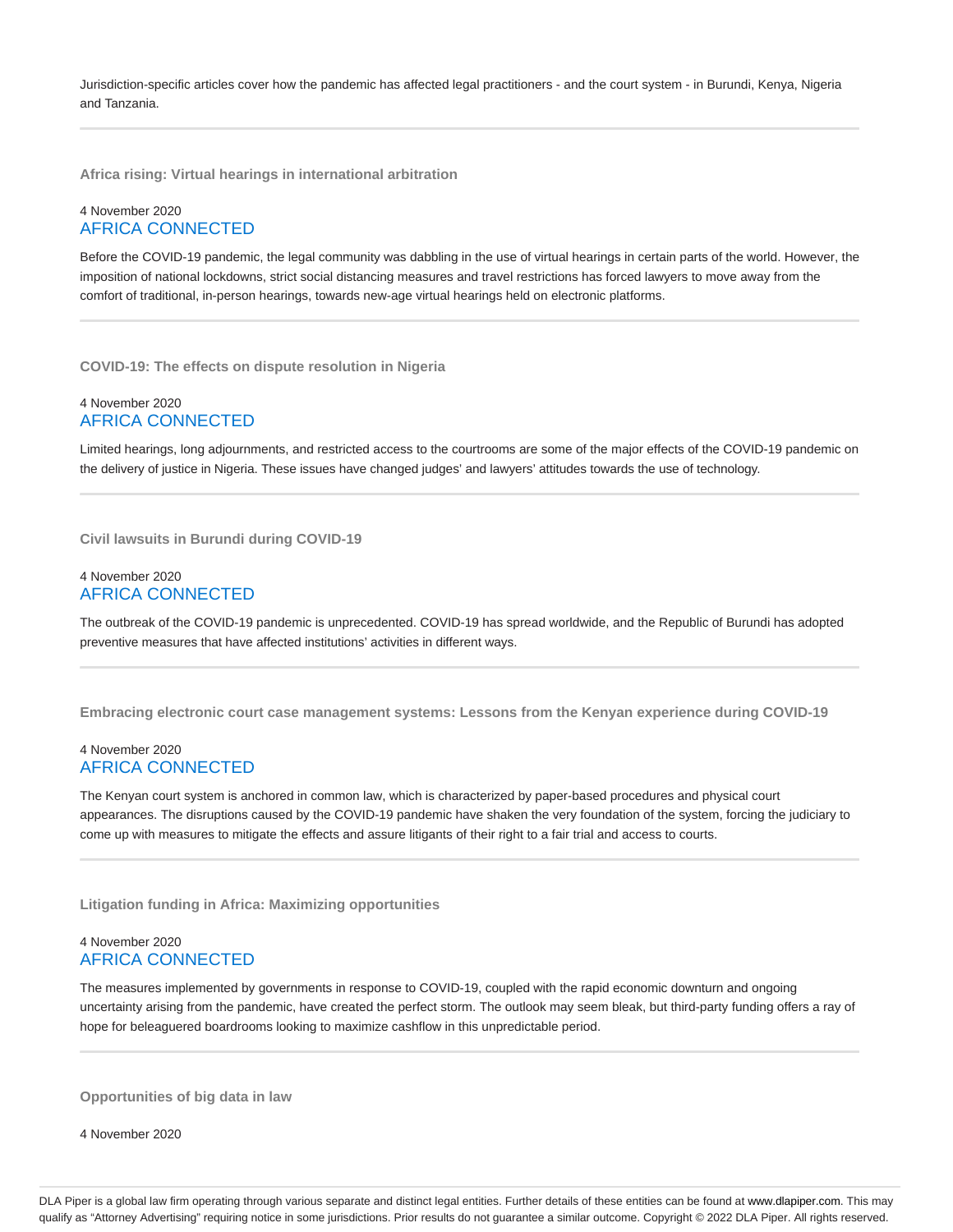# AFRICA CONNECTED

Across many industries, big data is being used to drive more informed and better decision-making. But despite the willingness to adopt new technologies, Africa has been slow to tap into its benefits.

**Technology and the future of dispute resolution**

# 4 November 2020 AFRICA CONNECTED

Technology affects the way we interact with one another, including regarding dispute resolution: it either generates new kinds of disputes which arise out of the new capabilities it offers, or it can help in the resolution of disputes. In this article we focus on how technology can assist in the resolution of disputes and how it can be leveraged in terms of promptness and efficiency.

**The time is now for continental unity in African dispute settlement**

### 4 November 2020 AFRICA CONNECTED

Africa is on the cusp of what could be a break in a decades-long cycle of poverty and economic shortcomings. Whether this cycle will be broken depends on the ability of African nations to put in place policies that attract and protect foreign and intra-African investment.

**Zimbabwean courts: Catching up to the future**

# 4 November 2020 AFRICA CONNECTED

The COVID-19 pandemic has caused a global shift in the way people work all over the world. There has been greater emphasis on virtual working, putting immense pressure on countries that were not prepared to shift to working virtually in important areas of the economy, with a big spotlight being on the courts.

**Assessing ESG factors in the energy sector**

# 27 October 2020 ESG HANDBOOKS AND GUIDES

A reference tool for energy companies as they discuss and refine their ESG programs.

#### **Americas Arbitration Roundup**

#### 26 October 2020

In this first edition of Americas Arbitration Roundup, our thought leaders across the region provide updates on recent key developments in international arbitration in the Americas.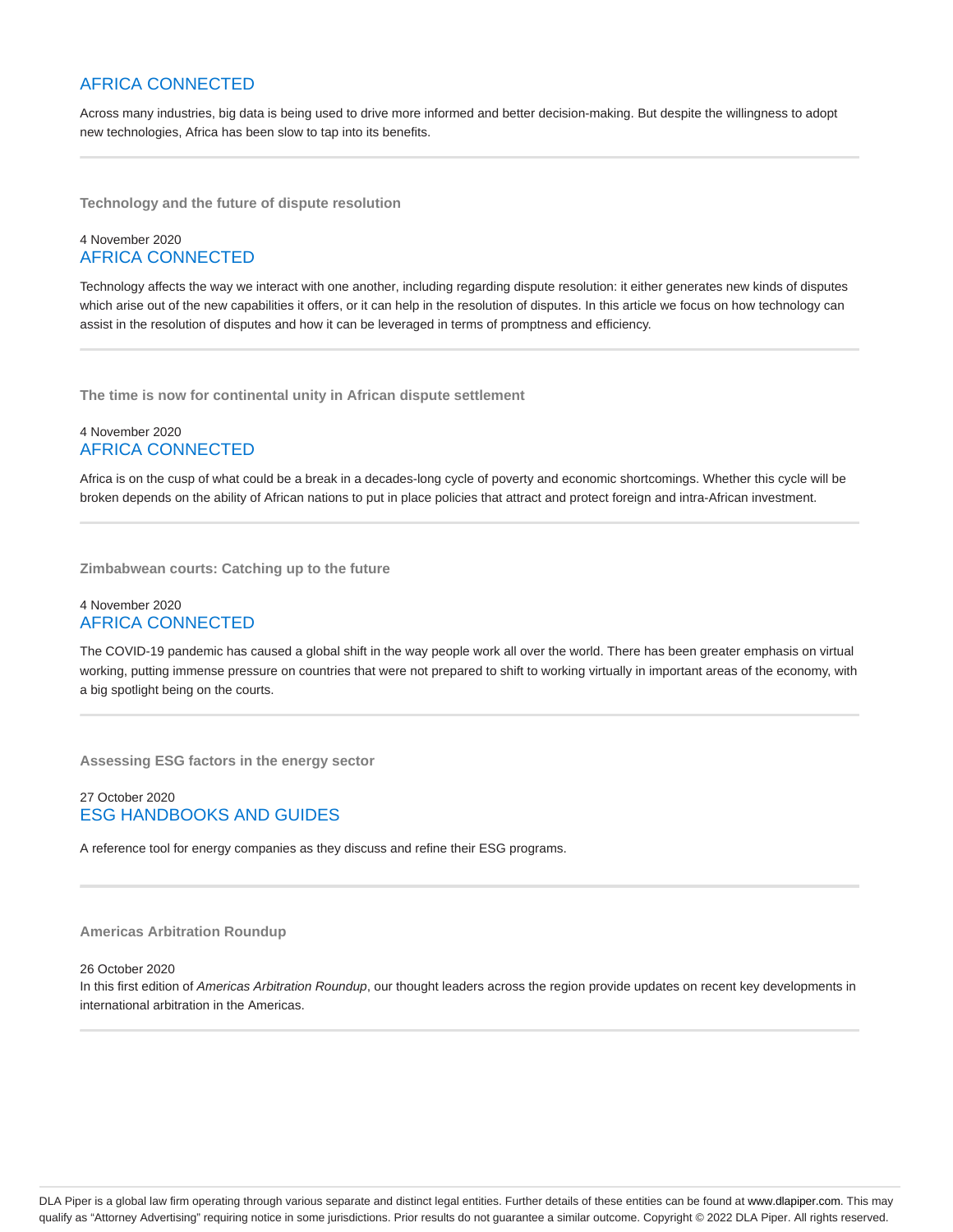#### **Argentina: The year in review**

#### 26 October 2020

The last year has been a time of significant change in Argentina, including for international arbitration.

**Brazil: Will COVID-19 mean more arbitrations against public entities?**

26 October 2020 Recent legislative initiatives have created greater certainty for potential and existing parties looking to do business with Brazilian states or their instrumentalities.

**Canada: Third-party litigation funding, enforcement of arbitral awards, admissibility of fresh evidence during court review**

26 October 2020 Three recent decisions.

**Chile: Drafting arbitration clauses in international contracts – practical aspects**

26 October 2020 International arbitration has expanded considerably in recent years in Chile.

**Peru: Top developments in international arbitration**

26 October 2020 Major arbitration-related developments and cases recently decided in Peru.

**Puerto Rico: Legal and practical aspects of international arbitration**

26 October 2020

Parties benefit from this legal framework to solve their disputes when conducting business in Puerto Rico.

**Replacing NAFTA: What the USMCA means for the future of North American trade and investment – a Q&A**

26 October 2020

Contributors from the US, Mexico and Canada discuss several key considerations.

**US: Four significant developments in arbitration case law**

26 October 2020

US-style discovery; compelling arbitration on the basis of equitable estoppel; class-wide arbitration when the arbitration agreement is ambiguous; ongoing use of the US DDCC for ICSID award enforcement.

**USMCA investor-state dispute settlement provisions: Key differences for Mexico**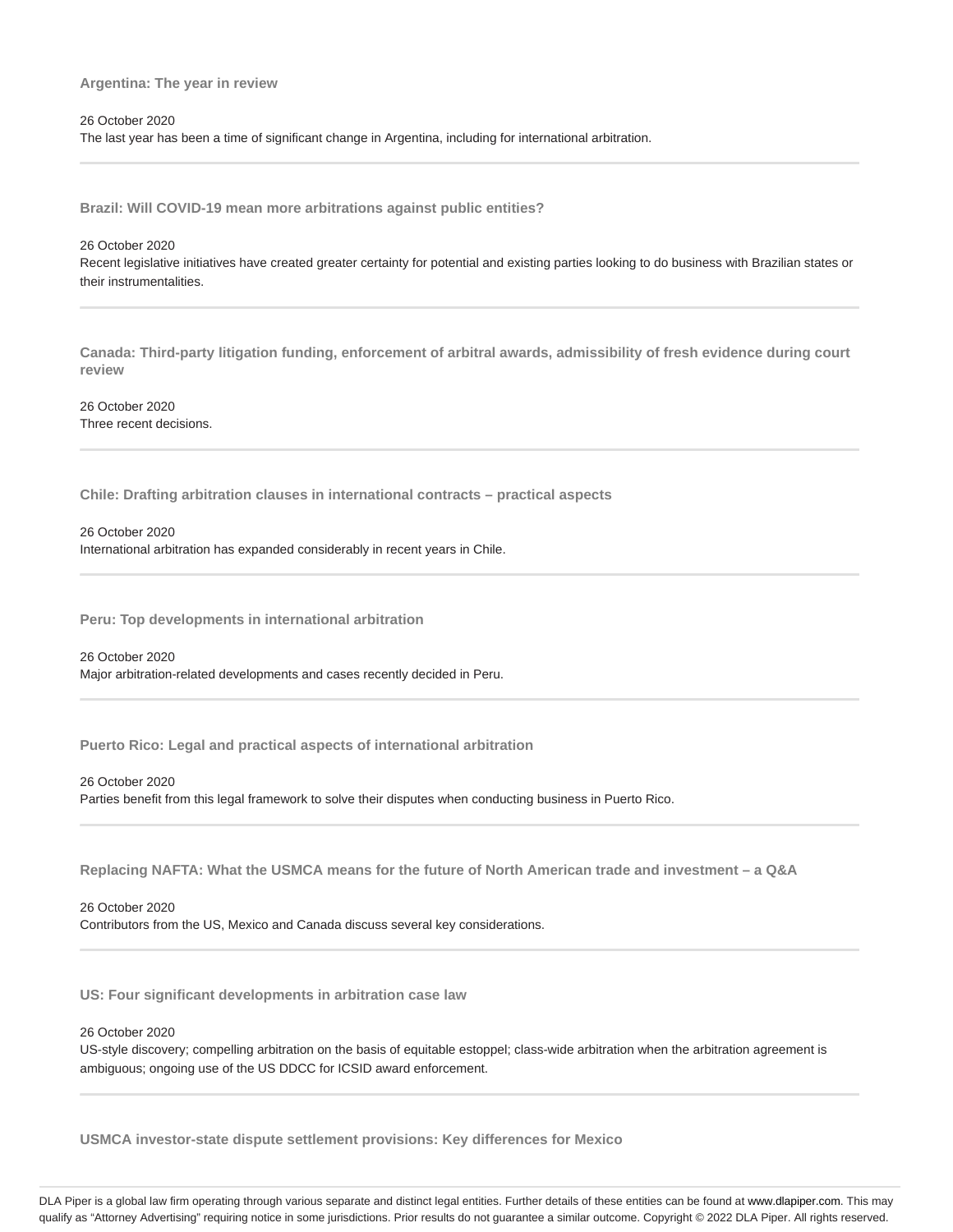26 October 2020

For ISDS claims, only after the local litigation requirement is fulfilled or 30 months have elapsed may certain substantive claims be brought against a state.

**Vaping and COVID-19: Plausibility and causality**

#### 26 October 2020

In a courtroom, assertions must be analyzed in the context of tort law.

**Venezuela: Recent, significant commercial arbitration developments include several Supreme Tribunal cases**

#### 26 October 2020

Recent significant developments in Venezuela's arbitration landscape.

**China's New Export Control Law**

#### 19 October 2020

On October 17, 2020, the Standing Committee of China's National People's Congress passed the Export Control Law (the ECL), which will take effect on December 1, 2020. The ECL establishes China's first comprehensive framework for restricting exports of military and dual-use products and technology for national security and public policy reasons.

**Germany's New Foreign Direct Investments (FDI) Act took effect on 11 October 2020**

#### 19 October 2020

In addition to the intended amendments to the Foreign Trade and Payments Act Germany's Federal Government on 20 May 2020 has decided on a bill that broadens the scope and the scrutiny with regard to foreign investments.

**Unpacking the DOJ's cryptocurrency guidance: Enforcement priorities and industry implications**

#### 15 October 2020

A warning to offshore cryptocurrency exchanges and other money services businesses operating outside of the reach of US authorities.

**California legislation and recent stockholder derivative suits push for more board diversity**

#### 7 October 2020

California's latest diversity law follows a new wave of shareholder derivative actions attacking the lack of racial diversity in corporate leadership.

**Seventh Circuit prohibits § 1782 discovery in international commercial arbitration**

#### 6 October 2020

The decision further cements a circuit split on the issue, making it a likely candidate for resolution by the Supreme Court.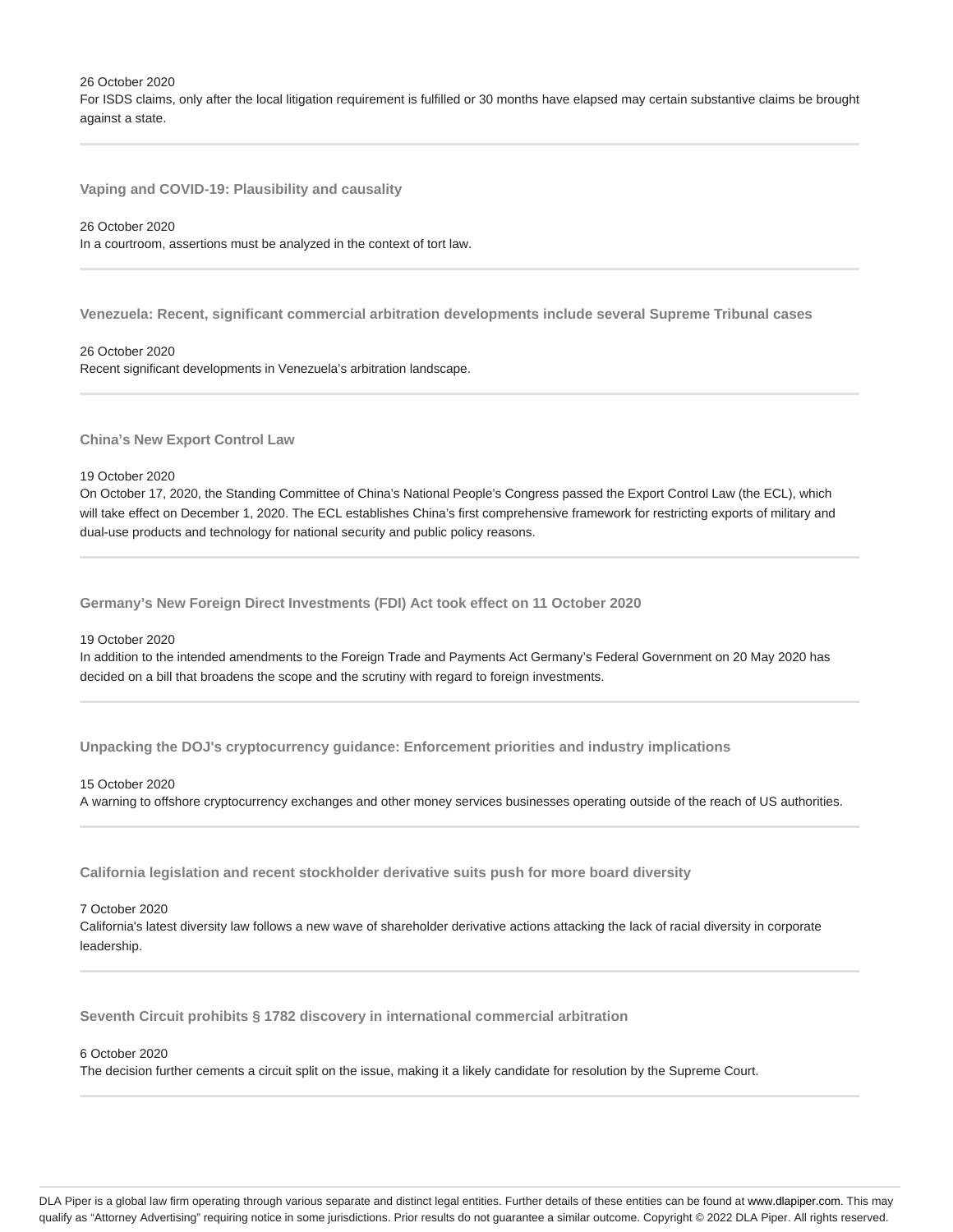**The gathering storm: COVID-19-related disputes in the financial services sector – A transatlantic perspective**

#### 5 October 2020

COVID-19 has caused the largest shock to the global economy in living memory. Whilst economic uncertainty, financial distress and market turmoil usually trigger increased levels of commercial litigation, the extreme conditions created by COVID-19 have primed the landscape for a pan-sector surge in financial services-related disputes.

**Constitutional challenges to inter partes review – Arthrex, Inc. v. Smith & Nephew, Inc.**

### 30 September 2020 This Appointments Clause challenge to the IPR process appears to have staying power.

**The Pharmaceutical Corner**

30 September 2020 In this inaugural column, we look at the implications of IPR and PGR proceedings in Hatch Waxman litigation.

**Online Arbitration Hearings: A review of key developments in response to COVID-19**

# 28 September 2020 VIRTUAL HEARINGS

In this second report, we focus on arbitration and look at how arbitral institutions have adapted in response to COVID-19. We draw out some of the key legal as well as practical challenges faced, and we offer some observations on what the future may look like.

**Blockchain and Digital Assets News and Trends**

### 23 September 2020 BLOCKCHAIN AND DIGITAL ASSETS NEWS AND TRENDS

The court finds that a valid arbitration agreement exists in the ongoing WAX tokens dispute – plus latest legal, regulatory and case law developments.

**Four years later, federal court upholds convictions but harshly criticizes off-label prosecutions**

23 September 2020 The decision will likely draw attention both in the First Circuit and beyond.

**WAX tokens: Amendments to arbitration provisions still govern disputes**

23 September 2020 The court found that a valid arbitration agreement exists.

**Seventh Circuit hews new path regarding False Claims Act dismissals; DOJ registers its disagreement**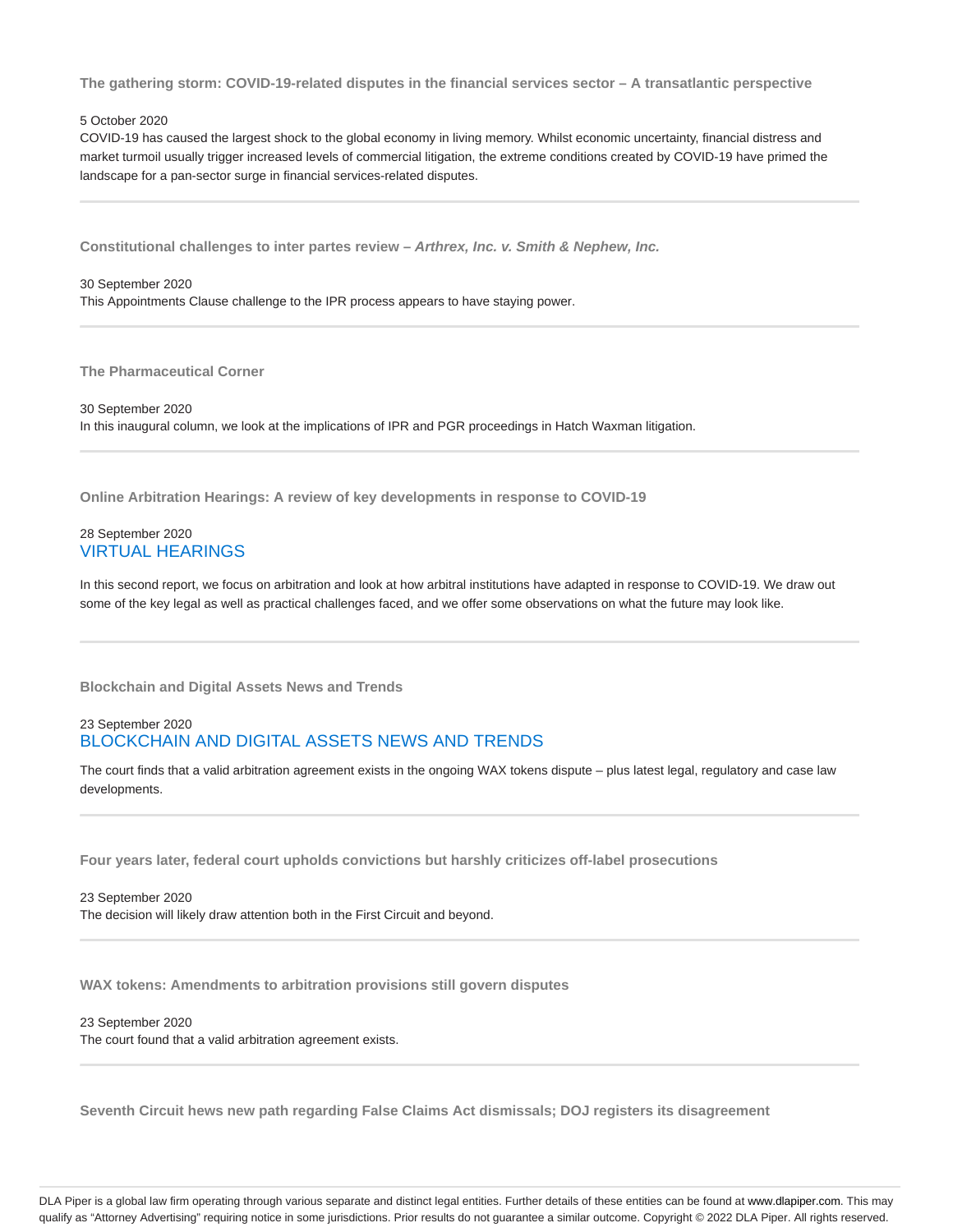**PREP Act immunity: federal courts weigh in**

4 September 2020 The decisions suggest PREP Act immunity may apply broadly to manufacturers but may be more limited for hospitals, nursing homes, healthcare providers and others.

**eSignature and ePayment News and Trends**

# 2 September 2020 ESIGNATURE AND EPAYMENT NEWS AND TRENDS

Want to receive 4506-T documents electronically? Ensure you are addressing recent changes - plus latest legal, regulatory and case law developments.

**Delaware Court of Chancery: "Internal affairs doctrine" bars stockholder from using California Corporations Code to inspect books and records of a Delaware corporation – four takeaways**

#### 17 August 2020

Demonstrating the power of the internal affairs doctrine.

**New Rules for a New Normal: The LCIA announces changes to its Arbitration Rules and Mediation Rules**

14 August 2020

On 11 August 2020, the LCIA released an update to its LCIA Arbitration Rules and LCIA Mediation Rules (the "Rules"). The updates to the Rules will become effective on 1 October 2020, marking six years since the arbitration rules currently in force came into effect.

**Rule 26(g) certification means more than guide and advise: Key takeaways**

12 August 2020 Sanctions were imposed on an attorney for failing to properly oversee the client's discovery process.

**For the healthcare industry, seeking to incentivize restocking of elective surgery supplies may lead to civil and criminal risk**

6 August 2020 Discounts and incentives may have unforeseen consequences under certain federal anti-bribery laws.

**Attorney General Insights podcast with Attorney General Tim Fox of Montana**

4 August 2020 ATTORNEY GENERAL INSIGHTS PODCAST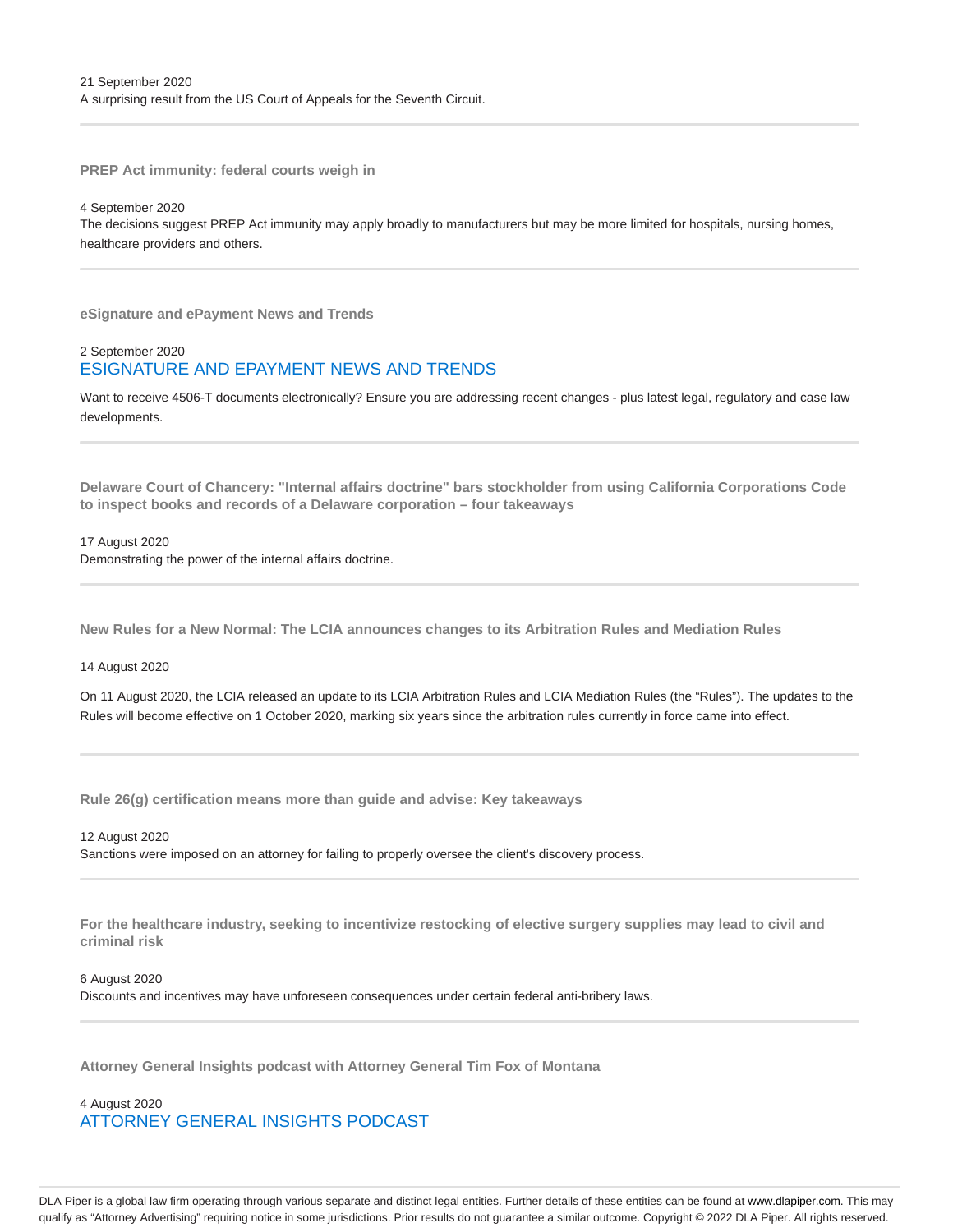#### DLA Piper partner and former Delaware Attorney General Matt Denn interviews Montana Attorney General Tim Fox.

DLA Piper · Attorney General Insights: Tim Fox

**The end of Intra-EU BITs. Now what?**

#### 4 August 2020

In this second article, we will explore in more detail the fate of pending intra-EU arbitrations affected by the termination treaty and how States and claimants should deal with these arbitrations.

**Class actions make it easier than ever to seek redress**

#### 28 July 2020

Businesses should note that they are at risk of increased exposure to claims once group proceedings are permitted in Scottish courts, write Alistair Drummond and Jen Talbot.

**Second Circuit prohibits § 1782 discovery in international commercial arbitration**

27 July 2020

The decision cements a circuit split on the issue and counters a recent trend by US circuit courts allowing such discovery.

**WIN Wise: Top tips for making the most of your IT contracts**

#### 20 July 2020

There can sometimes be a disconnect between lawyers who draft contracts, and those with primary responsibility for implementing them. Through smart collaboration, effective communication and shared vision, in-house lawyers and their commercial counterparts can work together to maximize value and generate extra revenue.

**Court of Appeal confirms mining company is not liable for human rights abuses in Sierra Leone**

17 July 2020

Earlier this year, the Court of Appeal handed down its judgment in the case of Kalma v (1) African Minerals Limited, (2) African Minerals (SL) Limited and (3) Tonkolili Iron Ore (SL) Limited . In this case review, we consider the Court's findings in relation to (i) accessory liability and (ii) companies' duty of care when operating abroad.

**Voir dire in the time of COVID-19**

#### 16 July 2020

The COVID-19 pandemic will only further increase limitations on *voir dire* that may prove detrimental to parties' ability to vet jurors.

**Reputation management during investigations: ZXC v Bloomberg LP**

16 July 2020

The Court of Appeal has upheld the decision of Nicklin J which found that Bloomberg had breached the privacy rights of a US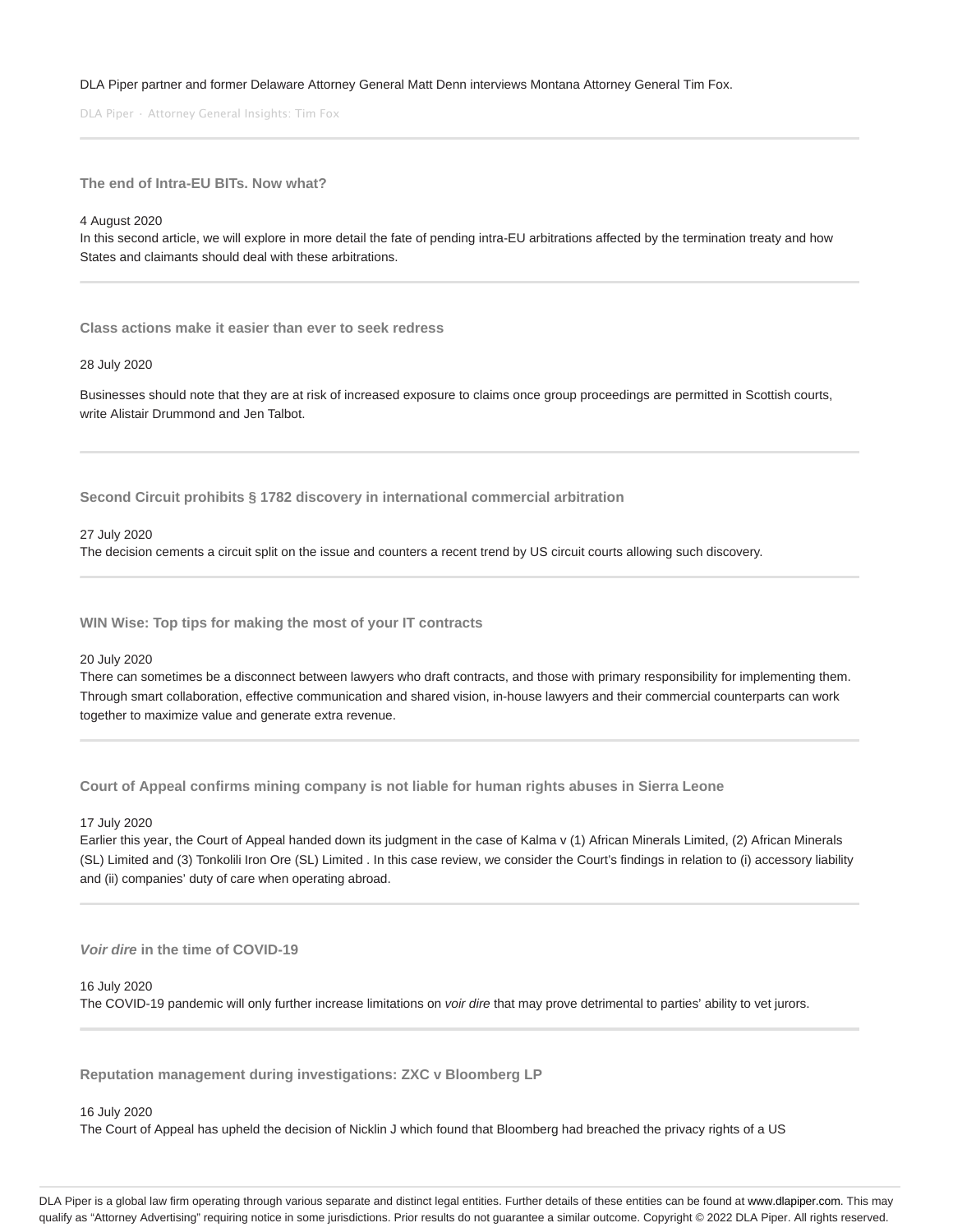**Global Class Actions Briefing: Major developments in European consumer protection laws: Product safety and consumer class actions in Europe**

15 July 2020

The EU's proposals for a revised EU General Product Safety Directive (the GPSD) and the EU's deal for a Collective Redress Directive (the CRD) point the way to a future of heightened novel risk in Europe of collective redress or, as these claims are popularly known, "class actions".

**The new trend of "superpriority" rescue financings: Implications for existing priority creditors**

14 July 2020

"Superpriority" debt circumvents protections in the credit agreement that typically require the consent of any adversely affected lender.

**One less gadget in the arbitration toolbox: International and offshore arbitrations are not entitled to US discovery in aid of foreign proceedings**

13 July 2020 A ruling that is highly relevant to the private funds and offshore dispute practice areas.

**Food and Beverage News and Trends**

# 10 July 2020 FOOD AND BEVERAGE NEWS AND TRENDS

Illinois warns bars and restaurants about social distancing, Colorado mandates cage-free hen housing.

**Procurement Law Reform - Let's start a discussion**

9 July 2020

DLA Piper's panel discussion webinar held on 1 July 2020 had a lively debate on the merits of potential options for reform and which changes might produce a better model for procurement regulation in the UK post Brexit. This is the first of a series of bitesize summary reports providing feedback from the debate.

**Supreme Court finds the restriction on removal of the Consumer Financial Protection Bureau's single director unconstitutional, but leaves the bureau operational**

7 July 2020

The decision also throws into question the investigative and enforcement actions of the CFPB to date.

**US Court of Appeals permits § 1782 discovery in private arbitration**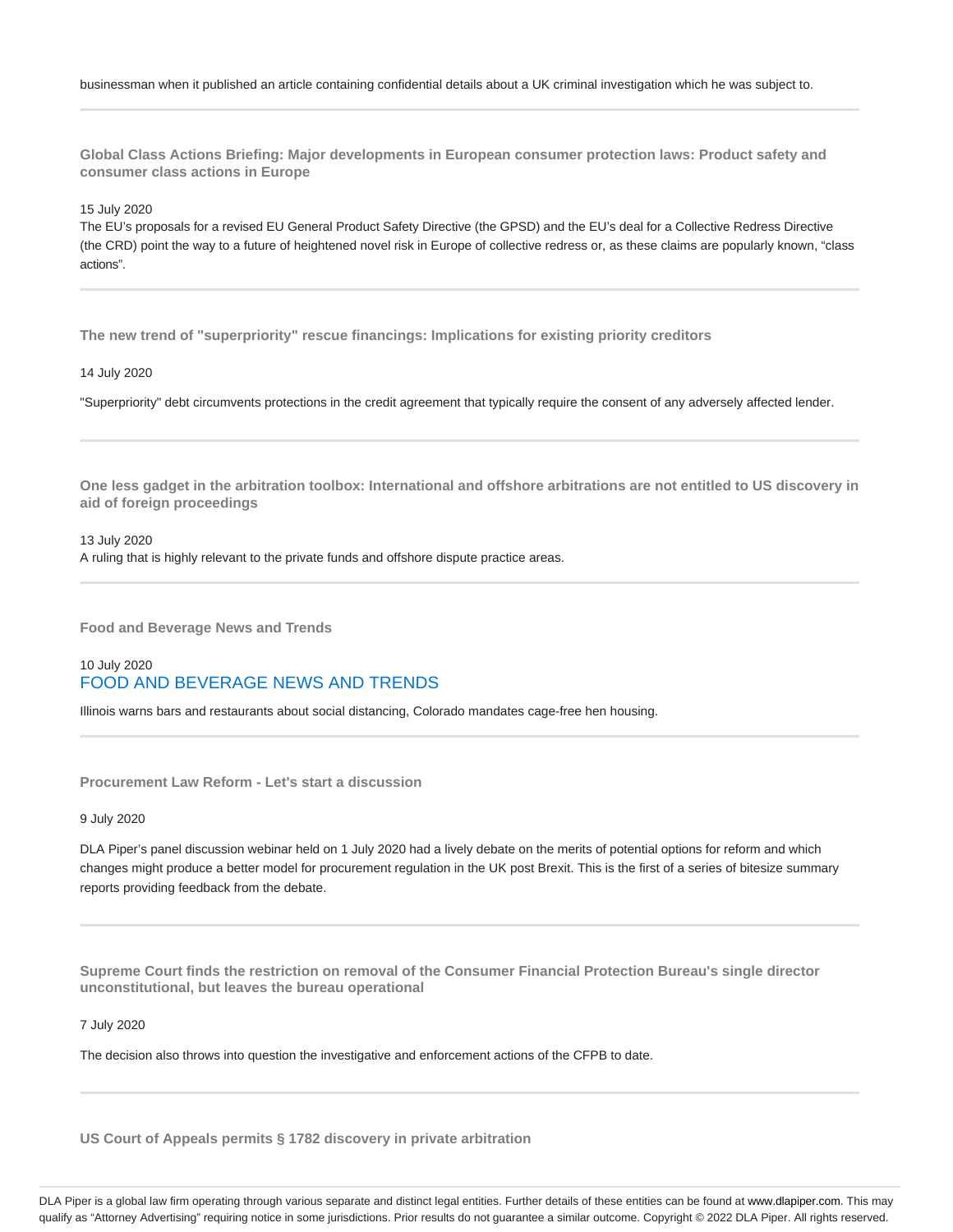**California Proposition 65 lists two chemicals, PFOA and PFOS, found in a number of consumer products**

# 12 DEC 2018

Given Prop 65's active and litigious enforcers, companies doing business in California that suspect their products may cause an exposure to PFOA/PFOS should consider compliance options now.

**California's Prop 65 regulator moves to counteract court ruling, exclude Prop 65 cancer warnings for coffee**

#### 21 JUN 2018

If the regulation is adopted, coffee will not require a cancer warning label after all.

**California court's narrow Prop 65 coffee ruling should not be misinterpreted**

#### 9 APR 2018

A careful understanding of the narrow basis of the ruling is important for coffee consumers and for all manner of product-based companies doing business in California.

**Text, blood and rock 'n' roll**

27 DEC 2017

You are not a "free bird" – the duty to preserve text messages may extend to third parties.

**Penn State Ninth Interim Report**

#### 5 DEC 2014

This is the ninth quarterly report of Senator George J. Mitchell - the Independent Athletics Integrity Monitor - on Penn State's progress in implementing the requirements of the Athletics Integrity Agreement among Penn State, the NCAA and the Big Ten Conference.

**Second Circuit clarifies law of insider trading in reversing convictions of remote tippees**

#### 11 DEC 2014

The decision is likely to have implications for the type of insider trading prosecutions that are brought in the future and how the litigants will prosecute and defend those cases

**Gatekeeping - stops class action cold!**

6 DEC 2016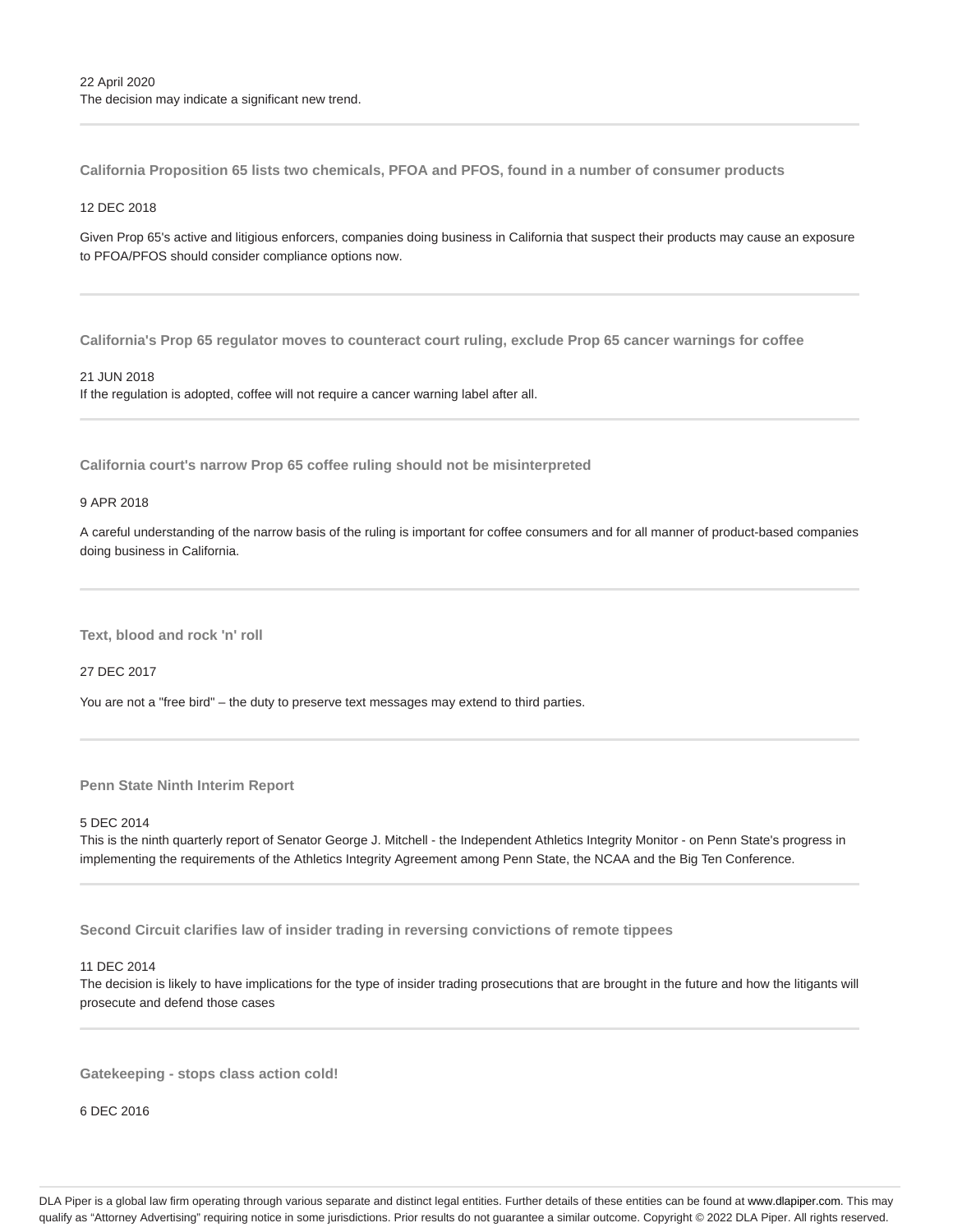On 16 November 2016, Madam Justice Dillon issued her decision in Harrison v. Afexa Life Sciences Inc., 2016 BCSC 2123, denying the certification of a class action against the makers of Cold-Fx under the Class Proceedings Act, R.S.B.C. 1996, c. 50. Dillon J. confirmed the court's important gatekeeping role is to ensure that the powerful machinery of class proceedings legislation is only invoked to assist genuine plaintiffs with genuine claims.

**Penn State Third Annual Report**

21 SEP 2015

This is the third annual report of the Independent Athletics Integrity Monitor – Charles P. Scheeler - on Penn State's progress in implementing the requirements of the Athletics Integrity Agreement among Penn State, the NCAA and the Big Ten Conference.

**Penn State Eleventh Interim Report**

#### 29 MAY 2015

This is the eleventh quarterly report of the Independent Athletics Integrity Monitor - Charles Scheeler - on Penn State's progress in implementing the requirements of the Athletics Integrity Agreement among Penn State, the NCAA and the Big Ten Conference.

#### **Penn State Tenth Interim Report**

#### 27 FEB 2015

This is the tenth quarterly report of Senator George J. Mitchell - the Independent Athletics Integrity Monitor - on Penn State's progress in implementing the requirements of the Athletics Integrity Agreement among Penn State, the NCAA and the Big Ten Conference.

**Penn State Second Annual Report**

8 SEP 2014

This is the second annual report of Senator George J. Mitchell - the Independent Athletics Integrity Monitor - on Penn State's progress in implementing the requirements of the Athletics Integrity Agreement among Penn State, the NCAA and the Big Ten Conference.

**Penn State Seventh Interim Report**

#### 30 MAY 2014

This is the seventh quarterly report of Senator George J. Mitchell - the Independent Athletics Integrity Monitor - on Penn State's progress in implementing the requirements of the Athletics Integrity Agreement among Penn State, the NCAA and the Big Ten Conference.

**DOJ dismisses last of the drug trafficking charges against FedEx: two key takeaways**

# 5 JUL 2016 A sudden about-face from the DOJ.

**Supreme Court unanimously overturns public corruption conviction of former Virginia governor: routine political courtesies such as setting up meetings or hosting events, standing alone, do not constitute "official acts" for the purposes of the bribery statute**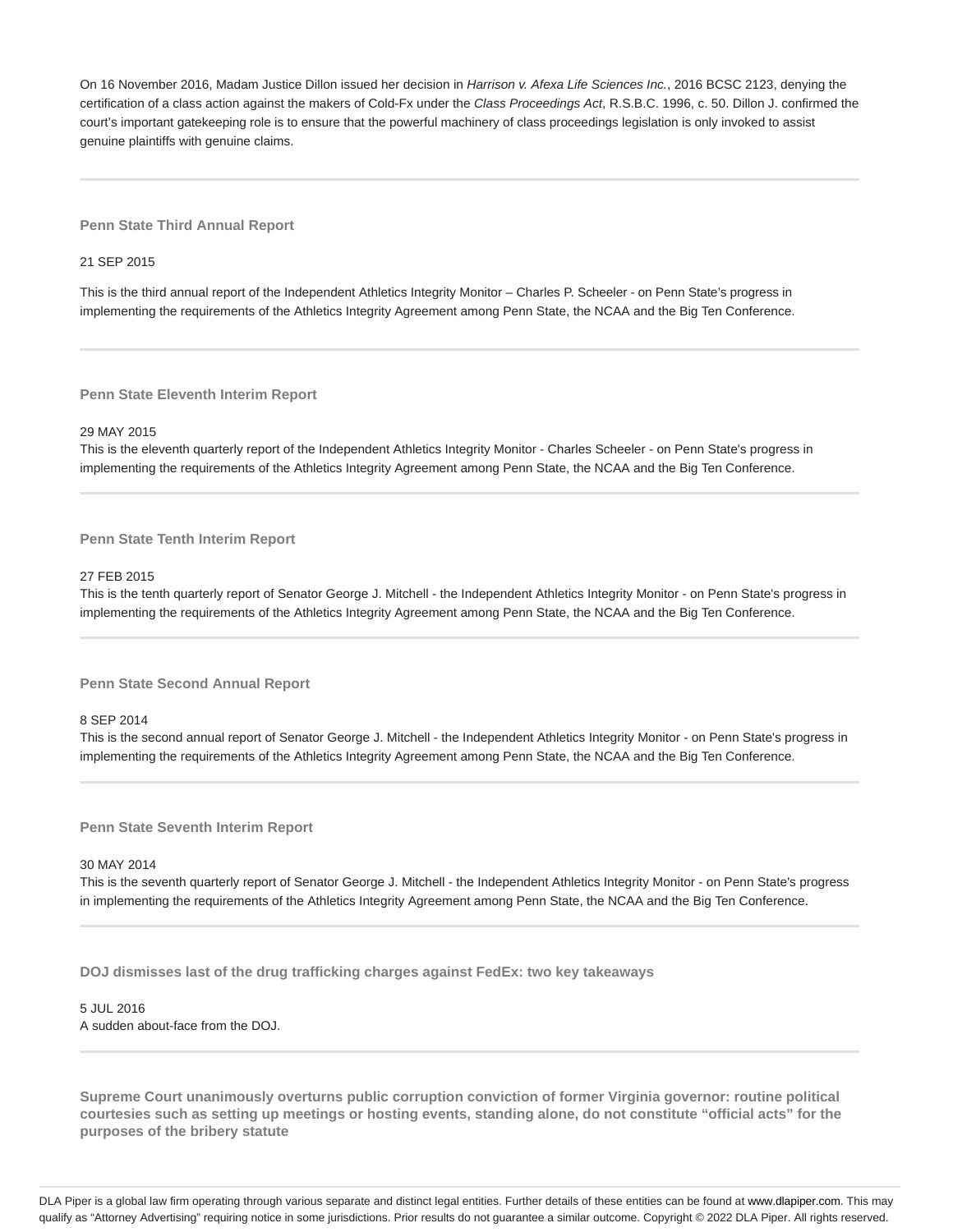#### 29 JUN 2016

In a highly anticipated decision, SCOTUS narrowed the definition of "official acts," making it substantially more difficult for DOJto prosecute bribery and other public corruption.

**Universal Health Services: contractors take note − Supreme Court approves implied certification theory of False Claims Act liability**

#### 22 JUN 2016

The Court's recognition of "implied certification" theory resolves a circuit split in favor of a more expansive view of the Act.

**CFTC announces its largest whistleblower award to date – key takeaways**

#### 2 MAY 2016

CFTC sends a clear message to commodities futures traders that it means to aggressively court tipsters who have information about possible violations of the CEA.

**DLA Piper's 2016 Compliance & Risk Report: What CCOs need to know**

#### 19 APR 2016

**How well do you know your compliance program? 6 simple tools**

#### 13 JAN 2016

Companies are under increasing pressure to demonstrate to both the Audit Committee and, if necessary, regulators, that their compliance program is operational and effective. But how do you really measure that?

**United States Supreme Court reaffirms use of class action waivers in arbitration agreements: next stop − employment contracts**

#### 18 DEC 2015

The most recent in a line of Supreme Court decisions affirming the validity of class action waivers in arbitration agreements

**Plan now to use off-band communications during an incident response: key points**

#### 27 OCT 2015

A robust IR plan should include communications techniques that operate outside regular company communication methods.

**US courts affirm expansive discovery under 28 U.S.C. § 1782**

#### 29 SEP 2015

There is increasingly clear consensus among US courts giving § 1782 expansive reach.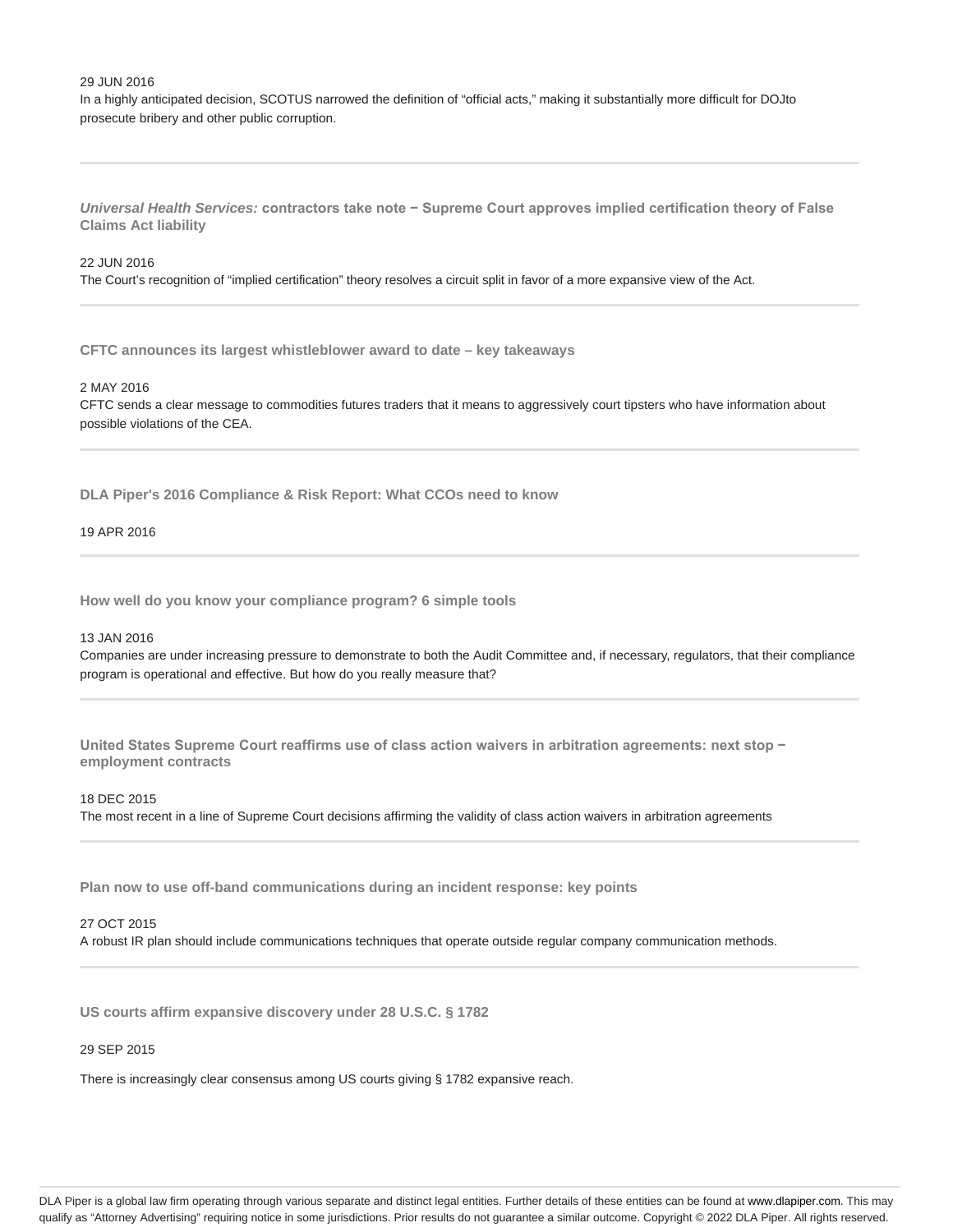**Mexico's new National Anticorruption System: 7 key points**

20 JUL 2015

Constitutional reform regarding the creation of the National Anticorruption System

**District court says appointment of SEC administrative law judge was likely unconstitutional**

9 JUN 2015

This ruling is the first time a court has held that an SEC ALJ's appointment likely violated the Appointments Clause

**Law à la Mode - INTA special edition: Dubai's d3; combating counterfeit goods online; our top 10 tips on IP protection for fashion items; and more**

# 4 MAY 2015 LAW À LA MODE

DLA Piper's Fashion, Retail and Design group is pleased to bring you this special edition of Law à la Mode, marking the 137th INTA Annual Meeting in San Diego.

**Law à la Mode: Falling foul of China's trademark system; Retailers need to prepare for the new EU Data Protection Regulation; and New developments in the framework of the copyright protection of handbags**

# 2 FEB 2015 LAW À LA MODE

A quarterly e-magazine from our Fashion, Retail and Design Group with the latest industry news, comment and legal updates. This edition has been edited by our Italian colleagues.

**Third parties: 4 FCPA takeaways for working with distributors**

24 SEP 2014 Four key challenges and related "cures"

**Tackling the realities of due diligence in a global setting**

24 OCT 2013 For even the most conscientious of companies, hurdles exist to conducting fulsome due diligence in a global setting

**United States v. Vilar: new limits on extraterritorial securities enforcement**

9 SEP 2013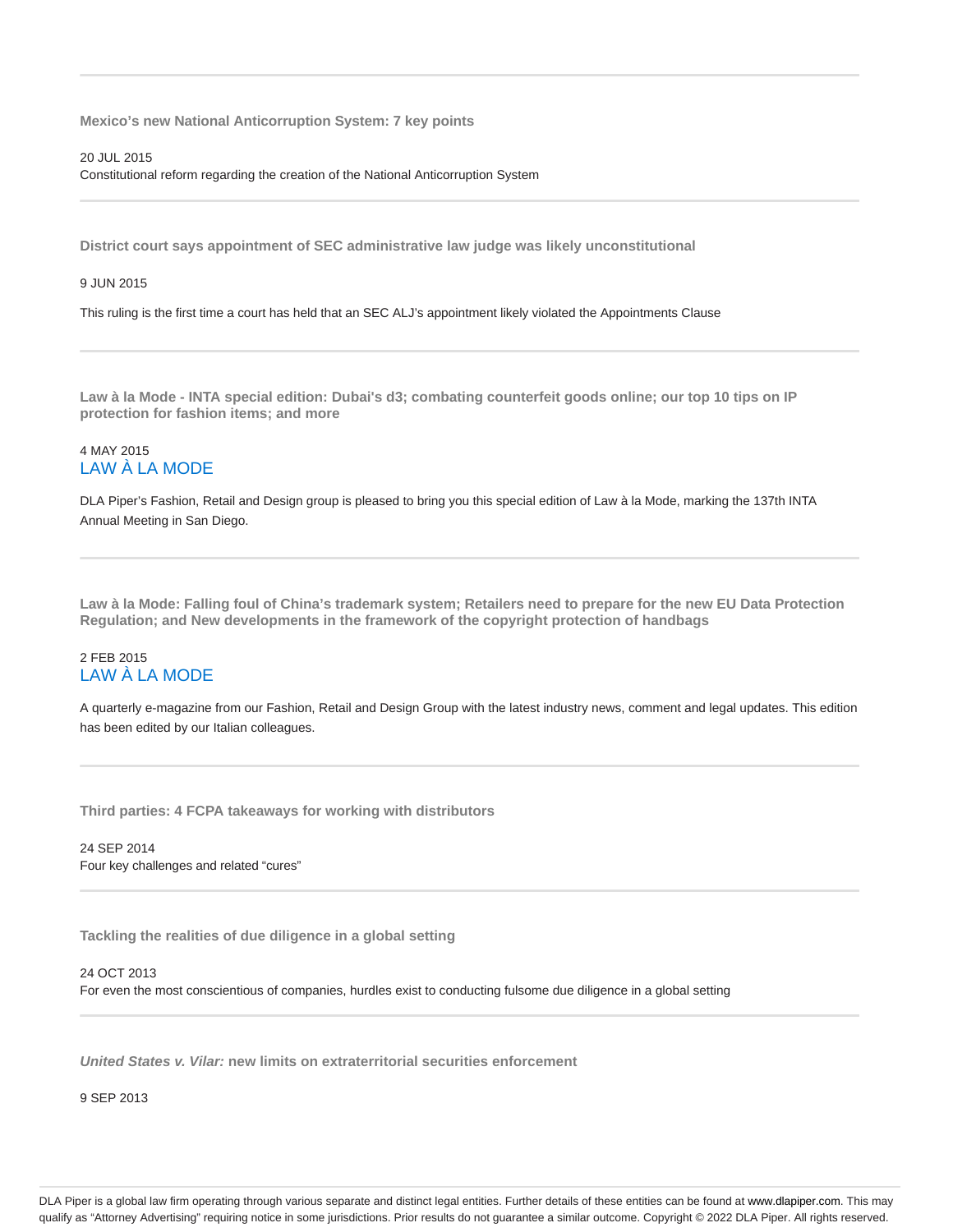**CFTC approves final cross-border guidance of the swap provisions of the Dodd-Frank Act**

12 JUL 2013

The Final Guidance aims to set forth the CFTC's policy on the application of the swap provisions of the Commodities Exchange Act to cross-border activities

**Congress, Administration move forward to secure critical US infrastructure**

11 JUL 2013

**European Commission and CFTC announce a path forward on cross-border regulation of OTC derivatives**

11 JUL 2013 A high-level joint understanding

**Growing whistleblower activity calls for close employer attention to retaliation issues**

7 MAY 2013 Careful consideration must precede adverse action against purported whistleblowers

**Cybersecurity and US federal public procurements: what contractors need to know**

11 MAR 2013 Practical considerations for US federal contractors

**What companies need to know about the Obama Administration's Cybersecurity Order**

14 FEB 2013

**China's patent litigation landscape shifts**

5 Sep 2012

China bested the United States to become the No. 1 patent filing country in the world in 2011 by obtaining 526,412 invention patent applications, compared to 503,582 utility patent applications in the US. Of these, 79 percent went to domestic Chinese entities, as compared to 49.2 percent to domestic entities in the US.

**Marcellus Shale pipeline decision provides guidance on scope of environmental "cumulative impacts" analysis for projects requiring government approval**

20 Jun 2012

The Second Circuit has issued a decision providing further clarity on the scope of "cumulative impacts" analysis required under the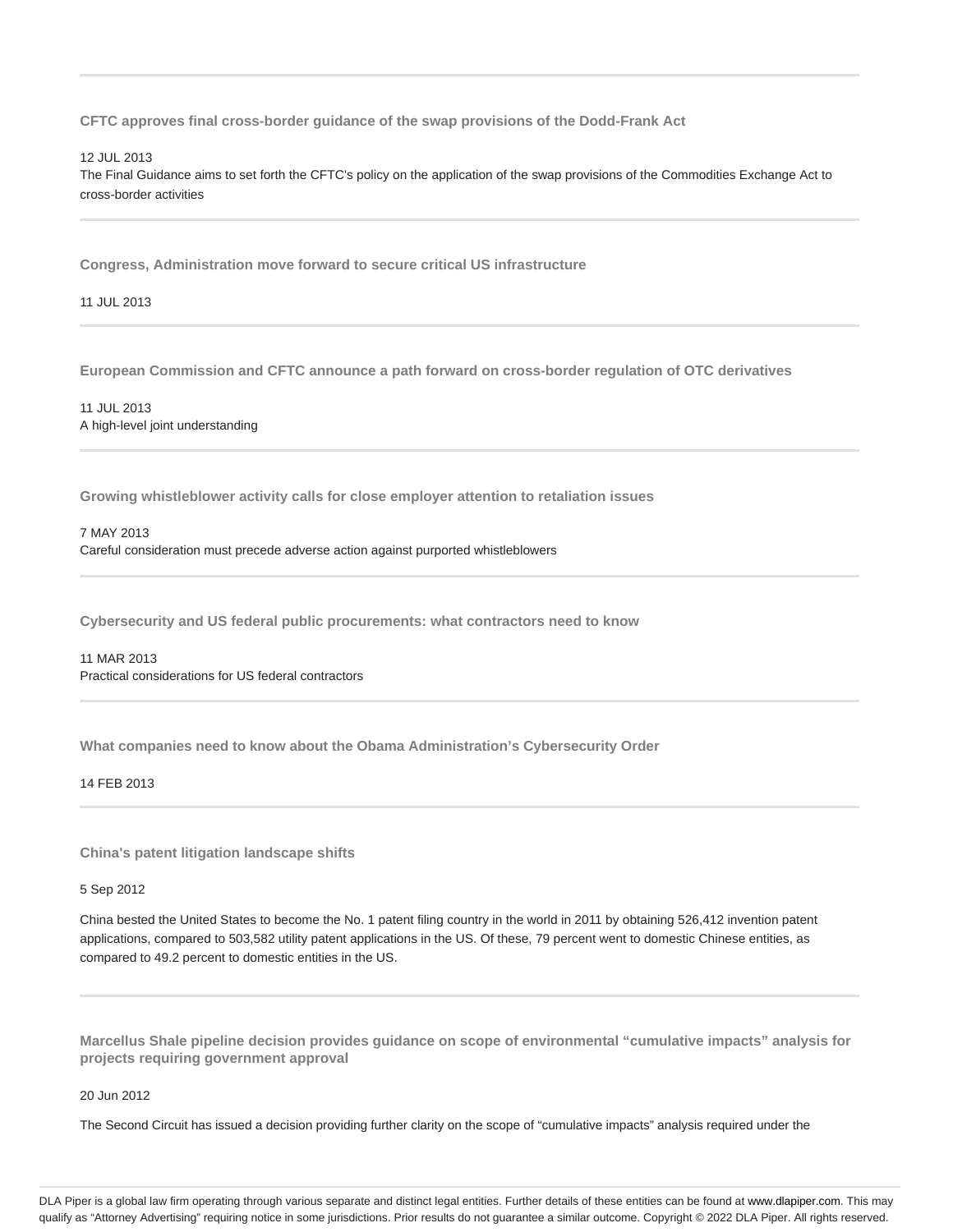**Federal agencies, Congress accelerate defense against cyber attacks – every private company will be affected**

#### 21 Mar 2012

**Whose followers are they, and how much are they worth?**

3 JAN 2012

**SEC's whistleblower report reveals surprising volume of tips from foreign countries**

#### 30 Nov 2011

The US Securities and Exchange Commission has issued its Annual Report on the Dodd-Frank Whistleblower Program.

**SEC, CFTC approve new Dodd-Frank rule requiring many hedge fund advisers to report detailed information**

#### 3 Nov 2011

The regulatory tide continues to roll a year after President Barack Obama signed into law the Dodd-Frank Wall Street Reform and Consumer Protection Act. This past week, the SEC and CFTC jointly adopted a rule that will require many hedge fund advisers to complete a new form that discloses detailed information about their funds' holdings and investments to federal regulators.

**With even tougher SEC scrutiny imminent, can a mock examination help you prevail?**

7 Sep 2011

**Responding to the SEC's final whistleblower bounty rules**

2 Jun 2011

**B4 u txt: will your text message ads lead to a class action lawsuit?**

# 6 APR 2011

It is useful for businesses to understand the statutory framework that governs advertising through text messages as well as key legal terms and the way these terms have been interpreted by the FCC and the courts.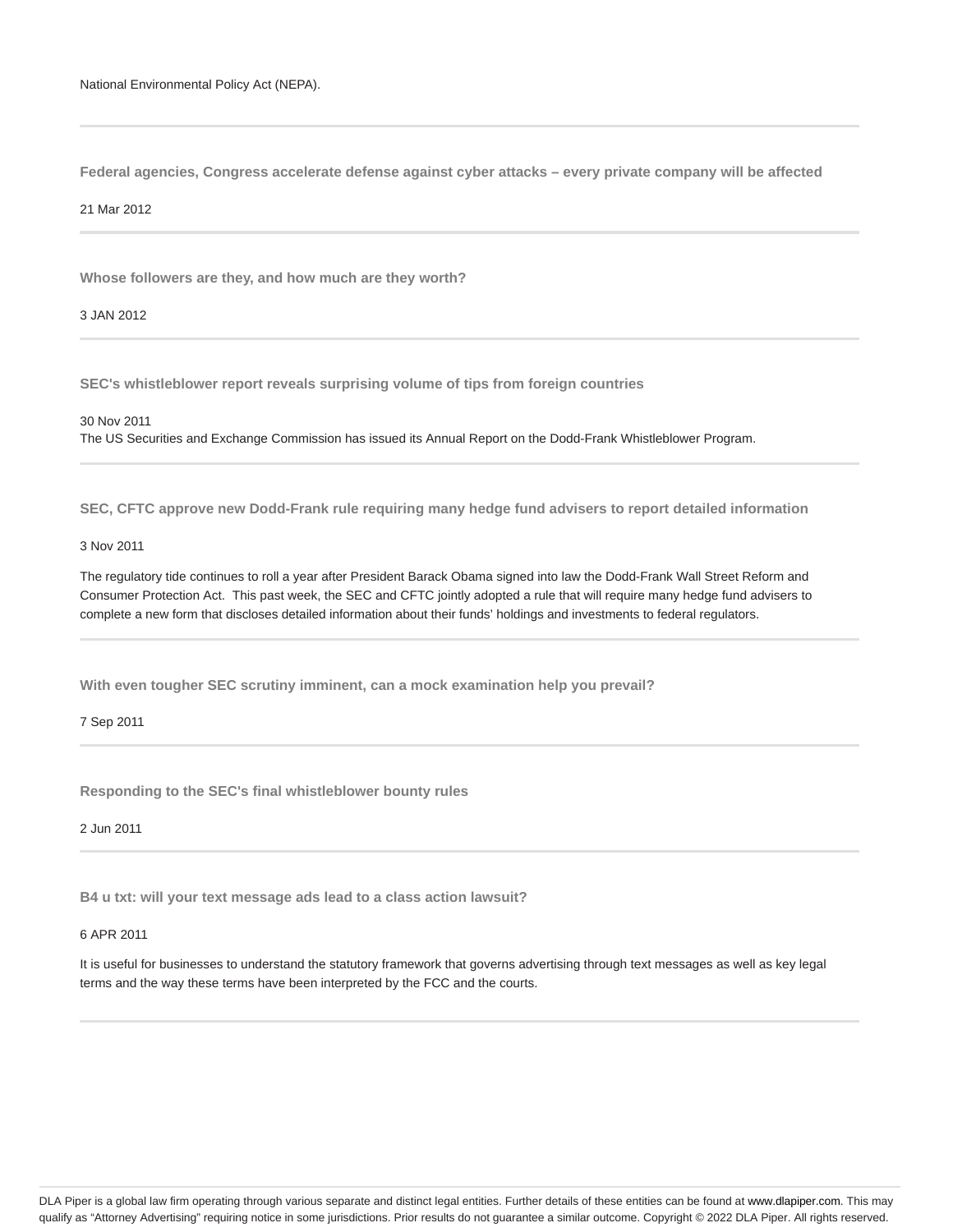**Growing liability risk to foreign financial institutions from tax disclosure cases**

# 16 Feb 2010 FINANCIAL FRAUD LAW REPORT

**Tax man cometh — and is looking for your overseas accounts**

# 22 Jun 2009

**Easing the burden to prove tax evasion while stiffening the penalties**

#### 5 May 2009

**Facebook - the future of service of process?**

#### 8 Apr 2009

# **Events**

# Upcoming

**Product Liability Symposium**

October 26, 2022 | 2:00 - 5:15 pm ET Webinar

# Previous

**LTRC X Exterro: 10 must-haves for your document review process and technology**

18 May 2022 | 2:00 -3:00 pm ET Webinar

**The 15th Annual Sedona Conference Institute: Pre-Trial Practice in a Post-Pandemic World**

May 16, 2022 - 11:30 am to May 18, 2022 - 5:00 pm Webinar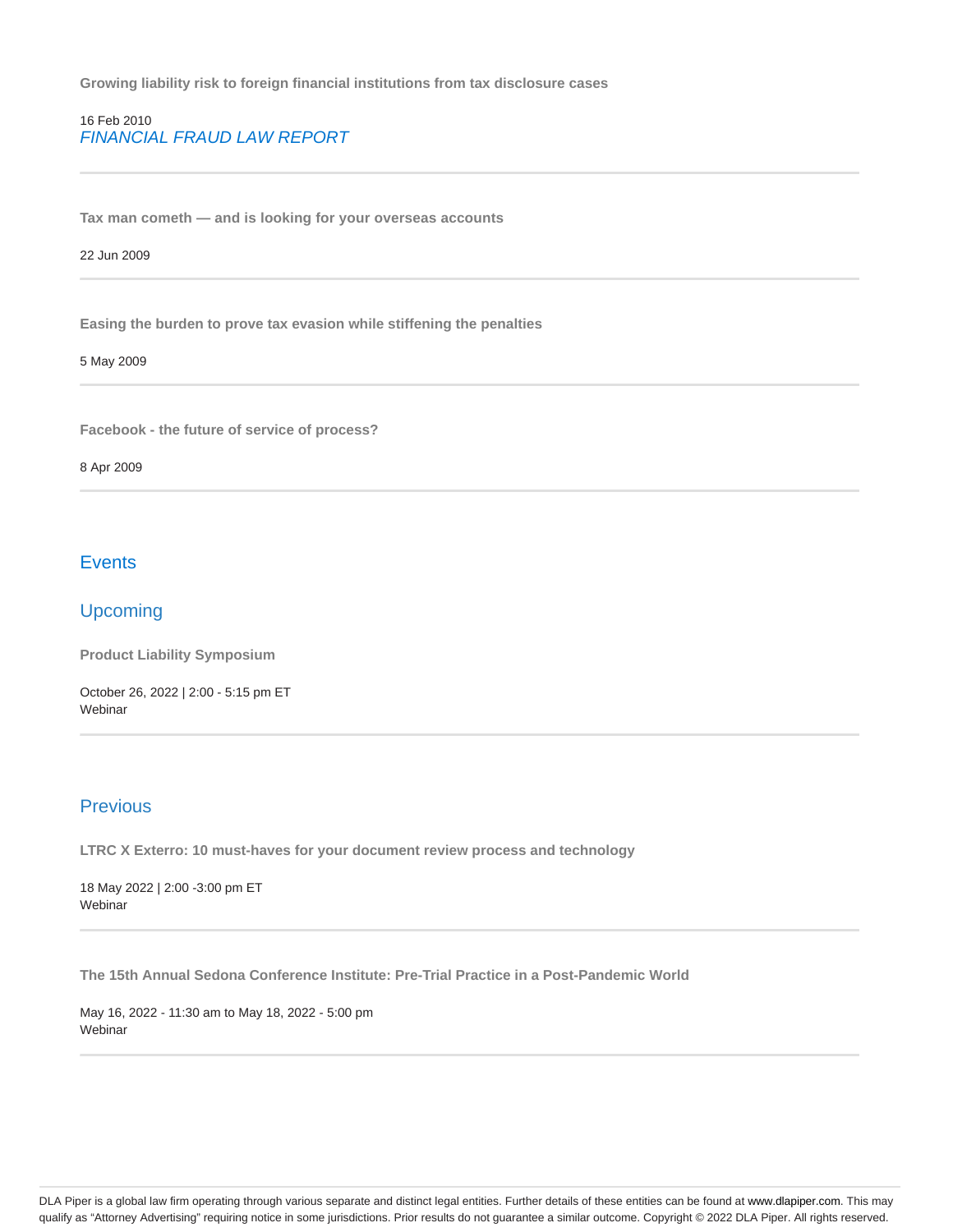**The Sedona Conference Working Group 1 Midyear Meeting 2022**

April 28, 2022 - 8:30 am to April 29, 2022 - 1:00 pm

**Using AI to monitor your compliance risks**

31 March 2022 Webinar

**Shift Happens: Tech, Trends & Tensions in International Arbitration**

22 March 2022 Webinar

**The luck of the Irish: An introduction to dual citizenship around the globe**

March 17, 2022 | 12:00 - 1:30 pm PT Webinar

**Navigating the arbitration landscape and mitigating employment litigation risks**

16 March 2022 | 1:00 - 2:00 ET **Webinar** 

**Whistleblowing laws of Europe**

14 March 2022 Webinar

**Biden's fight against Corruption: the impact of the Anti-Money Laundering Act of 2020**

17 February 2022 | 1:00 - 2:00 pm EST **Webinar** 

**19th ICC Miami Conference on International Arbitration**

14 December 2021 | 11:00 am - 12:30 pm EST Miami

**DLA Piper's inaugural Global Construction Conference – Day 4**

11 November 2021 DLA Piper's inaugural Global Construction Conference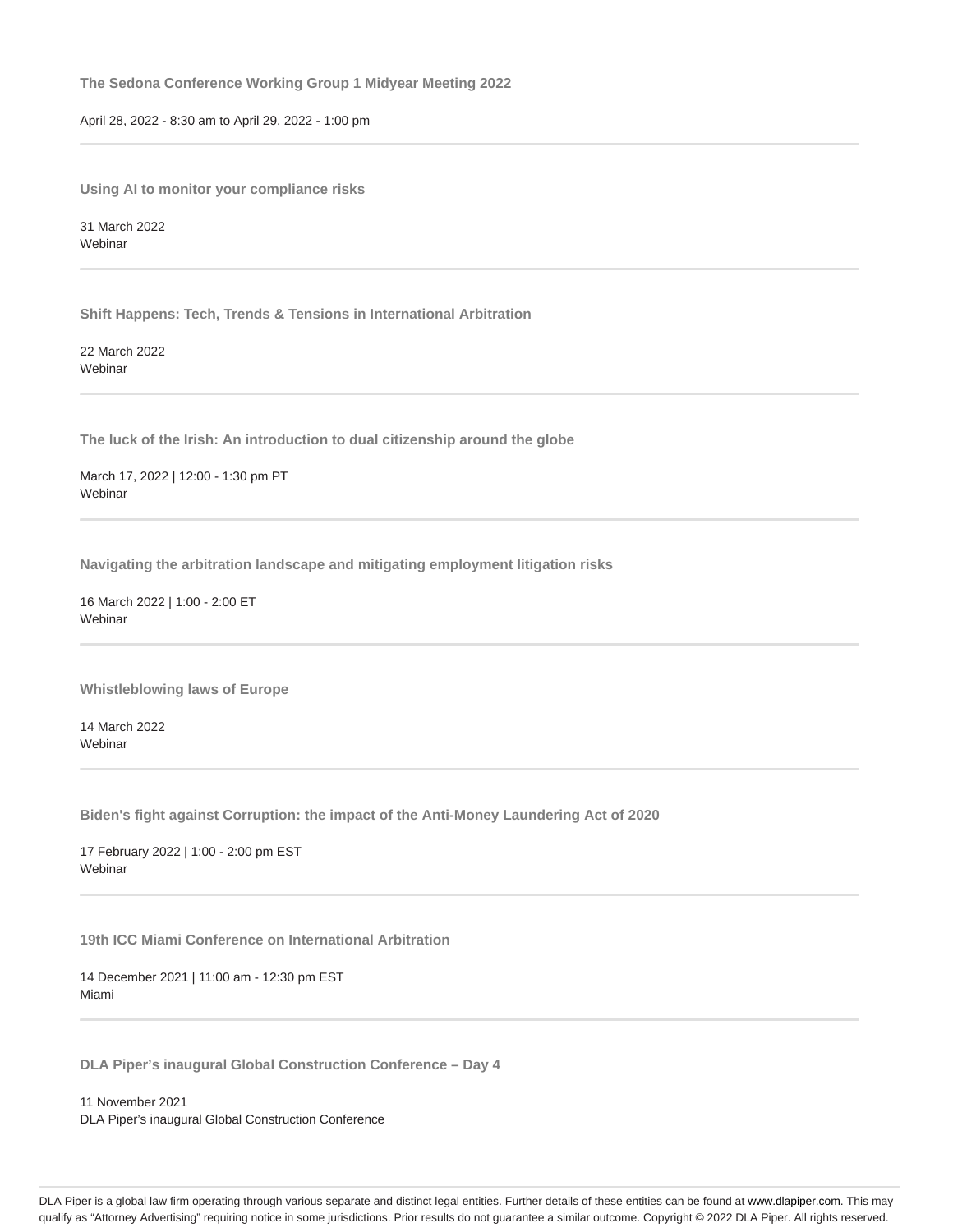**DLA Piper's inaugural Global Construction Conference – Day 3**

10 November 2021 DLA Piper's inaugural Global Construction Conference **Webinar** 

**DLA Piper's inaugural Global Construction Conference – Day 2**

9 November 2021 DLA Piper's inaugural Global Construction Conference Webinar

**DLA Piper's inaugural Global Construction Conference – Day 1**

8 November 2021 DLA Piper's inaugural Global Construction Conference **Webinar** 

**Korean companies in the global market – best practice to protect your foreign investments**

5 November 2021 Webinar

**Nuclear jury verdicts: Where have we been and where are we going?**

20 October 2021 | 12:00 - 1:15 pm EST Webinar

**White Collar Crime, Investigations and Compliance Symposium**

5 October 2021 Webinar

**What do in-house counsel expect from external firms during the arbitral process?**

28 September 2021 Webinar

**Webinar: The Lure of The East – Investment Opportunity and Risk for German Investors in Asia**

21 September 2021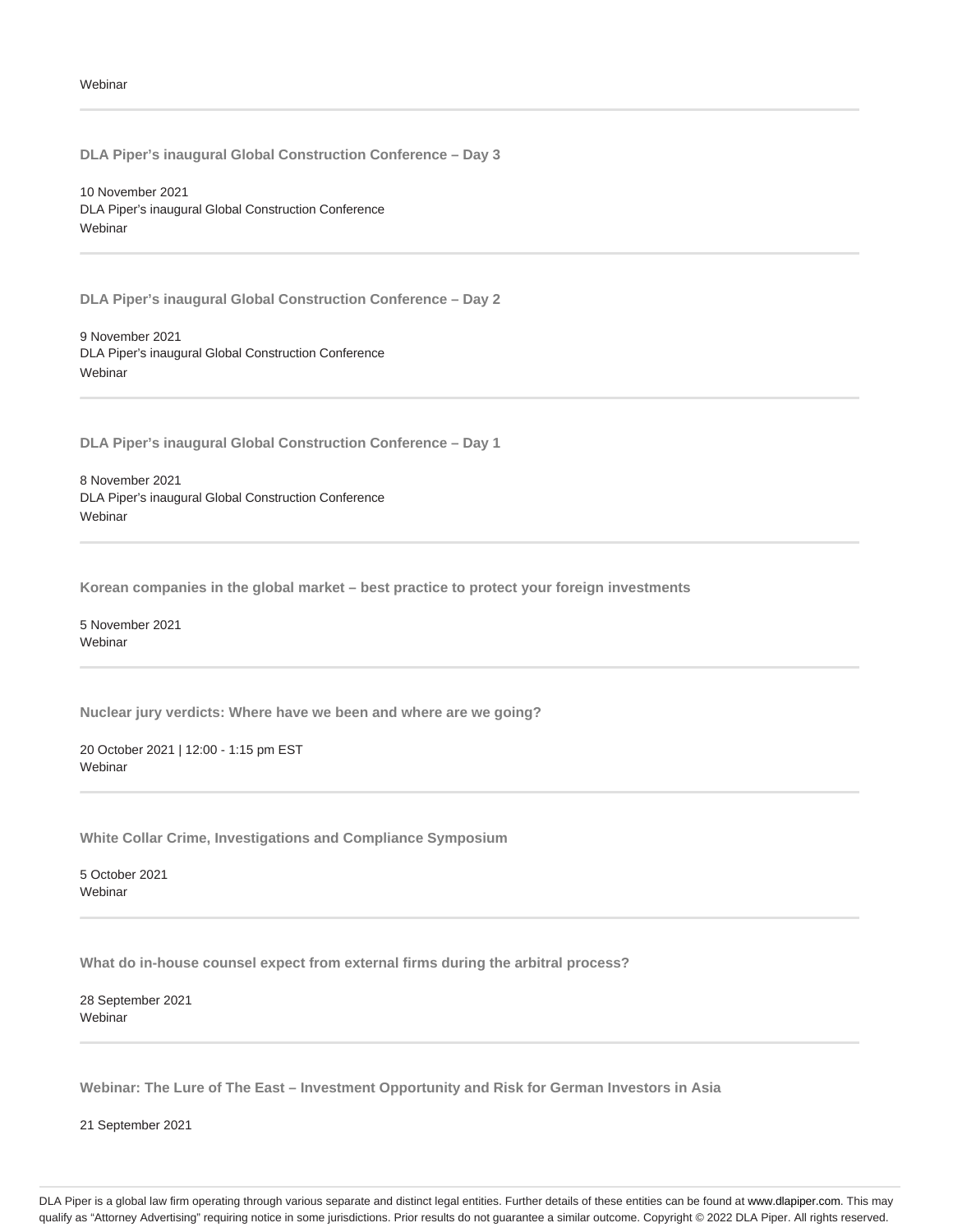#### **Embracing Digital Evolution**

15 September 2021 Webinar

**Emerging issues and tips for navigating UDAAP enforcement and litigation**

20 July 2021 | 2:00 - 3:00 ET Webinar

**In "case" you missed it: A summary of COVID-19 leasing caselaw and how it's changed the legal landscape**

13 July 2021 **Webinar** 

**Global SEP licensing and litigation: A fresh look at strategies to manage risk**

26 May 2021 | 4:00 p.m. BST | 5:00 p.m. CEST | 8:00 a.m. PDT | 10:00 a.m. CDT | 11:00 a.m. EDT | 11:00 p.m. CST (Shanghai) **Webinar** 

**IP strategies and litigation for life sciences companies**

25 May 2021 | 12:00 - 1:00 ET **Webinar** 

**The impact of COVID-19 on employment litigation**

20 May 2021 | 12:00 - 1:00 ET The impact of COVID-19 on employment litigation Webinar

**Emerging litigation risks involving SPACs**

20 May 2021 | 10:00 - 11:00 PT **Webinar** 

**Practical aspects of running an investigations program**

18 May 2021 | 1:00 – 2:00 ET Modern Compliance Officer MCLE webinar series **Webinar**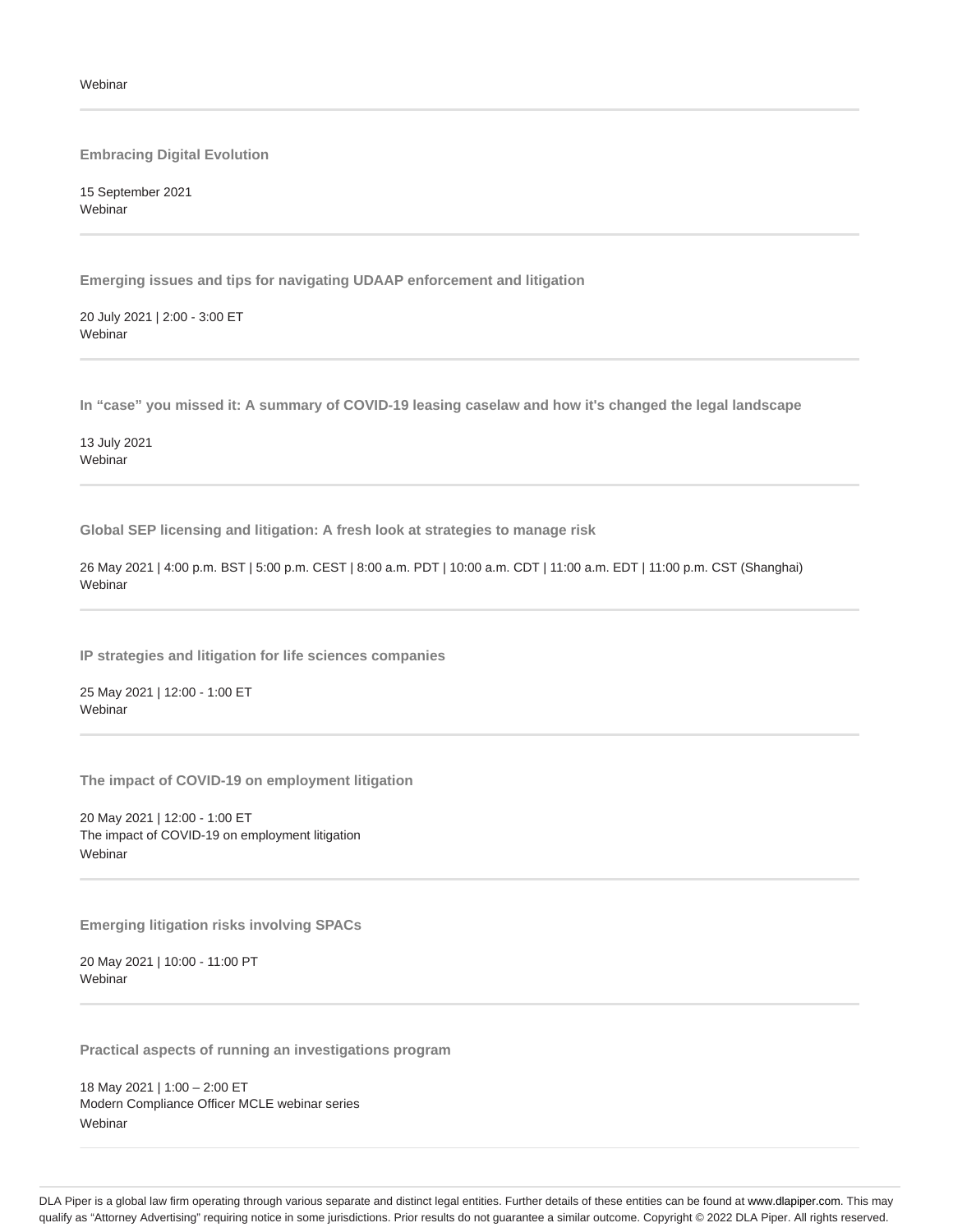**The impact of COVID-19 on employment litigation**

18 May 2021 | 12:00 - 1:00 ET The impact of COVID-19 on employment litigation Webinar

**Force Majeure Clauses in Contracts: Drafting and Enforcing Provisions for US and International Agreements**

11 May 2021 **Webinar** 

**Shut down your investigation immediately**

27 April 2021 Webinar

**Pan-European Week: Crime made Clear – Navigating criminal and compliance risks**

19 April 2021

**Discovering implicit biases during trial**

7 April 2021 | 12:00 - 1:30 PT Webinar

**The FCA and nursing homes: A target before and after the pandemic**

24 March 2021 **Webinar** 

**DLA Piper Global Vis Pre-Moot 2021 St Petersburg**

18-20 March 2021 DLA Piper Pre-Moots 2021 **Webinar** 

**FDI screening rules and EU/China Comprehensive Agreement on Investment**

17 March 2021 Webinar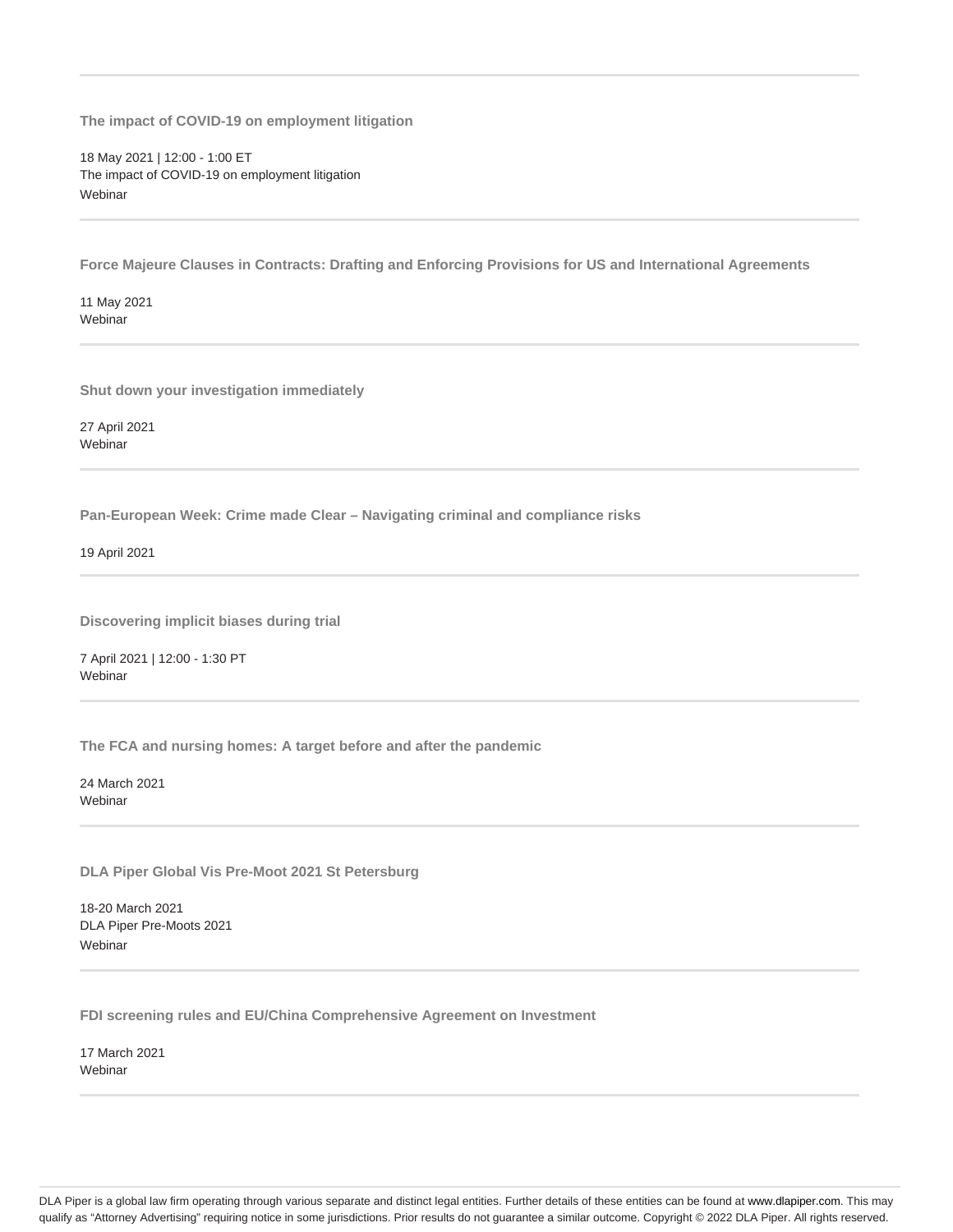**Strategic Management of Third‑Party Risk: Creating the best speed to value while managing your control architecture**

16 March 2021 | 1:00 - 2:00 ET Modern Compliance Officer MCLE webinar series **Webinar** 

**Global Disputes Forecast: 2021 - what does the future hold?**

22 February 2021 **Webinar** 

**FBA Qui Tam Section: 2021 Conference**

19 February 2021 Webinar

**Milan Investment Arbitration Pre-moot**

19-20 February 2021 DLA Piper Pre-Moots 2021 **Webinar** 

**Applying adult learning principles to compliance training**

21 January 2021 | 1:00 - 2:00 ET Modern Compliance Officer MCLE webinar series **Webinar** 

**Data and evidence challenges in cross-border IP disputes and investigations: Key developments and practical tips**

20 January 2021 | 10:00 - 11:00 ET Data and evidence challenges in cross-border IP disputes and investigations: Key developments and practical tips Webinar

**Data and evidence challenges in cross-border IP disputes and investigations: Key developments and practical tips**

19 January 2021 | 2:00 - 3:00 ET Data and evidence challenges in cross-border IP disputes and investigations: Key developments and practical tips **Webinar** 

**AMG Capital Management v. FTC: A Supreme Court oral argument preview**

6 January 2021 **Webinar**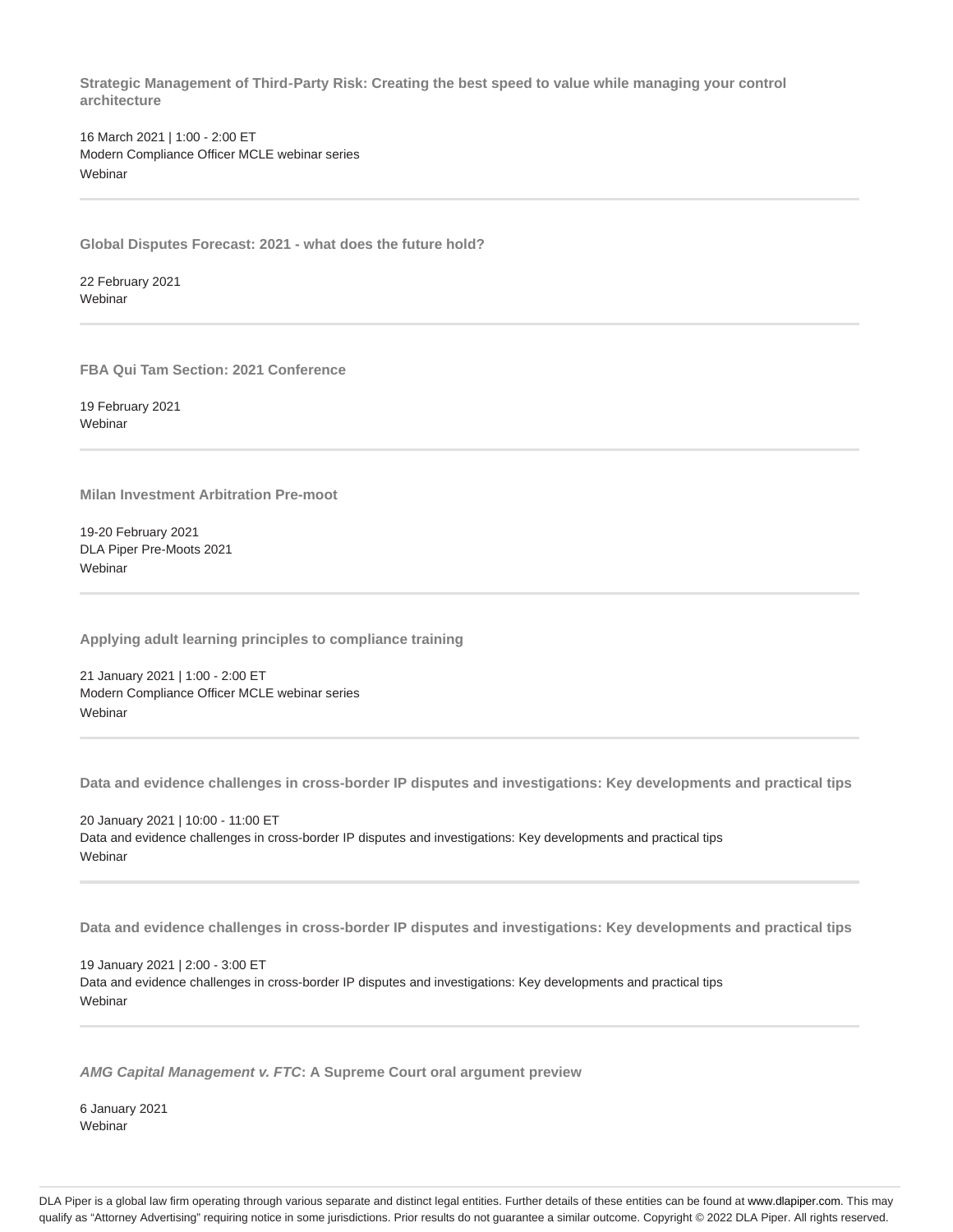**Latin America International Arbitration Webinar Series 2020-2021**

8 December 2020 | 12:00 - 1:00 CST Latin America International Arbitration Webinar Series 2020-2021 Webinar

**Planning for an Uncertain World**

16 November 2020 TechLaw Event Series Webinar

**The real risk is in not changing the process**

2 November 2020 | 1:00 - 2:00 ET Modern Compliance Officer MCLE webinar series **Webinar** 

**Episode I – 28 U.S.C. § 1782: A sword or a shield in your international dispute**

30 September 2020 | 11:00 am Eastern Latin America International Arbitration Webinar Series 2020-2021 Webinar

**You are here - how strategic process mapping and project management can get you to the finish line of an investigation**

28 September 2020 | 1:00 – 2:00 ET Modern Compliance Officer MCLE webinar series Webinar

**Class actions and complex litigation in 2020: Creating a cutting-edge solution to class action litigation**

17 September 2020 | 3:00 - 4:00 ET Webinar

**Considerations for drug pricing and demonstrating value in a post-pandemic environment**

5 August 2020 | 12:00 – 1:00 ET **Webinar** 

**TechLaw**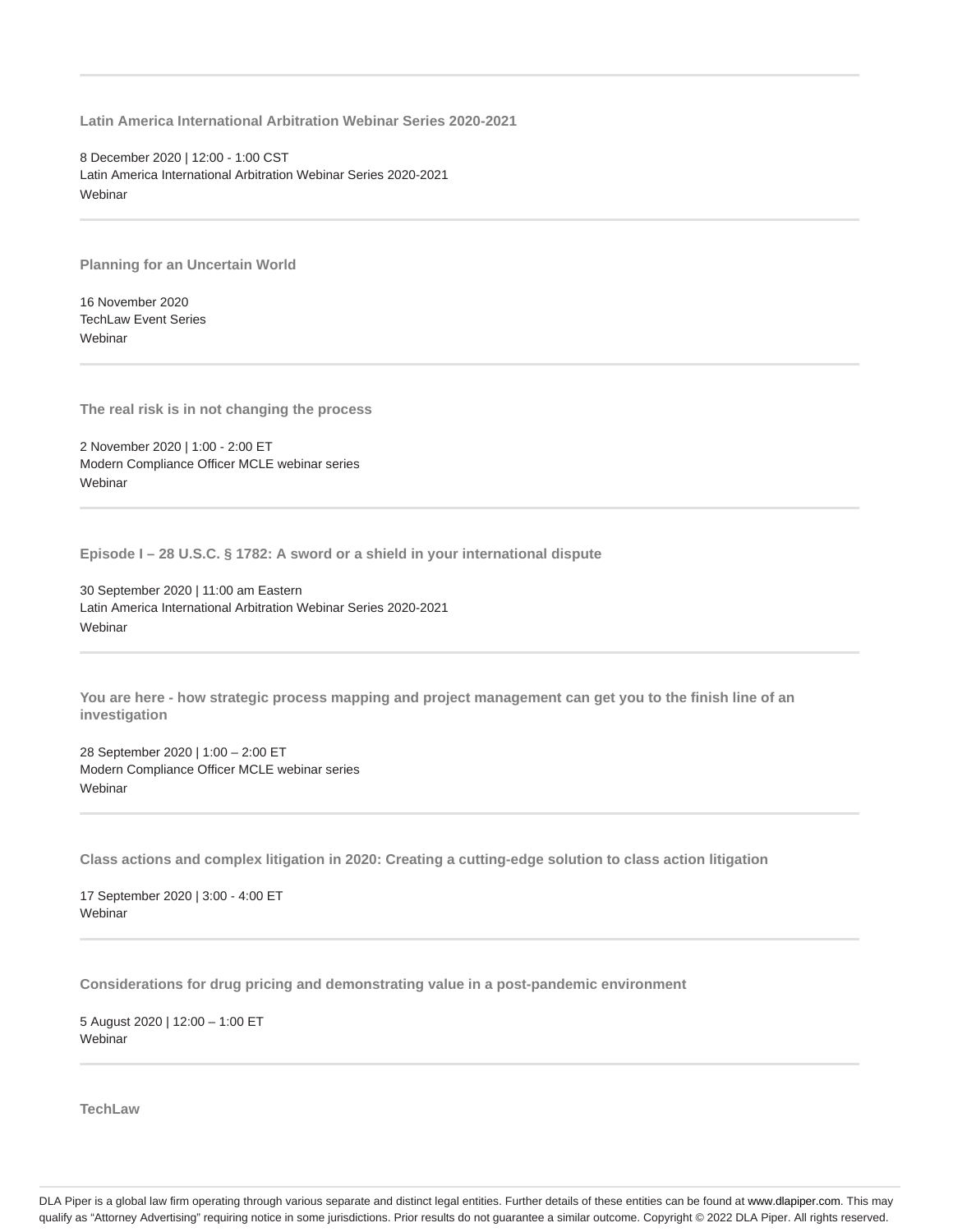31 July 2020 TechLaw Event Series **Webinar** 

**Transforming data flows into actionable insights**

30 July 2020 | 11:00 - 12:00 ET Modern Compliance Officer MCLE webinar series **Webinar** 

**Keep up with the CJEU Decision Unpacked: DPC v Facebook Ireland, Schrems**

17 July 2020 | 1:00 - 2:00 ET Webinar

**Sustainable and resilient mobility – key considerations**

16 July 2020

**Big Data: Approaches to using it under the new DOJ Guidelines**

16 July 2020 | 2:00 - 3:00 ET Modern Compliance Officer MCLE webinar series Webinar

# **NEWS**

**DLA Piper adds SEC trial attorney to its Boston office**

27 June 2022

DLA Piper is expanding its Litigation practice with the arrival of Eric Forni, former senior trial counsel at the Securities and Exchange Commission's Division of Enforcement, as partner in the firm's Boston office. Forni also previously served as a Special Assistant US Attorney in the Securities, Financial and Cyber Fraud Unit at the US Attorney's Office for the District of Massachusetts.

**Angela Agrusa named to the Los Angeles Business Journal's 2022 LA500 list**

23 June 2022

DLA Piper is pleased to announce that Angela Agrusa, managing partner of the firm's Los Angeles offices, was named to the Los Angeles Business Journal's 2022 LA500 list honoring the most influential leaders and impactful executives in Los Angeles.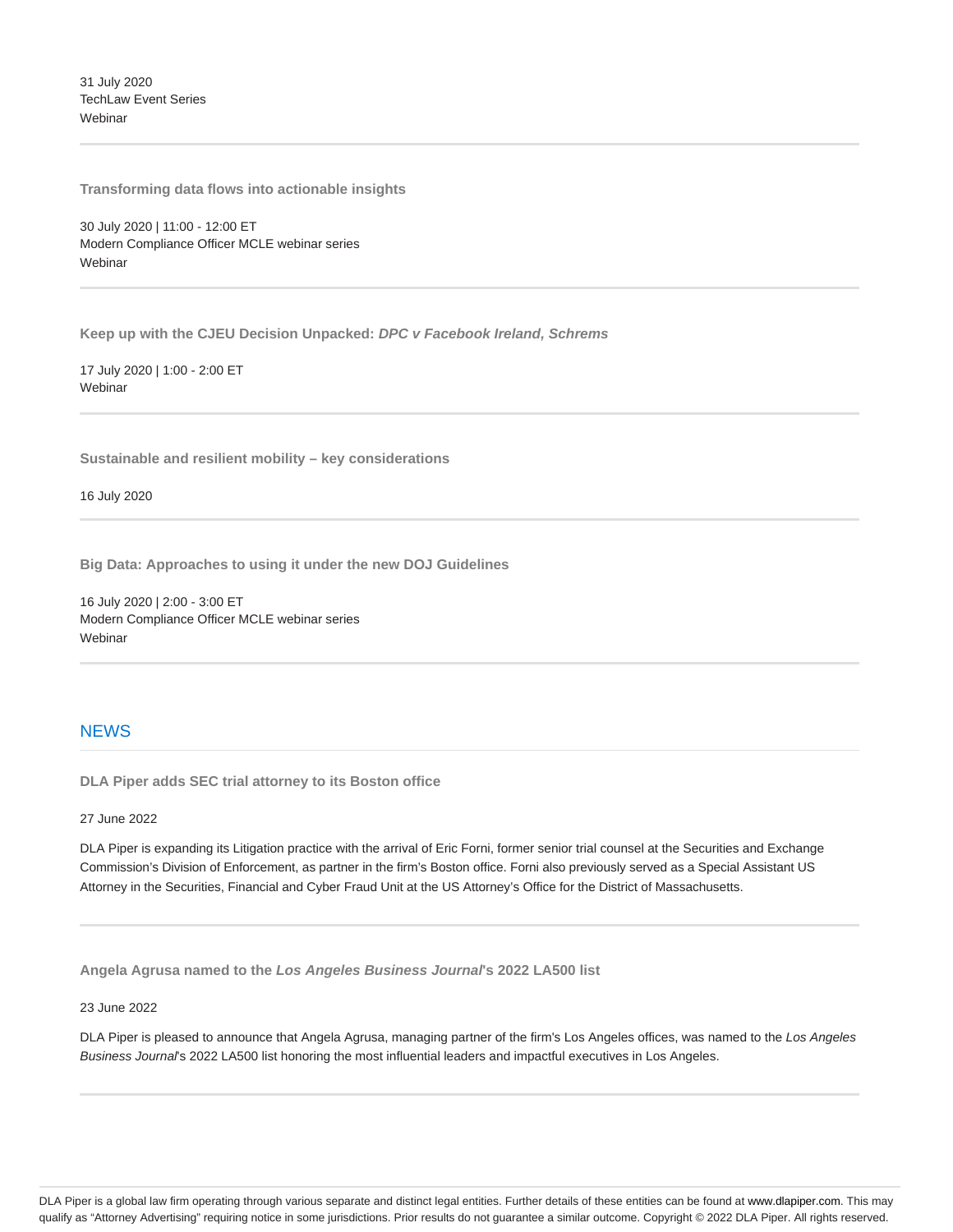**DLA Piper lawyers and practices ranked in latest edition of The Legal 500**

15 June 2022

DLA Piper announced today that the firm received 52 firm rankings and 273 lawyers were featured in The Legal 500 United States 2022 guide.

**DLA Piper partner Jessica Wilson named a Law360 Life Sciences Rising Star**

14 June 2022

DLA Piper is pleased to announce that partner Jessica Wilson has been named a 2022 Law360 Life Sciences Rising Star.

**Angela Agrusa named to the Los Angeles Business Journal's 2022 Top 100 Lawyers list**

17 May 2022

DLA Piper is pleased to announce that Angela Agrusa, managing partner of the firm's Los Angeles offices, was named to the Los Angeles Business Journal's 2022 Top 100 Lawyers list.

**DLA Piper advises Fyllo on the acquisition of Semasio**

19 April 2022

DLA Piper has advised Fyllo, a compliance-first platform providing data-driven marketing and regulatory solutions for high-growth industries, on the signing of a Stock Purchase Agreement with Semasio, a pioneer in unified targeting for digital marketing.

**DLA Piper partner Jayme Long named to Los Angeles Business Journals 2022 Women of Influence**

18 April 2022

DLA Piper is pleased to announce that Jayme Long, a partner in the firm's Litigation practice, has been named to the Los Angeles Business Journals 2022 Women of Influence: Attorneys list.

**Vincent Montalto joins DLA Piper's Litigation practice in Short Hills**

18 April 2022

DLA Piper continues to grow its Litigation practice with the arrival of Vincent Montalto as a partner in the firm's Short Hills office.

**DLA Piper receives John Minor Wisdom Award from ABA Litigation Section's Access to Justice Committee**

13 April 2022

DLA Piper is pleased to announce that the firm has received the 2022 John Minor Wisdom Public Service and Professionalism Award from the American Bar Association Litigation Section's Access to Justice Committee.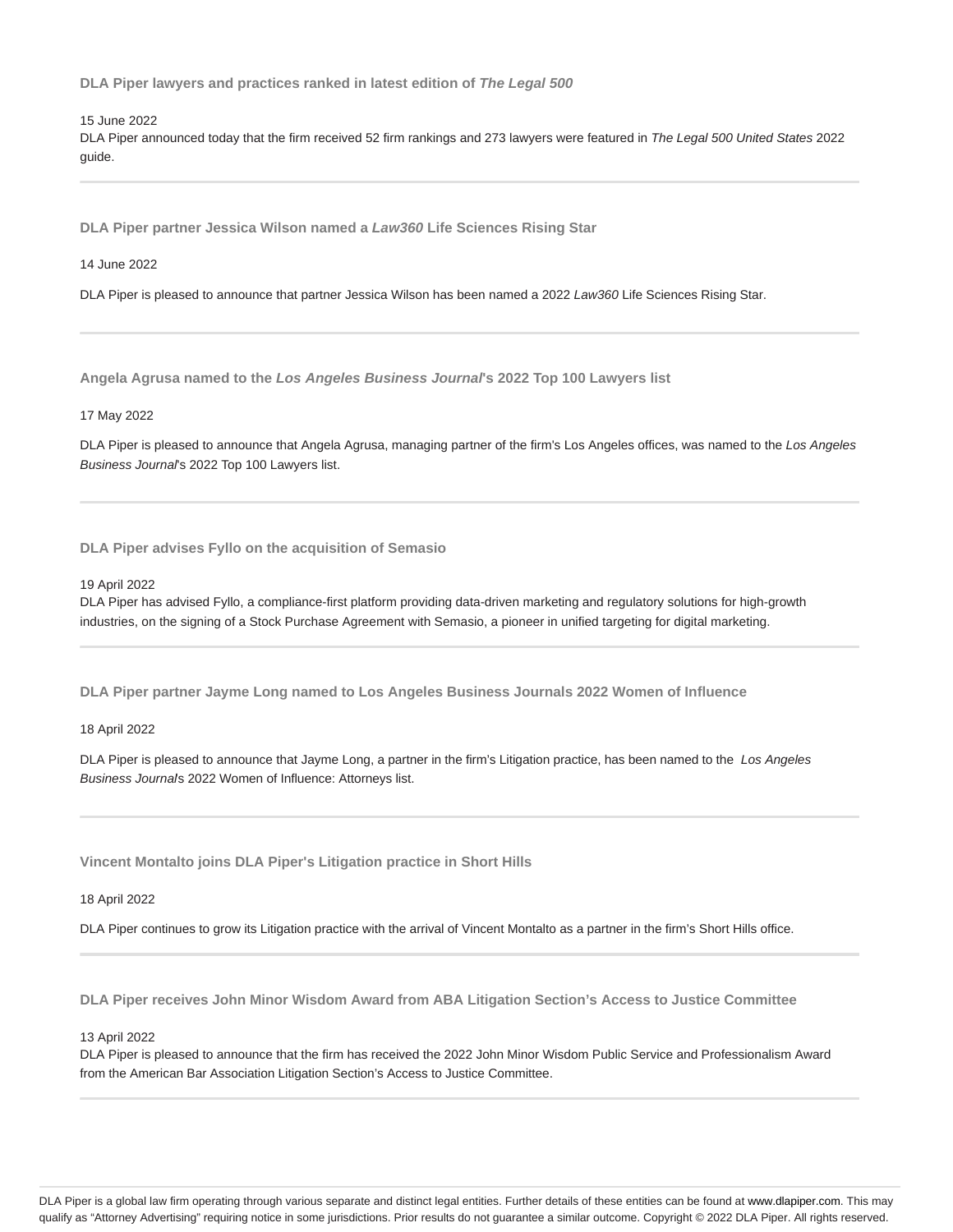**DLA Piper's Deborah Meshulam and Michael Fluhr co-edit ABA book on Cryptocurrency and Digital Asset Regulation**

#### 12 April 2022

DLA Piper is proud to announce that Deborah Meshulam and Michael Fluhr have co-edited the book Cryptocurrency and Digital Asset Regulation: A Practical Guide for Multinational Counsel and Transactional Lawyers.

**Breanna Fields and Lupe Laguna of DLA Piper named to Lawyers for Civil Justice's Class of 2022 Fellows**

#### 11 April 2022

DLA Piper is pleased to announce that Breanna Fields and Lupe Laguna have been named to Lawyers for Civil Justice's Class of 2022 Fellows program.

**DLA Piper partner Lyn Pruitt named chair of American College of Trial Lawyers' Regents Nominating Committee**

11 April 2022

DLA Piper is pleased to announce that Lyn Pruitt has been named chair of the American College of Trial Lawyers' Regents Nominating Committee.

**Jason Lueddeke named to Billboard's 2022 Top Music Lawyers list**

#### 29 March 2022

DLA Piper is pleased to announce that Jason Lueddeke has been named to Billboard's 2022 Top Music Lawyers list.

**DLA Piper announces new practice leadership**

#### 18 February 2022

DLA Piper is pleased to announce several changes to sub-practice leadership in its Finance, Corporate, Private Equity, Regulatory and Government Affairs, and Litigation practices.

**DLA Piper partner Gabriela Alvarez-Avila named a member of Beijing Arbitration Commission/Beijing International Arbitration Center Panel of Arbitrators for International Investment Arbitration**

#### 16 February 2022

DLA Piper is pleased to announce that Gabriela Alvarez-Avila, a partner in the firm's Mexico City office, has been named a member of the Beijing Arbitration Commission/Beijing International Arbitration Center (BAC/BIAC) Panel of Arbitrators for International Investment Arbitration.

**Experienced former DOJ prosecutor Matthew Jacobs and investigations lawyer Jessica Heim join DLA Piper's Litigation practice in Northern California**

#### 15 February 2022

DLA Piper announced today that former federal prosecutor Matthew Jacobs and Jessica Heim have joined the firm's Litigation practice as partners in Northern California, based in the San Francisco office. Jacobs will also serve as head of the firm's Northern California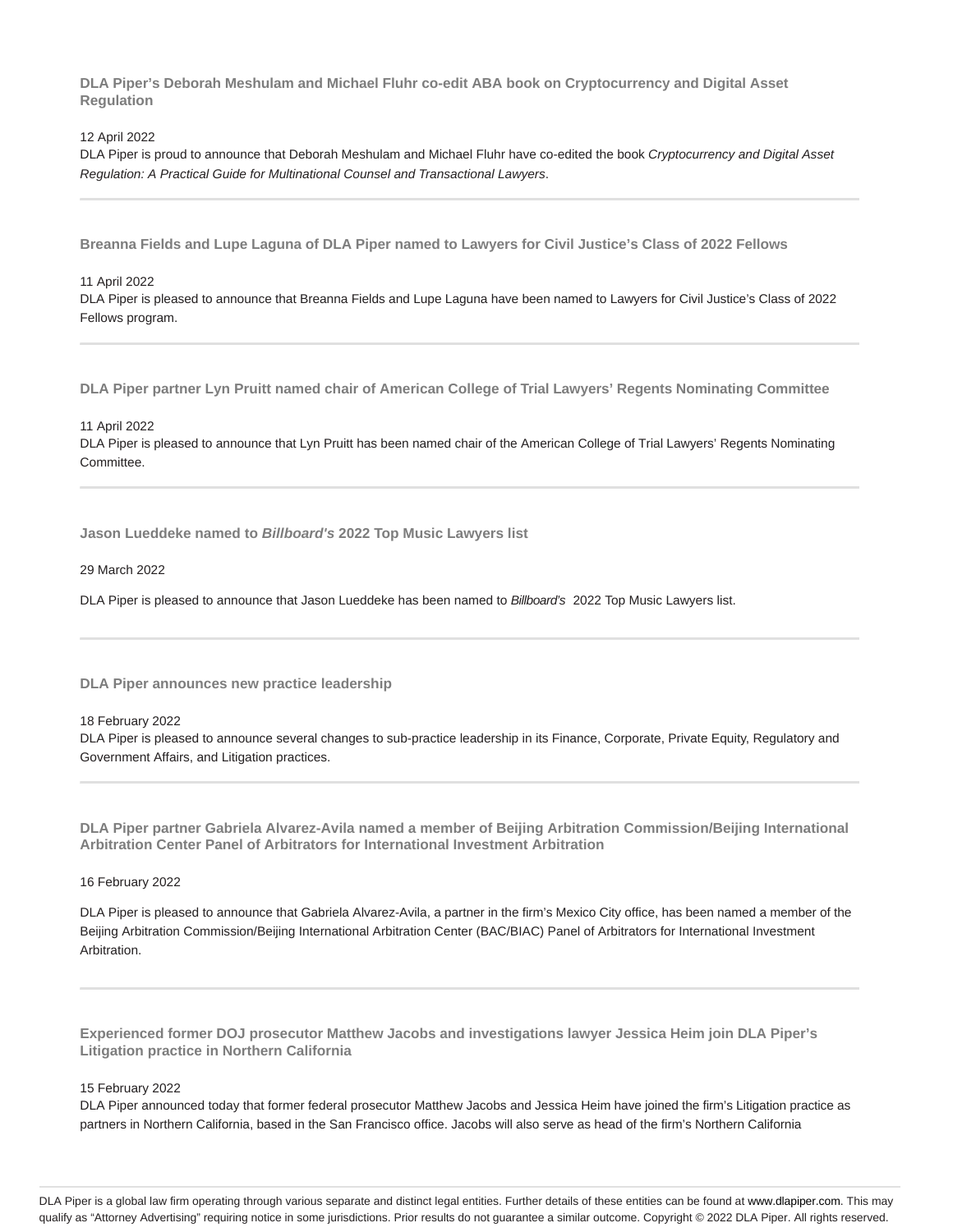**Whitney Cloud joins DLA Piper's Litigation practice in Philadelphia**

31 January 2022

DLA Piper announced today that Whitney Cloud has joined the firm's Litigation practice as a partner in Philadelphia.

**DLA Piper announces new office and regional leadership**

#### 19 January 2022

DLA Piper is pleased to announce changes to its office leadership in Atlanta, Boston, New York, Northern Virginia, Philadelphia, San Francisco, San Juan, Seattle and Short Hills, as well as a change to its regional leadership in Northern California.

**Brian Boyle rejoins DLA Piper's Litigation practice in Philadelphia**

18 January 2022

DLA Piper announced today that Brian Boyle has rejoined the firm's Litigation practice as a partner in Philadelphia.

**Top-tier six-partner group joins DLA Piper's Mexico City office across multiple practices**

#### 18 January 2022

DLA Piper today announced the addition of six new partners in its Mexico City office, reinforcing the firm's strength in a key region, as well as its focus on growth. Álvaro E. Garza-Galván, Mauricio Valdespino, Roberto Ríos Artigas, Antonio Cárdenas, Daniel González Estrada and Guillermo Aguayo have joined the firm's Corporate, Finance, Litigation and Tax practices.

**Brett Ingerman named to The Daily Record's inaugural Power 30 Law list**

#### 3 January 2022

DLA Piper is pleased to announce that Brett Ingerman, managing partner of the firm's Baltimore office, has been named to The Daily Records inaugural Power 30 Law list recognizing the 30 most powerful leaders in the legal industry in Maryland.

**DLA Piper partner John Gibson named to the Daily Journal 's 2021 Top Antitrust Lawyers list**

#### 22 November 2021

DLA Piper is pleased to announce that partner John Gibson was named to the Daily Journal's 2021 Top Antitrust Lawyers list honoring the top attorneys across the state of California who have made significant contributions in antitrust law.

**Christian Ford joins DLA Piper's Litigation practice in Washington, DC**

#### 18 November 2021

DLA Piper announced today that Christian Ford has joined the firm's Litigation practice as a partner in Washington, DC.

**DLA Piper named to Global Investigation Review's GIR 30 list of leading investigations practices**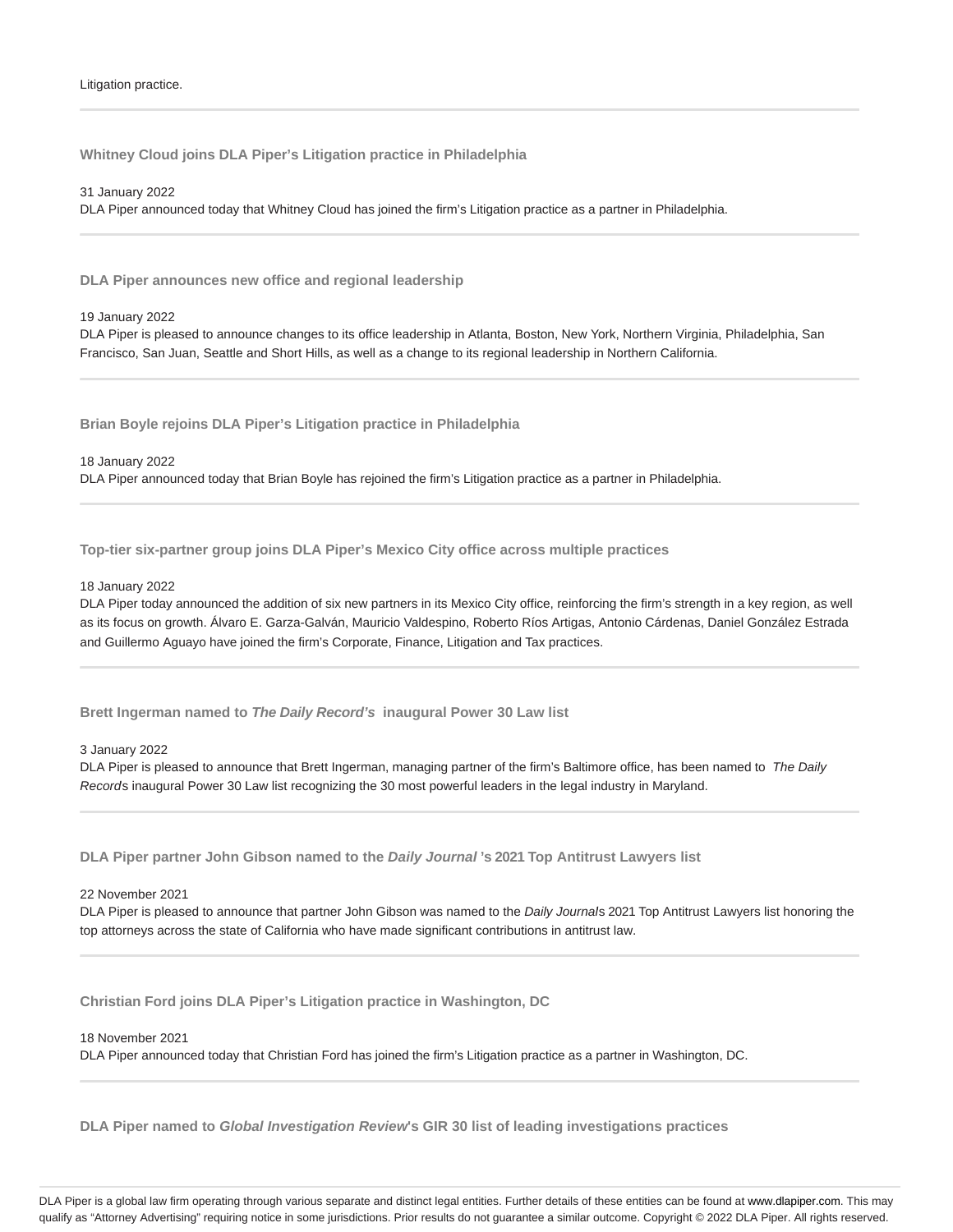#### 11 November 2021

DLA Piper is pleased to announce that the firm has been named to Global Investigations Review's annual list of the 30 top investigations practices worldwide, reflecting its reputation as one of the top global law firms with broad experience in complex investigations.

**DLA Piper partner Charlene Sun appointed to USA Sub-Committee of the Equal Representation in Arbitration Pledge**

#### 8 November 2021

DLA Piper is pleased to announce that Charlene Sun, a partner in DLA Piper's International Arbitration practice, has been appointed to the USA Sub-Committee of the Equal Representation in Arbitration Pledge (ERA Pledge).

**Lisa Glasband joins DLA Piper's Litigation and Regulatory practice in Short Hills**

3 November 2021

DLA Piper announced today that Lisa Glasband has joined the firm's Litigation and Regulatory practice as a partner based in Short Hills, New Jersey.

**DLA Piper partners Joseph G. Finnerty III and John Hamill named to Irish Legal 100 2021**

#### 2 November 2021

DLA Piper is pleased to announce that partners Joseph Finnerty and John Hamill have been named to the 2021 edition of the Irish Legal 100, an annual list established by the Irish Voice newspaper to recognize accomplished and distinguished lawyers of Irish descent in the US.

**Naana Frimpong appointed to DLA Piper Africa Board**

#### 26 October 2021

Naana Frimpong, a Litigation and Regulatory partner based in Atlanta, has been appointed to the DLA Piper Africa Board effective from 1 September 2021.

**DLA Piper lawyers, practices and sectors ranked in latest edition of The Legal 500 Latin America**

25 October 2021

DLA Piper today announced that the firm received 46 individual lawyer rankings and 68 firm rankings in The Legal 500 Latin America 2022 guide.

**Campos Mello Advogados bolsters team with new partners in oil and gas, maritime, environmental, litigation and arbitration**

#### 18 October 2021

DLA Piper announced today that five new partners have joined Campos Mello Advogados (CMA), in cooperation with DLA Piper. The expansion strengthens its capabilities in oil and gas, maritime, litigation and arbitration, with a particular focus on environmental and sustainability initiatives. This significant lateral group expansion represents the latest step in CMA's alignment with DLA Piper and its relationship firms throughout the region and in Canada.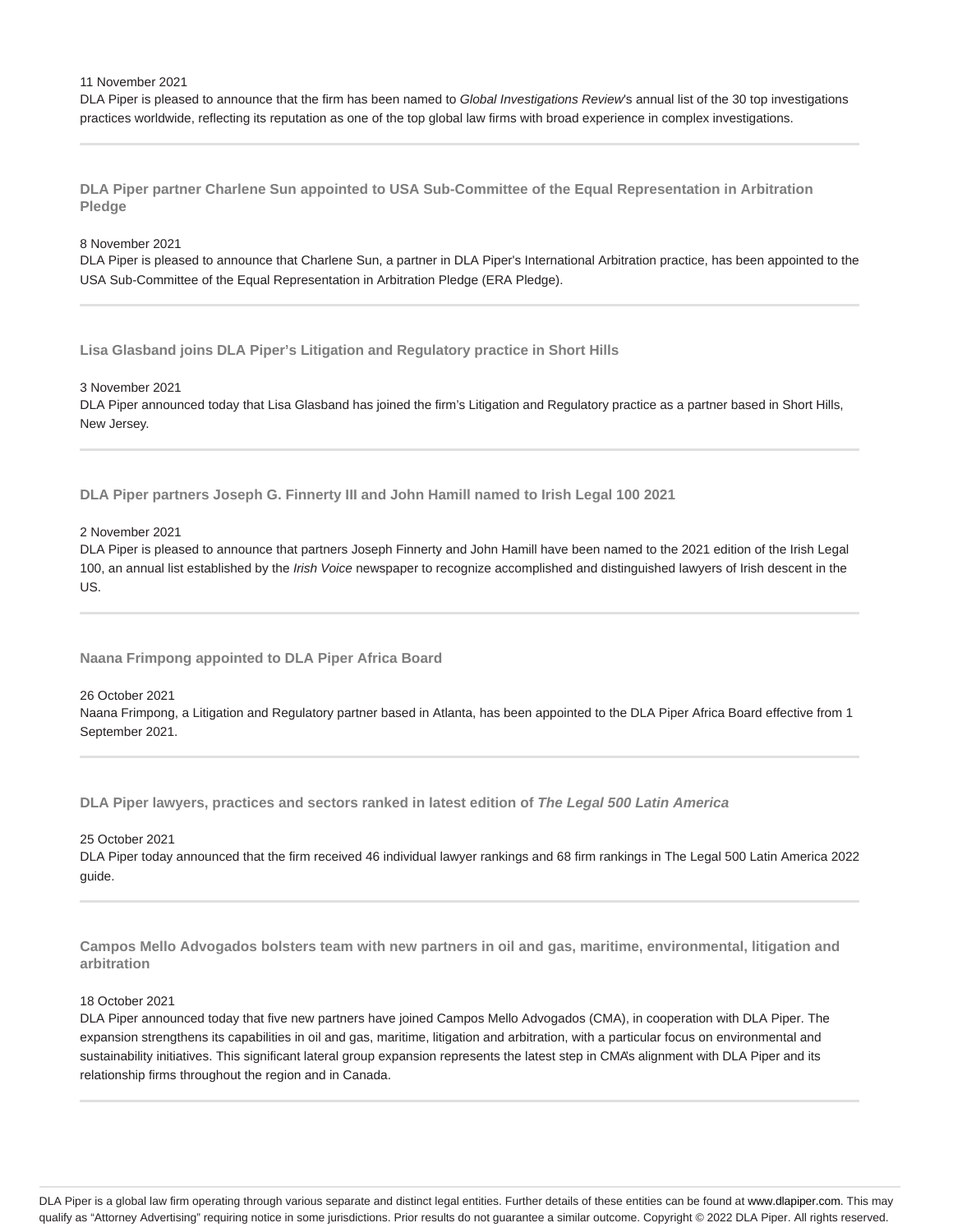**DLA Piper recognized in Latin Lawyer 250 directory**

#### 13 October 2021

DLA Piper is pleased to announce that it has been recognized by Latin Lawyer in the 2021 edition of the publication's annual Latin Lawyer 250 directory, which identifies the leading business law firms in Latin America.

**James Berger and Charlene Sun join DLA Piper's International Arbitration practice in New York**

#### 11 October 2021

DLA Piper announced today that James Berger and Charlene Sun have joined the firm's International Arbitration practice as partners in New York.

**DLA Piper recognized as a top litigation firm, named a Powerhouse firm for class action and cybersecurity litigation by BTI Consulting Group**

#### 7 October 2021

DLA Piper is pleased to announce that it was recognized as a "most feared" law firm in litigation in BTI Consulting Group's BTI Litigation Outlook 2022: Post-Pandemic and Beyond report and was named a "Powerhouse" – the highest rating in the report, representing the top 1 percent of all law firms – for class action and cybersecurity litigation.

**DLA Piper vice chair Loren Brown named to New York Law Journals 2021 Distinguished Leaders list**

#### 7 October 2021

DLA Piper is pleased to announce that Loren Brown, DLA Piper's US vice chair and chair of the US Disputes practice, has been named to the New York Law Journal's 2021 Distinguished Leaders list recognizing lawyers in leadership roles who achieved impressive results over the past year and "had great performances while demonstrating clear leadership skills leading to positive outcomes."

**Ardith Bronson, Isabel De Obaldia and Rebecca Jones McKnight named to The American Lawyer's list of 2021 South Trailblazers**

#### 4 October 2021

DLA Piper is pleased to announce that Ardith Bronson, Irma Isabel De Obaldia and Rebecca Jones McKnight have been named to The American Lawyer's inaugural list of South Trailblazers. The list recognizes professionals in the South "who have moved the needle in the legal industry."

**Keara Gordon named to the National Law Journal's 2021 list of Crisis Leadership Trailblazers**

#### 7 September 2021

DLA Piper is pleased to announce that Keara M. Gordon has been named a 2021 Crisis Leadership Trailblazer by the National Law Journal.

**DLA Piper lawyers and practices ranked in Chambers Latin America 2022**

30 August 2021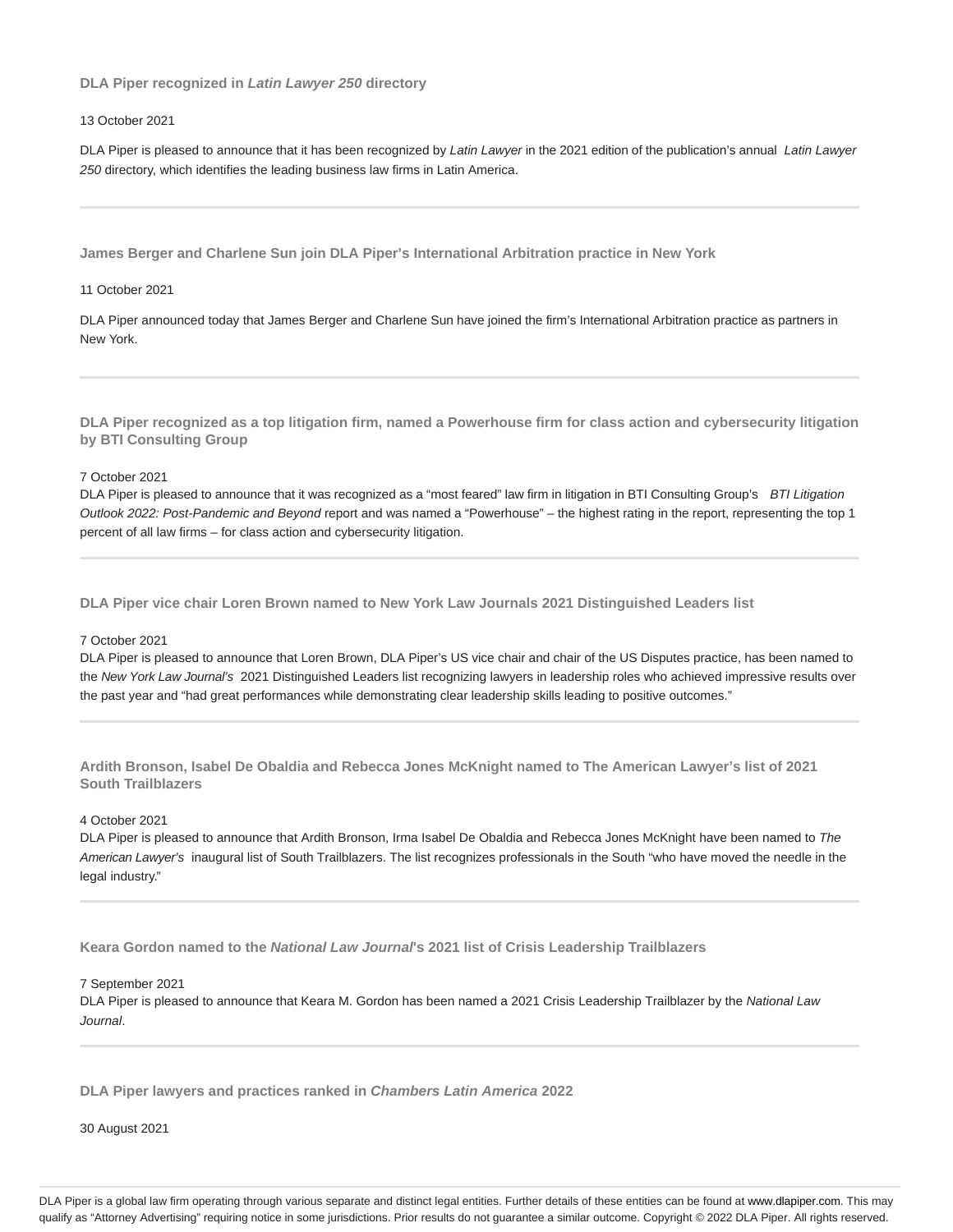DLA Piper today announced that the firm received 38 individual lawyer rankings and 15 firm rankings in the Chambers Latin America 2022 guide.

**DLA Piper achieves appellate victory for AMN Healthcare in antitrust lawsuit**

#### 24 August 2021

DLA Piper recently won a significant appellate victory on behalf of AMN Healthcare defeating a lawsuit seeking more than US\$50 million in damages that alleged violations of federal and state antitrust laws.

**Deborah Samenow joins DLA Piper's Healthcare sector in Washington, DC**

#### 9 August 2021

DLA Piper announced today that Deborah Samenow has joined the firm's Litigation and Regulatory practice and Healthcare sector as of counsel based in Washington, DC.

**DLA Piper's Michael Ostrove appointed as the Vice-President of the ICC International Court of Arbitration**

#### 14 July 2021

Michael Ostrove, DLA Piper's Global Co-Chair of International Arbitration, has been appointed Vice-President of the ICC International Court of Arbitration.

**DLA Piper team wins preliminary injunction blocking Florida's social media "deplatforming" law**

#### 1 July 2021

DLA Piper obtained a preliminary injunction yesterday blocking enforcement of Florida's social media "deplatforming" law.

**Naana Frimpong joins DLA Piper's Litigation and Regulatory practice in Atlanta**

### 28 June 2021

DLA Piper announced today that Naana Frimpong has joined the firm's Litigation and Regulatory practice as a partner based in Atlanta.

**DLA Piper lawyers and practices ranked in latest edition of The Legal 500**

#### 17 June 2021

DLA Piper announced today that the firm received 42 individual lawyer rankings and 49 firm rankings in The Legal 500 United States 2021 guide.

**DLA Piper partner Raymond Williams named a Distinguished Leader by the Legal Intelligencer**

22 June 2021

DLA Piper is pleased to announce that Raymond Williams has been named to the Legal Intelligencer's 2021 list of Distinguished Leaders.

**Angela Agrusa named to the Los Angeles Business Journal's 2021 LA500 list**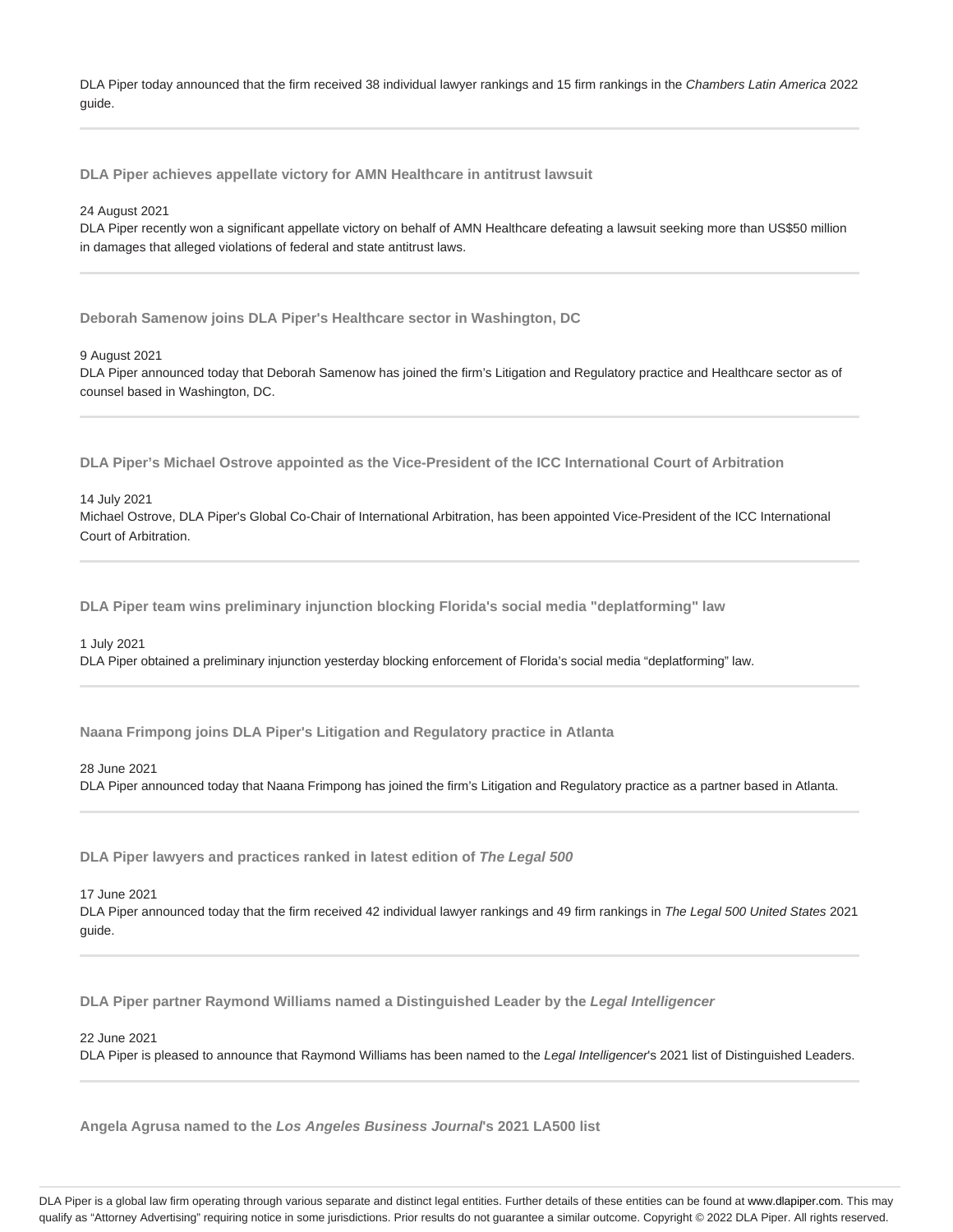1 June 2021

DLA Piper is pleased to announce that Angela Agrusa was named to the Los Angeles Business Journal's 2021 LA500 list honoring the most influential leaders and impactful executives in Los Angeles.

**DLA Piper lawyers and practices ranked in latest Chambers edition**

#### 1 June 2021

DLA Piper today announced that the firm received 216 lawyer rankings and 94 firm rankings in Chambers USA's 2021 guide.

**DLA Piper launches dedicated dispute resolution service in Luxembourg**

# 18 May 2021 DLA Piper is delighted to announce the launch of a dedicated dispute resolution service offering in Luxembourg for its clients.

**Tracy Weir joins DLA Piper's Litigation and Regulatory practice and Healthcare sector in Washington, DC**

17 May 2021

DLA Piper announced today that Tracy Weir has joined the firm's Litigation and Regulatory practice and Healthcare sector as a partner based in Washington, DC.

**John Hamill named a 2021 Plaintiff's Lawyer Trailblazer by National Law Journal**

11 May 2021

DLA Piper is pleased to announce that John Hamill has been named a 2021 Plaintiff's Lawyer Trailblazer by the National Law Journal.

**Margarita Mercado-Echegaray joins DLA Piper's Litigation and Regulatory practice in San Juan**

10 May 2021

DLA Piper announced today that Margarita Mercado-Echegaray has joined the firm's Litigation and Regulatory practice as a partner in San Juan, Puerto Rico.

**Austin Brown joins DLA Piper's Litigation and Regulatory practice in Washington, DC**

15 April 2021

DLA Piper announced today that Austin Brown has joined the firm's Litigation and Regulatory practice as a partner based in Washington, DC.

**DLA Piper represents Axogen in dismissal of amended securities class action lawsuit**

30 March 2021

DLA Piper represented Axogen, Inc. in the dismissal with prejudice of an amended securities class action lawsuit filed in the US District Court for the Middle District of Florida by a proposed class of investors who claimed Axogen lied about the size of the market for its nerve graft products.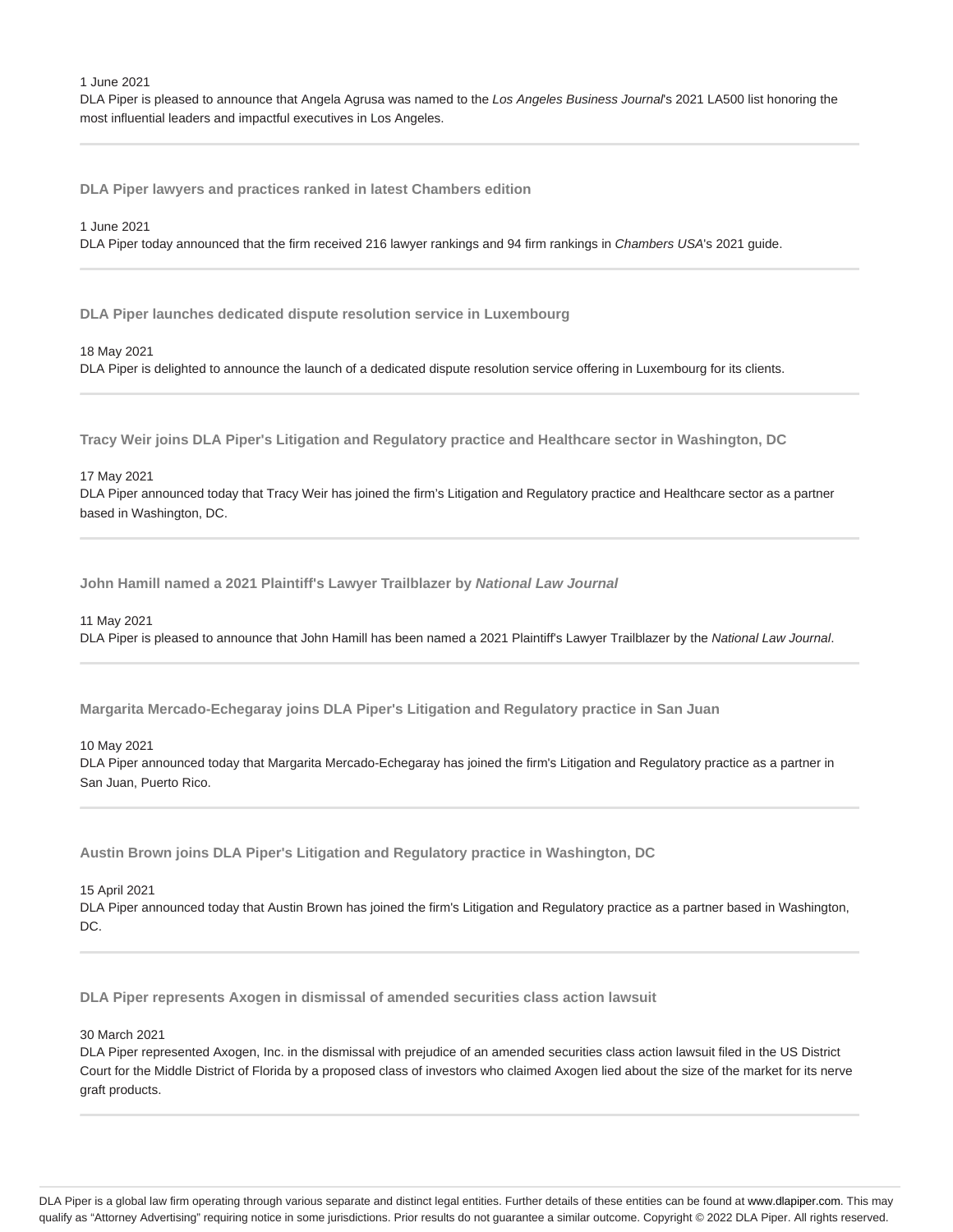**Leading trial lawyer Lyn Pruitt joins DLA Piper, along with Adria Conklin and Mary Catherine Way**

### 25 March 2021

DLA Piper announced today that nationally recognized trial lawyer Lyn Pruitt has joined the firm's Litigation and Regulatory practice, along with Adria Conklin and Mary Catherine Way.

**Geoffrey Levitt joins DLA Piper's Litigation and Regulatory practice as co-chair of Life Sciences Policy and Regulatory group**

### 22 March 2021

DLA Piper announced today that Geoffrey Levitt has joined the firm's Litigation and Regulatory practice as co-chair of the Life Sciences Policy and Regulatory group.

**Product liability team led by Jayme Long joins DLA Piper in Los Angeles**

17 March 2021

DLA Piper announced today that Jayme Long has joined the firm's Litigation and Regulatory practice as a partner based in Los Angeles.

**DLA Piper launches Aiscension to help detect and prevent cartel activity in collaboration with Reveal**

#### 15 March 2021

o New offering delivers cutting-edge technology from Reveal alongside DLA Piper's first-class legal know-how

Time and cost savings allow for companies to focus on detection

Faster, more effective and better value than traditional technology assisted and manual reviews

**DLA Piper LLP (US) announces new firm and practice leadership positions**

#### 8 March 2021

DLA Piper LLP (US) is pleased to announce a number of firm and practice leadership changes.

**Nate Bolin joins DLA Piper's Litigation and Regulatory practice in Washington, DC**

#### 8 March 2021

DLA Piper announced today that Nate Bolin has joined the firm's Litigation and Regulatory practice as a partner based in Washington, DC.

**Securities litigator Melanie Walker joins DLA Piper in Los Angeles**

1 March 2021

DLA Piper announced today that Melanie Walker has joined the firm's Litigation and Regulatory practice as a partner based in Los Angeles.

**Two DLA Piper lawyers listed in D Magazine's 2021 Best Lawyers Under 40 list**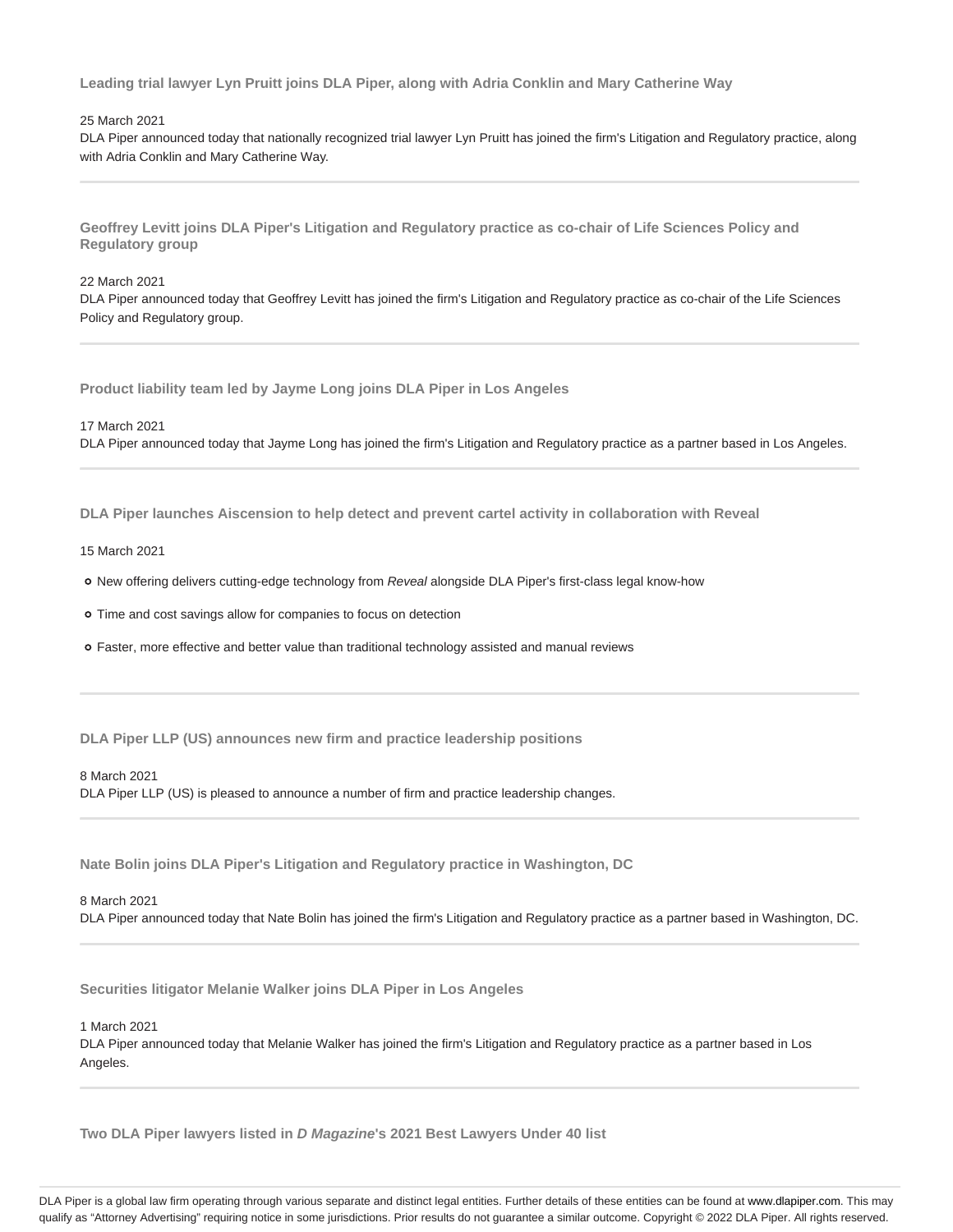#### 13 January 2021

Crystal Woods, a partner in DLA Piper's Employment practice, and James C. Bookhout, an associate in the firm's Litigation and Regulatory practice, were recently named to D Magazine's 2021 Best Lawyers Under 40 list, which recognizes outstanding young lawyers in Dallas.

**Buffy Mims joins DLA Piper's Litigation and Regulatory practice in Washington, DC**

#### 11 January 2021

DLA Piper announced today that Buffy Mims has joined the firm's Litigation and Regulatory practice as a partner in Washington, DC.

**Matthew Matule joins DLA Piper's Litigation and Regulatory practice in Boston**

#### 11 January 2021

DLA Piper announced today that Matthew Matule has joined the firm's Litigation and Regulatory practice as a partner in Boston.

**Retired Judge Andrew Peck appointed as Judicial Emeritus member of Sedona Conference Working Group 1 Steering Committee**

5 January 2021

DLA Piper is pleased to announce that former United States Magistrate Judge Andrew J. Peck has been appointed by The Sedona Conference as a Judicial Emeritus member of the Steering Committee of Working Group 1 (WG1), effective January 2021.

**Raj N. Shah named to Crain's Chicago Business 2020 Notable Minorities in Accounting, Consulting & Law list**

#### 17 December 2020

DLA Piper is pleased to announce that Raj N. Shah, co-managing partner of the firm's Chicago office, has been named to Crain's Chicago Business's 2020 Notable Minorities in Accounting, Consulting & Law list recognizing 56 professionals who have "overcome challenges and bias to rise to the top of their professions."

**DLA Piper shortlisted by the Financial Times for five FT North America Innovative Lawyers awards**

8 December 2020

DLA Piper is pleased to announce it has been shortlisted by the Financial Times for five FT North America Innovative Lawyers 2020 awards.

**DLA Piper wins TMT Finance M&A Global Telecom Deal of the Year**

#### 8 December 2020

DLA Piper is pleased to announce that they have received the TMT Finance M&A Global Telecom Deal of the Year for their representation of T-Mobile and Deutsche Telekom in the T-Mobile-Sprint merger.

**Katie Hausfeld and Kerry Johnson named to Crain's Chicago Business Notable Women in Law list**

#### 8 September 2020

DLA Piper is pleased to announce that Katie Hausfeld and Kerry Johnson have been named to Crain's Chicago Business's Notable